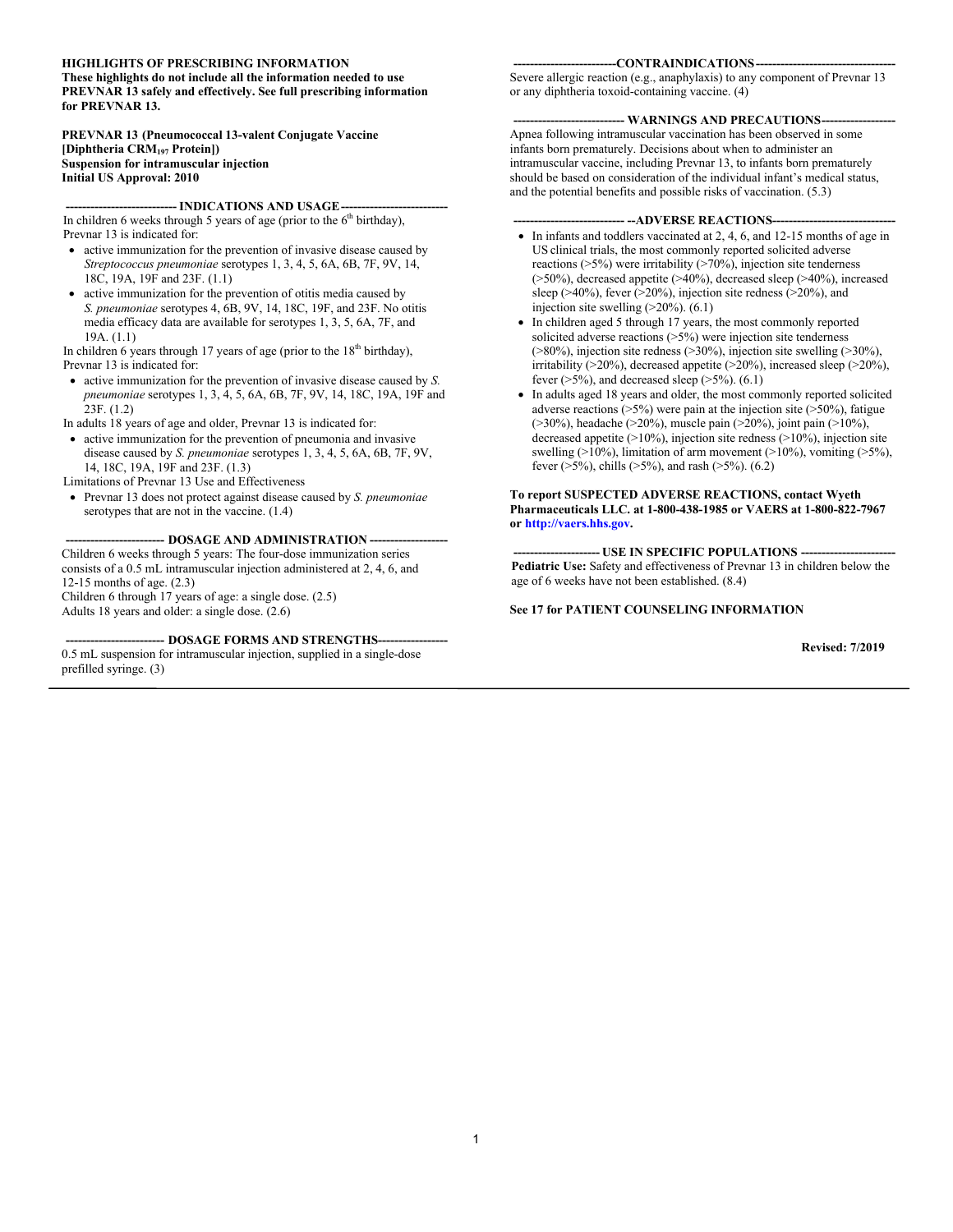#### **FULL PRESCRIBING INFORMATION: CONTENTS\***

- **1 INDICATIONS AND USAGE**
	- **1.1 Children 6 Weeks Through 5 Years of Age**
	- **1.2 Children 6 Years Through 17 Years of Age**
	- **1.3 Adults 18 Years of Age and Older**
	- **1.4 Limitations of Prevnar 13 Use and Effectiveness**
- **2 DOSAGE AND ADMINISTRATION**
	- **2.1 Preparation for Administration**
	- **2.2 Administration Information**
	- **2.3 Vaccination Schedule for Infants and Toddlers**
	- **2.4 Vaccination Schedule for Unvaccinated Children 7 Months Through 5 years of Age**
	- **2.5 Vaccination Schedule for Children 6 Years Through 17 Years of Age**
	- **2.6 Vaccination Schedule for Adults 18 Years of Age and Older**
- **3 DOSAGE FORMS AND STRENGTHS**
- **4 CONTRAINDICATIONS**
- **5 WARNINGS AND PRECAUTIONS**
	- **5.1 Management of Allergic Reactions**
	- **5.2 Altered Immunocompetence**
	- **5.3 Apnea in Premature Infants**
- **6 ADVERSE REACTIONS**
	- **6.1 Clinical Trials Experience With Prevnar 13 in Children 6 weeks Through 17 years of Age**
	- **6.2 Clinical Trials Experience With Prevnar 13 in Adults ≥18 Years of Age**
	- **6.3 Post-marketing Experience With Prevnar 13 in Infants and Toddlers**
- **7 DRUG INTERACTIONS**
	- **7.1 Concomitant Immunizations**
	- **7.2 Immunosuppressive Therapies**
	- **7.3 Antipyretics**
	- **7.4 Prior Vaccination with PPSV23**
- **8 USE IN SPECIFIC POPULATIONS**
	- **8.1 Pregnancy**
	- **8.2 Lactation**
	- **8.4 Pediatric Use**
	- **8.5 Geriatric Use**
	- **8.6 High Risk Populations**
- **11 DESCRIPTION**
- **12 CLINICAL PHARMACOLOGY**
- **12.1 Mechanism of Action 13 NONCLINICAL TOXICOLOGY**
	- **13.1 Carcinogenesis, Mutagenesis, Impairment of Fertility**
- **14 CLINICAL STUDIES**
	- **14.1 Efficacy Data**
	- **14.2 Prevnar 13 Clinical Trials in Children 6 Weeks Through 17 Years of Age**
	- **14.3 Prevnar 13 Immunogenicity Clinical Trials in Adults 14.4 Concomitant Vaccine Administration**
- **15 REFERENCES**
- **16 HOW SUPPLIED/STORAGE AND HANDLING**
- **17 PATIENT COUNSELING INFORMATION**

\*Sections or subsections omitted from the full prescribing information are not listed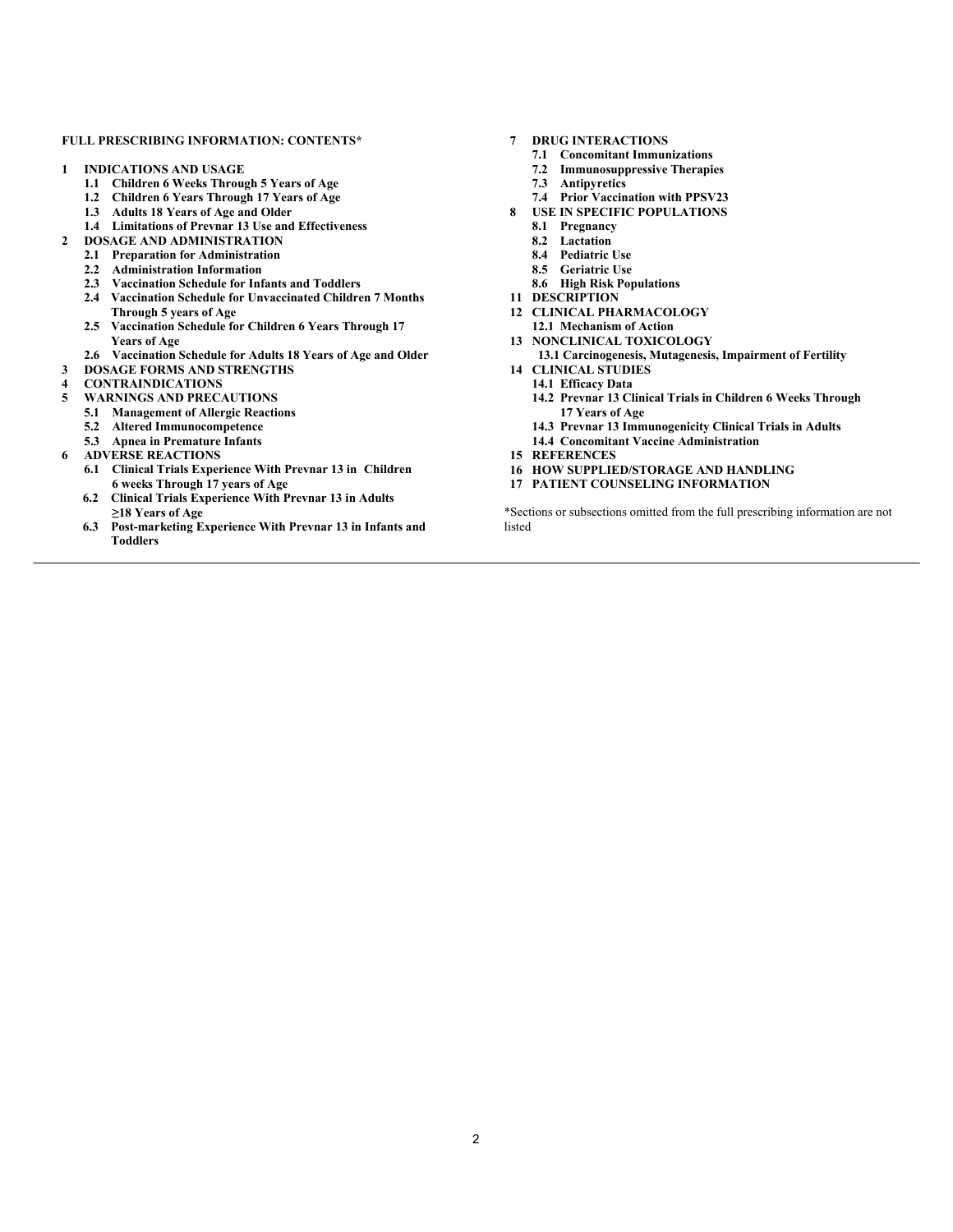# **FULL PRESCRIBING INFORMATION**

# **1 INDICATIONS AND USAGE**

# **1.1 Children 6 Weeks Through 5 Years of Age**

In children 6 weeks through 5 years of age (prior to the  $6<sup>th</sup>$  birthday), Prevnar 13<sup>®</sup> is indicated for:

- active immunization for the prevention of invasive disease caused by *Streptococcus pneumoniae s*erotypes 1, 3, 4, 5, 6A, 6B, 7F, 9V, 14, 18C, 19A, 19F and 23F.
- active immunization for the prevention of otitis media caused by *S. pneumoniae* serotypes 4, 6B, 9V, 14, 18C, 19F, and 23F. No otitis media efficacy data are available for serotypes 1, 3, 5, 6A, 7F, and 19A.

# **1.2 Children 6 Years Through 17 Years of Age**

In children 6 years through 17 years of age (prior to the  $18<sup>th</sup>$  birthday), Prevnar 13 is indicated for:

 active immunization for the prevention of invasive disease caused by *S. pneumoniae*  serotypes 1, 3, 4, 5, 6A, 6B, 7F, 9V, 14, 18C, 19A, 19F and 23F.

# **1.3 Adults 18 Years of Age and Older**

In adults 18 years of age and older, Prevnar 13 is indicated for:

• active immunization for the prevention of pneumonia and invasive disease caused by *S. pneumoniae* serotypes 1, 3, 4, 5, 6A, 6B, 7F, 9V, 14, 18C, 19A, 19F and 23F.

# **1.4 Limitations of Prevnar 13 Use and Effectiveness**

 Prevnar 13 does not protect against disease caused by *S. pneumoniae* serotypes that are not in the vaccine.

# **2 DOSAGE AND ADMINISTRATION**

# **2.1 Preparation for Administration**

Since this product is a suspension containing an adjuvant, shake vigorously immediately prior to use to obtain a homogenous, white suspension in the vaccine container. Do not use the vaccine if it cannot be resuspended. Parenteral drug products should be inspected visually for particulate matter and discoloration prior to administration *[see Description (11)]*. This product should not be used if particulate matter or discoloration is found.

Do not mix Prevnar 13 with other vaccines/products in the same syringe.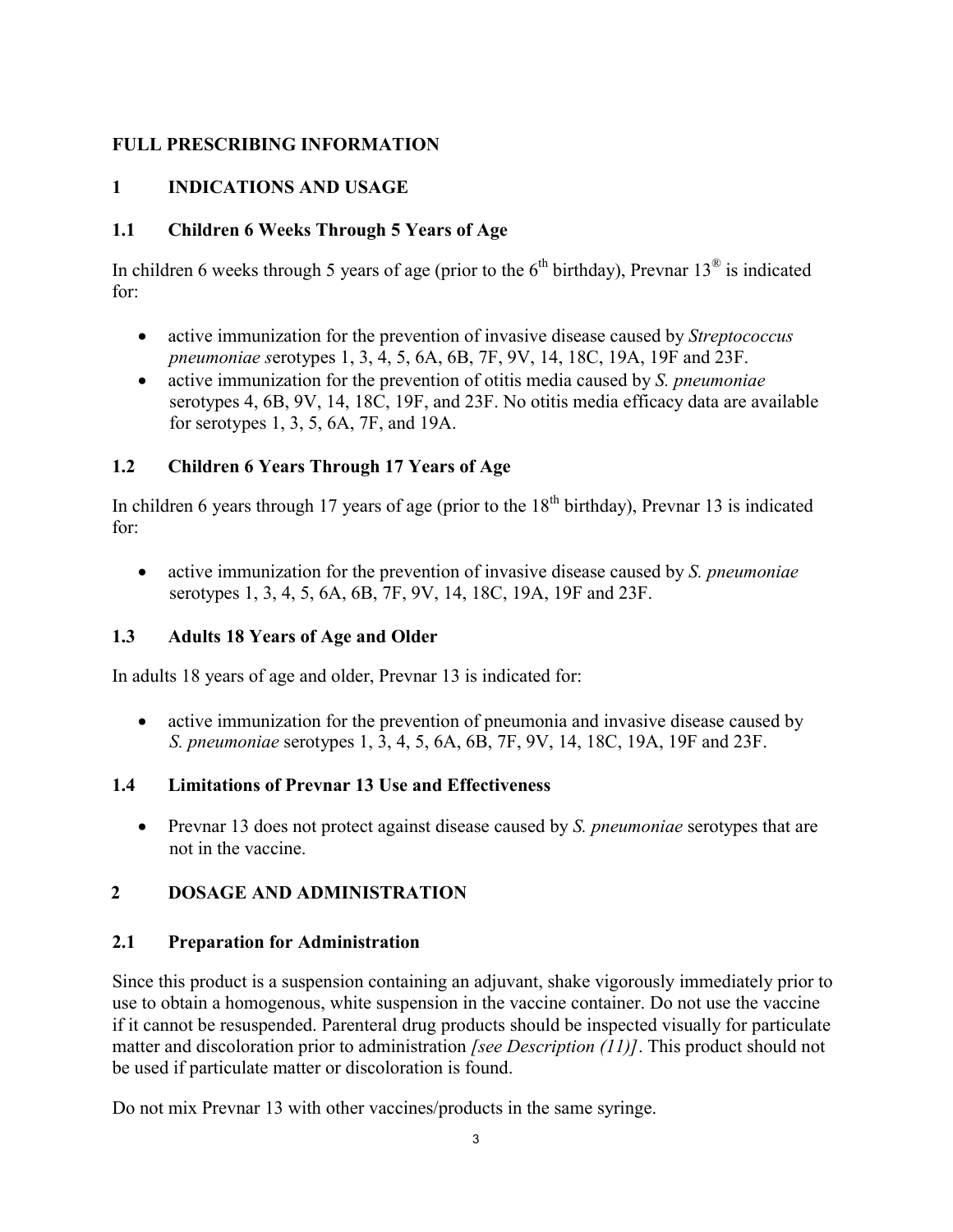## **2.2 Administration Information**

For intramuscular injection only.

Each 0.5 mL dose is to be injected intramuscularly using a sterile needle attached to the supplied prefilled syringe. The preferred sites for injection are the anterolateral aspect of the thigh in infants and the deltoid muscle of the upper arm in toddlers, children and adults. The vaccine should not be injected in the gluteal area or areas where there may be a major nerve trunk and/or blood vessel.

## **2.3 Vaccination Schedule for Infants and Toddlers**

Prevnar 13 is to be administered as a four-dose series at 2, 4, 6, and 12-15 months of age.

|             |             | <b>Table 1: Vaccination Schedule for Infants and Toddlers</b> |                     |                     |
|-------------|-------------|---------------------------------------------------------------|---------------------|---------------------|
| <b>Dose</b> | Dose $1a,b$ | Dose $2b$                                                     | Dose 3 <sup>b</sup> | Dose 4 <sup>c</sup> |
| Age at Dose | 2 months    | 4 months                                                      | 6 months            | $12-15$ months      |

<sup>a</sup> Dose 1 may be given as early as 6 weeks of age.

<sup>b</sup>The recommended dosing interval is 4 to 8 weeks.

<sup>c</sup> The fourth dose should be administered at approximately 12-15 months of age, and at least 2 months after the third dose.

## **2.4 Vaccination Schedule for Unvaccinated Children 7 Months Through 5 Years of Age**

For children 7 months through 5 years of age who have not received Prevnar<sup>®</sup> or Prevnar 13, the catch-up schedule in Table 2 applies:

| Table 2: Vaccination Schedule for Unvaccinated Children 7 Months of Age Through 5 Years of Age |  |
|------------------------------------------------------------------------------------------------|--|
|                                                                                                |  |

| <b>Age at First Dose</b>                                       | <b>Total Number of 0.5 mL Doses</b> |
|----------------------------------------------------------------|-------------------------------------|
| 7-11 months of age                                             |                                     |
| 12-23 months of age                                            |                                     |
| 24 months through 5 years of age (prior to the $6th$ birthday) |                                     |

The first 2 doses at least 4 weeks apart; third dose after the one-year birthday, separated from the second dose by at least 2 months. <sup>b</sup>Two doses at least 2 months apart.

The immune responses induced by this catch-up schedule may result in lower antibody concentrations for some serotypes, compared to antibody concentrations following 4 doses of Prevnar 13 (given at 2, 4, 6, and 12-15 months). In children 24 months through 5 years of age, lower antibody concentrations were observed for some serotypes, compared to antibody concentrations following 3 doses of Prevnar 13 (given at 2, 4, and 6 months).

# **2.5 Vaccination Schedule for Children 6 Years Through 17 Years of Age**

In children 6 years through 17 years of age, Prevnar 13 is administered as single dose. If Prevnar was previously administered, then at least 8 weeks should elapse before receiving Prevnar 13.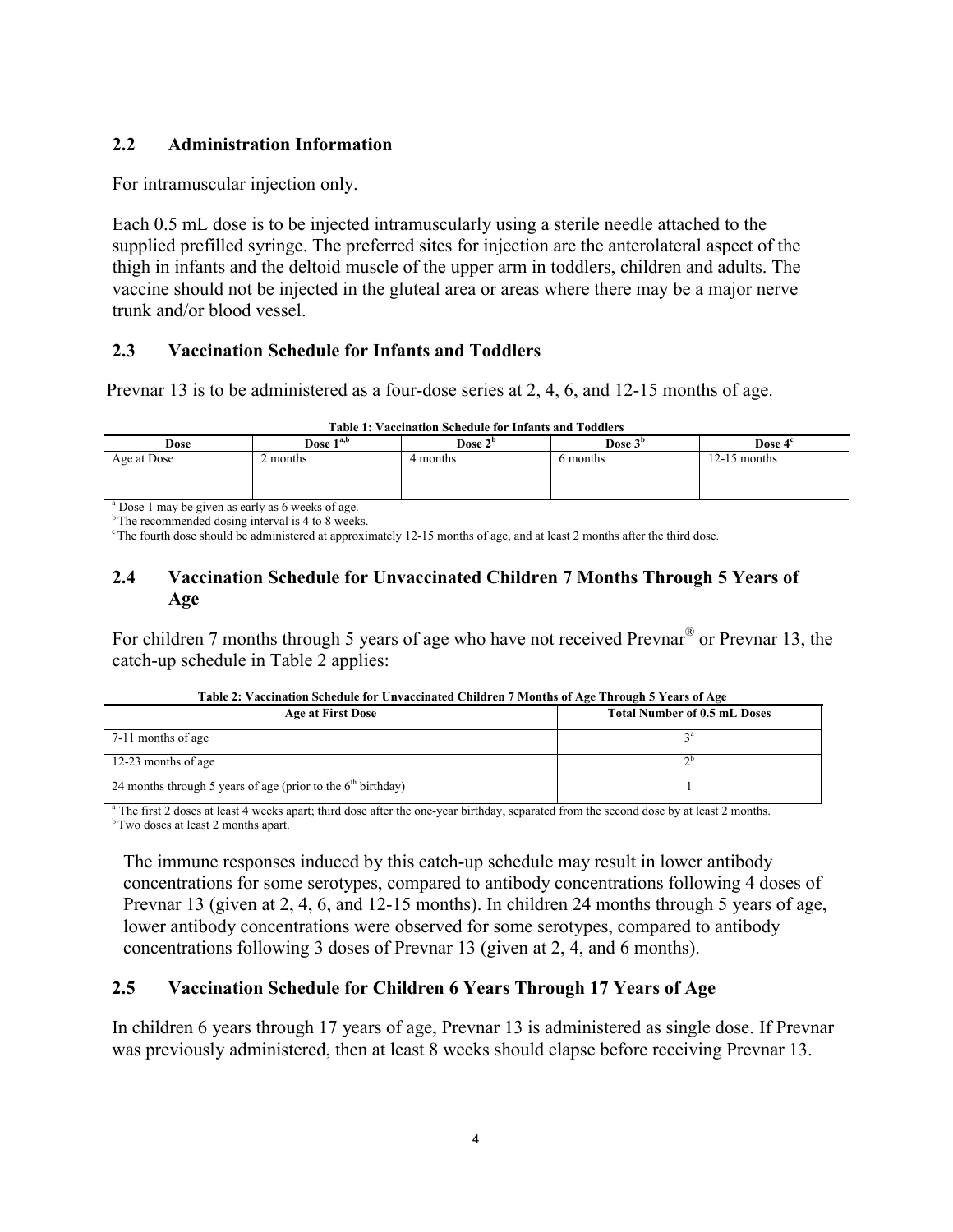# **2.6 Vaccination Schedule for Adults 18 Years of Age and Older**

Prevnar 13 is administered as a single dose.

# **3 DOSAGE FORMS AND STRENGTHS**

Prevnar 13 is a suspension for intramuscular injection available in 0.5 mL single-dose prefilled syringes.

# **4 CONTRAINDICATIONS**

Severe allergic reaction (e.g., anaphylaxis) to any component of Prevnar 13 or any diphtheria toxoid-containing vaccine *[see Description (11)]*.

# **5 WARNINGS AND PRECAUTIONS**

# **5.1 Management of Allergic Reactions**

Epinephrine and other appropriate agents used to manage immediate allergic reactions must be immediately available should an acute anaphylactic reaction occur following administration of Prevnar 13.

# **5.2 Altered Immunocompetence**

Individuals with altered immunocompetence, including those at higher risk for invasive pneumococcal disease (e.g., individuals with congenital or acquired splenic dysfunction, HIV infection, malignancy, hematopoietic stem cell transplant, nephrotic syndrome), may have reduced antibody responses to immunization with Prevnar 13 *[see Use in Specific Populations (8.6)]*.

# **5.3 Apnea in Premature Infants**

Apnea following intramuscular vaccination has been observed in some infants born prematurely. Decisions about when to administer an intramuscular vaccine, including Prevnar 13, to infants born prematurely should be based on consideration of the individual infant's medical status and the potential benefits and possible risks of vaccination.

# **6 ADVERSE REACTIONS**

Because clinical trials are conducted under widely varying conditions, adverse-reaction rates observed in the clinical trials of a vaccine cannot be directly compared to rates in the clinical trials of another vaccine and may not reflect the rates observed in practice.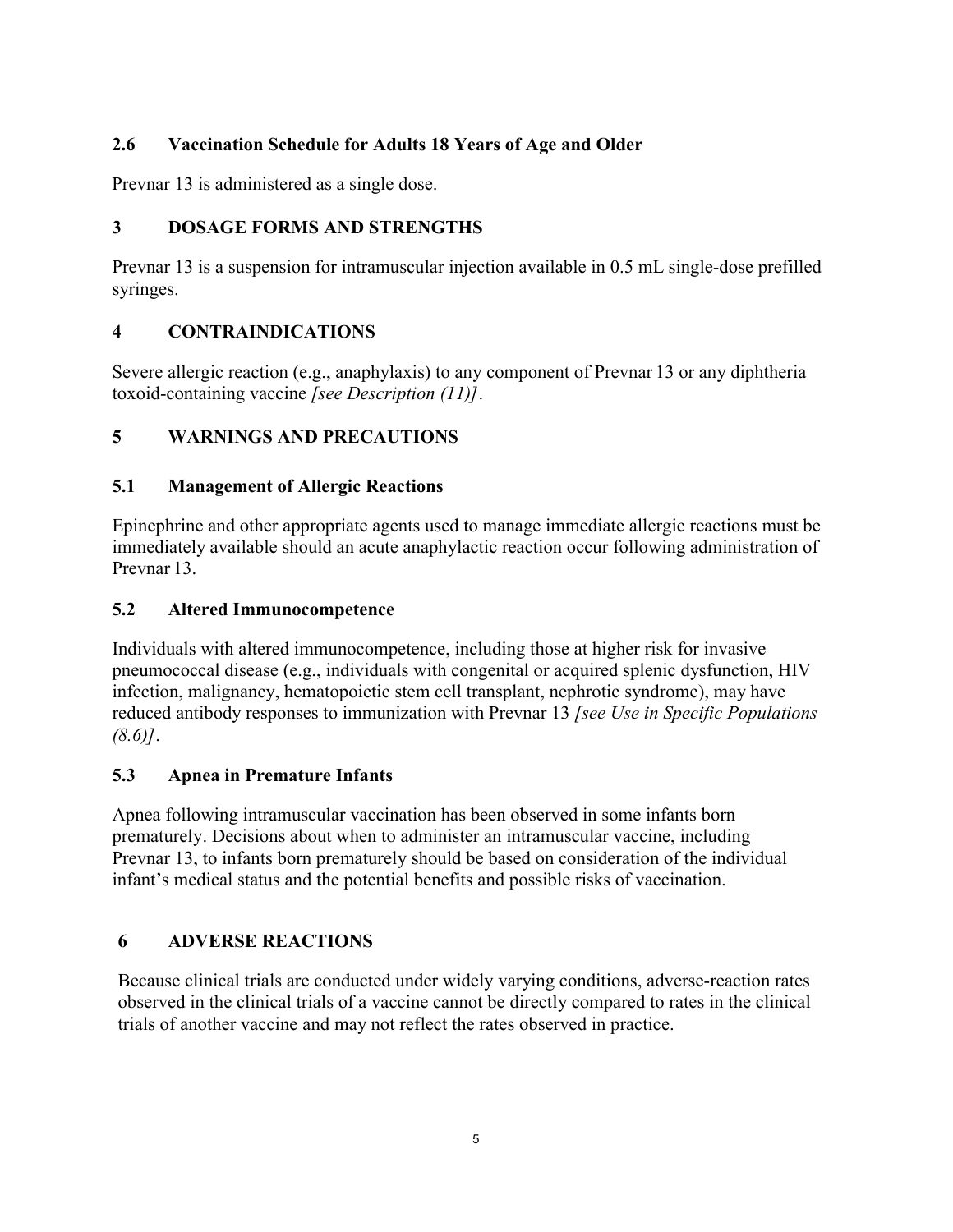## **6.1 Clinical Trials Experience With Prevnar 13 in Children 6 Weeks Through 17 Years of Age**

The safety of Prevnar 13 was evaluated in 13 clinical trials in which 4,729 infants (6 weeks through 11 months of age) and toddlers (12 months through 15 months of age) received at least one dose of Prevnar 13 and 2,760 infants and toddlers received at least one dose of Prevnar active control. Safety data for the first three doses are available for all 13 infant studies; dose 4 data are available for 10 studies; and data for the 6-month follow-up are available for 7 studies. The vaccination schedule and concomitant vaccinations used in these infant trials were consistent with country-specific recommendations and local clinical practice. There were no substantive differences in demographic characteristics between the vaccine groups. By race, 84.0% of subjects were White, 6.0% were Black or African-American, 5.8% were Asian and 3.8% were of 'Other' race (most of these being biracial). Overall, 52.3% of subjects were male infants.

Three studies in the US (Studies 1, 2 and 3)<sup>1,2,3</sup> evaluated the safety of Prevnar 13 when administered concomitantly with routine US pediatric vaccinations at 2, 4, 6, and 12-15 months of age. Solicited local and systemic adverse reactions were recorded daily by parents/guardians using an electronic diary for 7 consecutive days following each vaccination. For unsolicited adverse events, study subjects were monitored from administration of the first dose until one month after the infant series, and for one month after the administration of the toddler dose. Information regarding unsolicited and serious adverse events, newly diagnosed chronic medical conditions, and hospitalizations since the last visit were collected during the clinic visit for the fourth-study dose and during a scripted telephone interview 6 months after the fourth-study dose. Serious adverse events were also collected throughout the study period. Overall, the safety data show a similar proportion of Prevnar 13 and Prevnar subjects reporting serious adverse events. Among US study subjects, a similar proportion of Prevnar 13 and Prevnar recipients reported solicited local and systemic adverse reactions as well as unsolicited adverse events.

### **Serious Adverse Events in All Infant and Toddler Clinical Studies**

Serious adverse events were collected throughout the study period for all 13 clinical trials. This reporting period is longer than the 30-day post-vaccination period used in some vaccine trials. The longer reporting period may have resulted in serious adverse events being reported in a higher percentage of subjects than for other vaccines. Serious adverse events reported following vaccination in infants and toddlers occurred in 8.2% among Prevnar 13 recipients and 7.2% among Prevnar recipients. Serious adverse events observed during different study periods for Prevnar 13 and Prevnar respectively were: 1) 3.7% and 3.5% from dose 1 to the blood draw approximately 1 month after the infant series; 2) 3.6% and 2.7% from the blood draw after the infant series to the toddler dose; 3) 0.9% and 0.8% from the toddler dose to the blood draw approximately 1 month after the toddler dose and 4) 2.5% and 2.8% during the 6 month follow-up period after the last dose.

The most commonly reported serious adverse events were in the 'Infections and infestations' system organ class including bronchiolitis (0.9%, 1.1%), gastroenteritis, (0.9%, 0.9%), and pneumonia (0.9%, 0.5%) for Prevnar 13 and Prevnar respectively.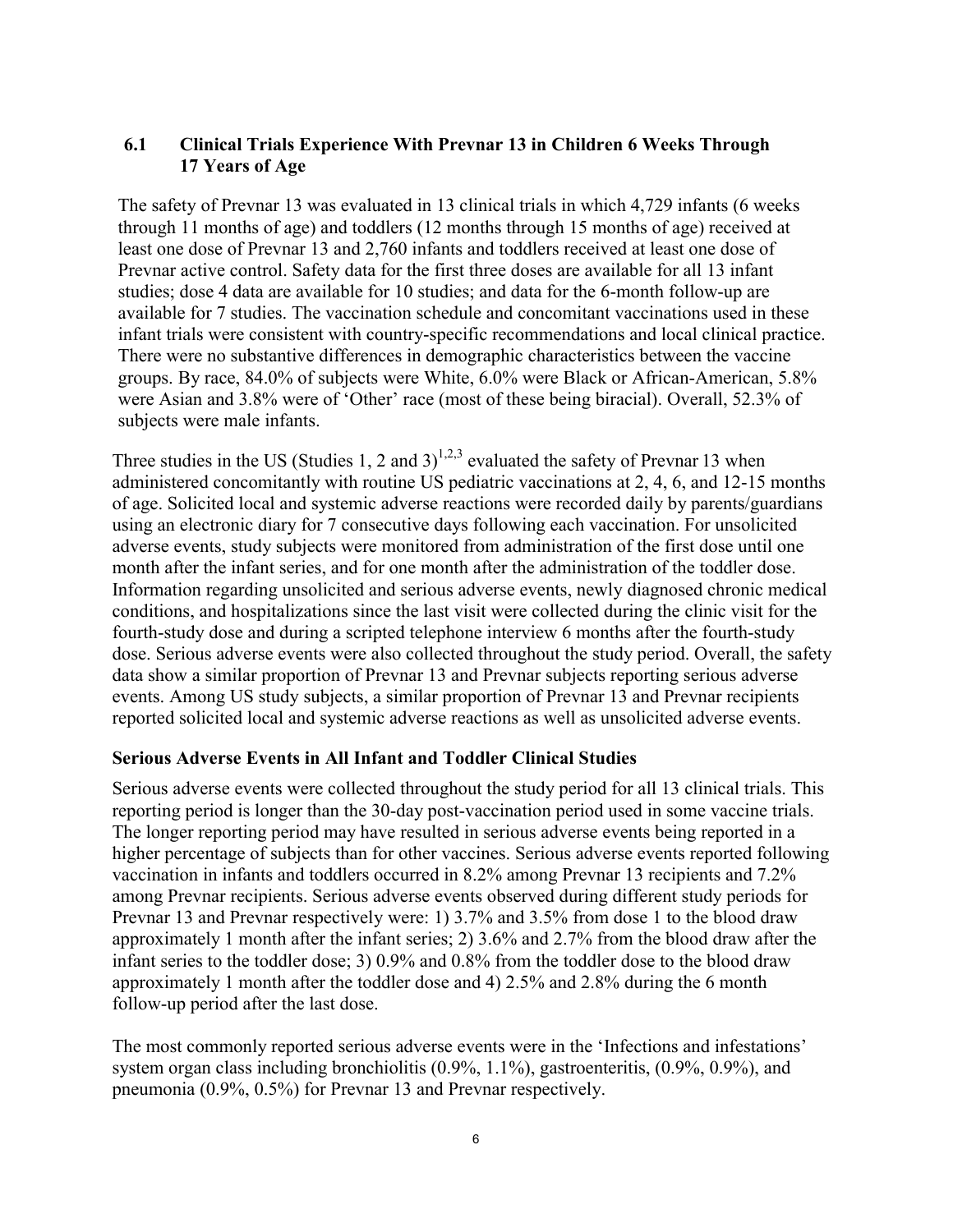There were 3 (0.063%) deaths among Prevnar 13 recipients, and 1 (0.036%) death in Prevnar recipients, all as a result of sudden infant death syndrome (SIDS). These SIDS rates are consistent with published age specific background rates of SIDS from the year 2000.

Among 6,839 subjects who received at least 1 dose of Prevn[ar](#page-40-2) [13](#page-40-0) in clinical trials conducted globally, there was 1 hypotonic-hyporesponsive episode adve[rs](#page-40-1)e reaction reported (0.015%). Among 4,204 subjects who received at least 1 dose of Prevnar in clinical trials conducted globally, there were 3 hypotonic-hyporesponsive episode adverse reactions reported (0.071%). All 4 events occurred in a single clinical trial in Brazil in which subjects received whole cell pertussis vaccine at the same time as Prevnar 13 or Prevnar.

## **Solicited Adverse Reactions in the Three US Infant and Toddler Studies**

A total of 1,907 subjects received at least 1 dose of Prevnar 13 and 701 subjects received at least 1 dose of Prevnar in the three US studies (Studies 1, 2 and 3) $^{1,2,3}$ . Most subjects were White (77.3%), 14.2% were Black or African-American, and 1.7% were Asian; 79.1% of subjects were non-Hispanic and non-Latino and 14.6% were Hispanic or Latino. Overall, 53.6% of subjects were male infants.

The incidence and severity of solicited adverse reactions that occurred within 7 days following each dose of Prevnar 13 or Prevnar administered to US infants and toddlers are shown in Tables 3 and 4.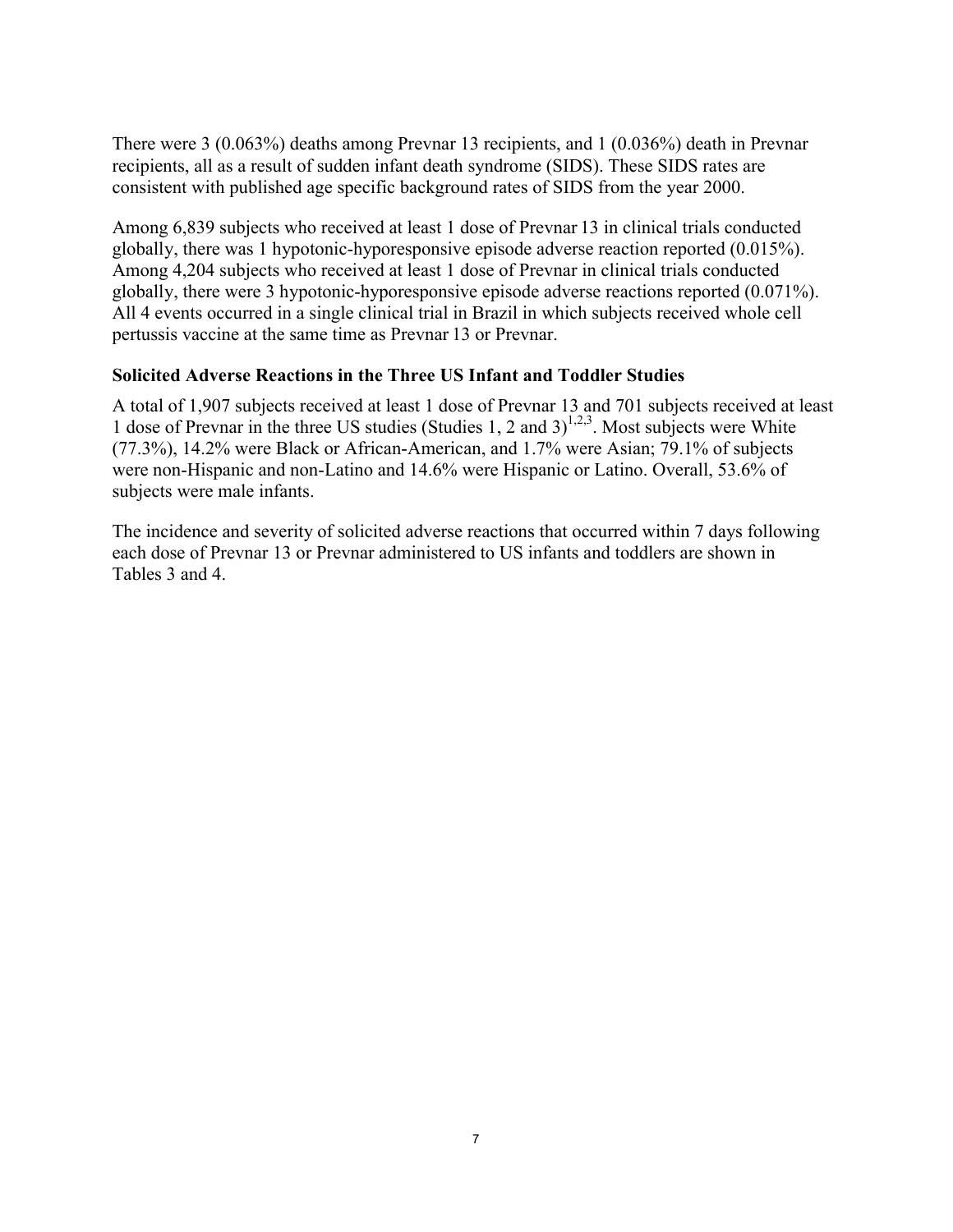|                                        | Dose 1                                                             |                                                 | Dose 2<br>Dose 3                                       |                                                 |                                                                | Dose 4                                          |                                                        |                                           |
|----------------------------------------|--------------------------------------------------------------------|-------------------------------------------------|--------------------------------------------------------|-------------------------------------------------|----------------------------------------------------------------|-------------------------------------------------|--------------------------------------------------------|-------------------------------------------|
| <b>Graded Local</b><br><b>Reaction</b> | Prevnar <sub>13</sub><br>$(N^{b=1375-})$<br>1612)<br>$\frac{0}{0}$ | Prevnar<br>$(N^b=516-$<br>606)<br>$\frac{0}{0}$ | Prevnar <sub>13</sub><br>$(N^b=1069-$<br>1331)<br>$\%$ | Prevnar<br>$(N^b=405-$<br>510)<br>$\frac{0}{0}$ | Prevnar <sub>13</sub><br>$(N^b=998-$<br>1206)<br>$\frac{0}{0}$ | Prevnar<br>$(N^b=348-$<br>446)<br>$\frac{0}{0}$ | Prevnar <sub>13</sub><br>$(N^{b=874}$<br>1060)<br>$\%$ | Prevnar<br>$(N^{b=283-})$<br>379)<br>$\%$ |
| Redness <sup>c</sup>                   |                                                                    |                                                 |                                                        |                                                 |                                                                |                                                 |                                                        |                                           |
| Any                                    | 24.3                                                               | 26.0                                            | 33.3                                                   | 29.7                                            | 37.1                                                           | 36.6                                            | 42.3                                                   | 45.5                                      |
| Mild                                   | 23.1                                                               | 25.2                                            | 31.9                                                   | 28.7                                            | 35.3                                                           | 35.3                                            | 39.5                                                   | 42.7                                      |
| Moderate                               | 2.2                                                                | 1.5                                             | 2.7                                                    | 2.2                                             | 4.6                                                            | 5.1                                             | 9.6                                                    | $13.4^{d}$                                |
| Severe                                 | $\overline{0}$                                                     | $\overline{0}$                                  | $\mathbf{0}$                                           | $\theta$                                        | $\overline{0}$                                                 | $\mathbf{0}$                                    | $\mathbf{0}$                                           | $\overline{0}$                            |
| Swelling <sup>c</sup>                  |                                                                    |                                                 |                                                        |                                                 |                                                                |                                                 |                                                        |                                           |
| Any                                    | 20.1                                                               | 20.7                                            | 25.2                                                   | 22.5                                            | 26.8                                                           | 28.4                                            | 31.6                                                   | 36.0 <sup>d</sup>                         |
| Mild                                   | 17.2                                                               | 18.7                                            | 23.8                                                   | 20.5                                            | 25.2                                                           | 27.5                                            | 29.4                                                   | 33.8                                      |
| Moderate                               | 4.9                                                                | 3.9                                             | 3.7                                                    | 4.9                                             | 3.8                                                            | 5.8                                             | 8.3                                                    | 11.2 <sup>d</sup>                         |
| Severe                                 | $\theta$                                                           | $\theta$                                        | 0.1                                                    | $\theta$                                        | $\mathbf{0}$                                                   | $\mathbf{0}$                                    | $\mathbf{0}$                                           | $\theta$                                  |
| Tenderness                             |                                                                    |                                                 |                                                        |                                                 |                                                                |                                                 |                                                        |                                           |
| Any                                    | 62.5                                                               | 64.5                                            | 64.7                                                   | 62.9                                            | 59.2                                                           | 60.8                                            | 57.8                                                   | 62.5                                      |
| Interferes with<br>limb movement       | 10.4                                                               | 9.6                                             | 9.0                                                    | 10.5                                            | 8.4                                                            | 9.0                                             | 6.9                                                    | 5.7                                       |

**Table 3: Percentage of US Infant and Toddler Subjects Reporting Solicited Local Reactions at the Prevnar 13 or Prevnar Injection Sites Within 7 Days After Each Vaccination at 2, 4, 6, and 12-15 Months of Age<sup>a</sup>**

<sup>a</sup> Data are from three primary US safety studies (the US Phase 2 infant study [National Clinical Trial (NCT) number NCT00205803] Study 1, the US noninferiority study [NCT00373958] Study 2, and the US lot consistency study [NCT00444457] Study 3). All infants received concomitant routine infant immunizations. Concomitant vaccines and pneumococcal conjugate vaccines were administered in different limbs.

<sup>b</sup> Number of subjects reporting Yes for at least 1 day or No for all days.

 $c$  Diameters were measured in caliper units of whole numbers from 1 to 14 or 14+. One caliper unit = 0.5 cm. Measurements were rounded up to the nearest whole number. Intensity of induration and erythema were then characterized as Mild (0.5-2.0 cm), Moderate (2.5-7.0 cm), or Severe (>7.0 cm).

 $d$  Statistically significant difference p <0.05. No adjustments for multiplicity.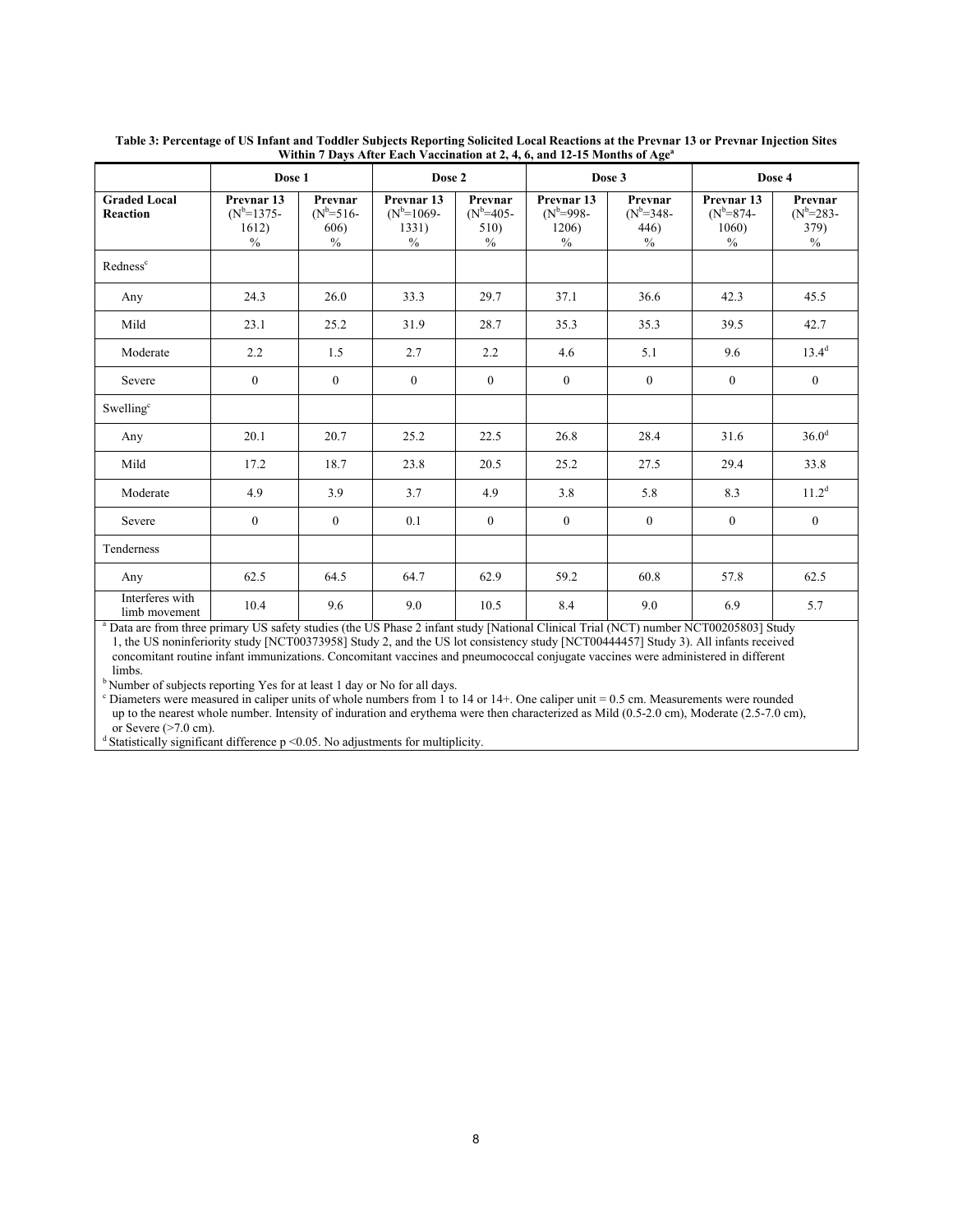|                                            | Dose 1                                                           |                                                | Dose 2                                                 |                                        | Dose 3                                                |                                        | Dose 4                                                |                                        |
|--------------------------------------------|------------------------------------------------------------------|------------------------------------------------|--------------------------------------------------------|----------------------------------------|-------------------------------------------------------|----------------------------------------|-------------------------------------------------------|----------------------------------------|
| Graded<br><b>Systemic</b><br><b>Events</b> | Prevnar <sub>13</sub><br>$(N^a=1360 -$<br>1707)<br>$\frac{0}{0}$ | Prevnar<br>$(N^a=497-$<br><b>640</b> )<br>$\%$ | Prevnar <sub>13</sub><br>$(N^a=1084-$<br>1469)<br>$\%$ | Prevnar<br>$(N^a=409-$<br>555)<br>$\%$ | Prevnar <sub>13</sub><br>$(N^a=997-$<br>1361)<br>$\%$ | Prevnar<br>$(N^a=354-$<br>521)<br>$\%$ | Prevnar <sub>13</sub><br>$(N^a=850-$<br>1227)<br>$\%$ | Prevnar<br>$(N^a=278-$<br>436)<br>$\%$ |
| Fever <sup>c</sup>                         |                                                                  |                                                |                                                        |                                        |                                                       |                                        |                                                       |                                        |
| Any                                        | 24.3                                                             | 22.1                                           | 36.5                                                   | 32.8                                   | 30.3                                                  | 31.6                                   | 31.9                                                  | 30.6                                   |
| Mild                                       | 23.6                                                             | 21.7                                           | 34.9                                                   | 31.6                                   | 29.1                                                  | 30.2                                   | 30.3                                                  | 30.0                                   |
| Moderate                                   | 1.1                                                              | 0.6                                            | 3.4                                                    | 2.8                                    | 4.2                                                   | 3.3                                    | 4.4                                                   | 4.6                                    |
| Severe                                     | 0.1                                                              | 0.2                                            | 0.1                                                    | 0.3                                    | 0.1                                                   | 0.7                                    | 1.0                                                   | $\boldsymbol{0}$                       |
| Decreased<br>appetite                      | 48.3                                                             | 43.6                                           | 47.8                                                   | 43.6                                   | 47.6                                                  | 47.6                                   | 51.0                                                  | 49.4                                   |
| Irritability                               | 85.6                                                             | 83.6                                           | 84.8                                                   | 80.4                                   | 79.8                                                  | 80.8                                   | 80.4                                                  | 77.8                                   |
| Increased sleep                            | 71.5                                                             | 71.5                                           | 66.6                                                   | 63.4                                   | 57.7                                                  | 55.2                                   | 48.7                                                  | 55.1                                   |
| Decreased<br>sleep                         | 42.5                                                             | 40.6                                           | 45.6                                                   | 43.7                                   | 46.5                                                  | 47.7                                   | 45.3                                                  | 40.3                                   |

**Table 4: Percentage of US Infant and Toddler Subjects Reporting Solicited Systemic Adverse Reactions Within 7 Days After Each Vaccination at 2, 4, 6, and 12-15 Months of Agea,b**

Number of subjects reporting Yes for at least 1 day or No for all days.

 $b$ Data are from three primary US safety studies (the US Phase 2 infant study [NCT00205803] Study 1, the US noninferiority study [NCT00373958] Study 2, and the US lot consistency study [NCT00444457] Study 3). All infants received concomitant routine infant

immunizations. Concomitant vaccines and pneumococcal conjugate vaccines were administered in different limbs. <sup>c</sup> Fever gradings: Mild (≥38°C but ≤39°C), Moderate (>39°C but ≤40°C), and Severe (>40°C). No other systemic event other than fever was graded. Parents reported the use of antipyretic medication to treat or prevent symptoms in 62 to 75% of subjects after any of the 4

doses. There were no statistical differences in frequencies of adverse reactions reported between the Prevnar 13 and Prevnar groups.

The incidence rates of any fever ( $>38.0^{\circ}$ C) were similar on days 1 and 2 following each dose of Prevnar 13 compared to after each dose of Prevnar administered to US infants and toddlers (day  $1 =$  day of vaccination). After dose 1, fever was reported in 11.0-12.7% on day 1 and 6.4-6.8% on day 2. After dose 2, fever was reported in 12.3-13.1% on day 1 and 12.5-12.8% on day 2. After dose 3, fever was reported in 8.0-9.6% on day 1 and 9.1-10.5% on day 2. And after dose 4, fever was reported in 6.3-6.4% on day 1 and 7.3-9.7% on day 2.

### **Unsolicited Adverse Reactions in the Three US Infant and Toddler Safety Studies**

The following were determined to be adverse drug reactions based on experience with Prevnar 13 in clinical trials.

Reactions occurring in greater than 1% of infants and toddlers: diarrhea, vomiting, and rash.

Reactions occurring in less than 1% of infants and toddlers: crying, hypersensitivity reaction (including face edema, dyspnea, and bronchospasm), seizures (including febrile seizures), and urticaria or urticaria-like rash.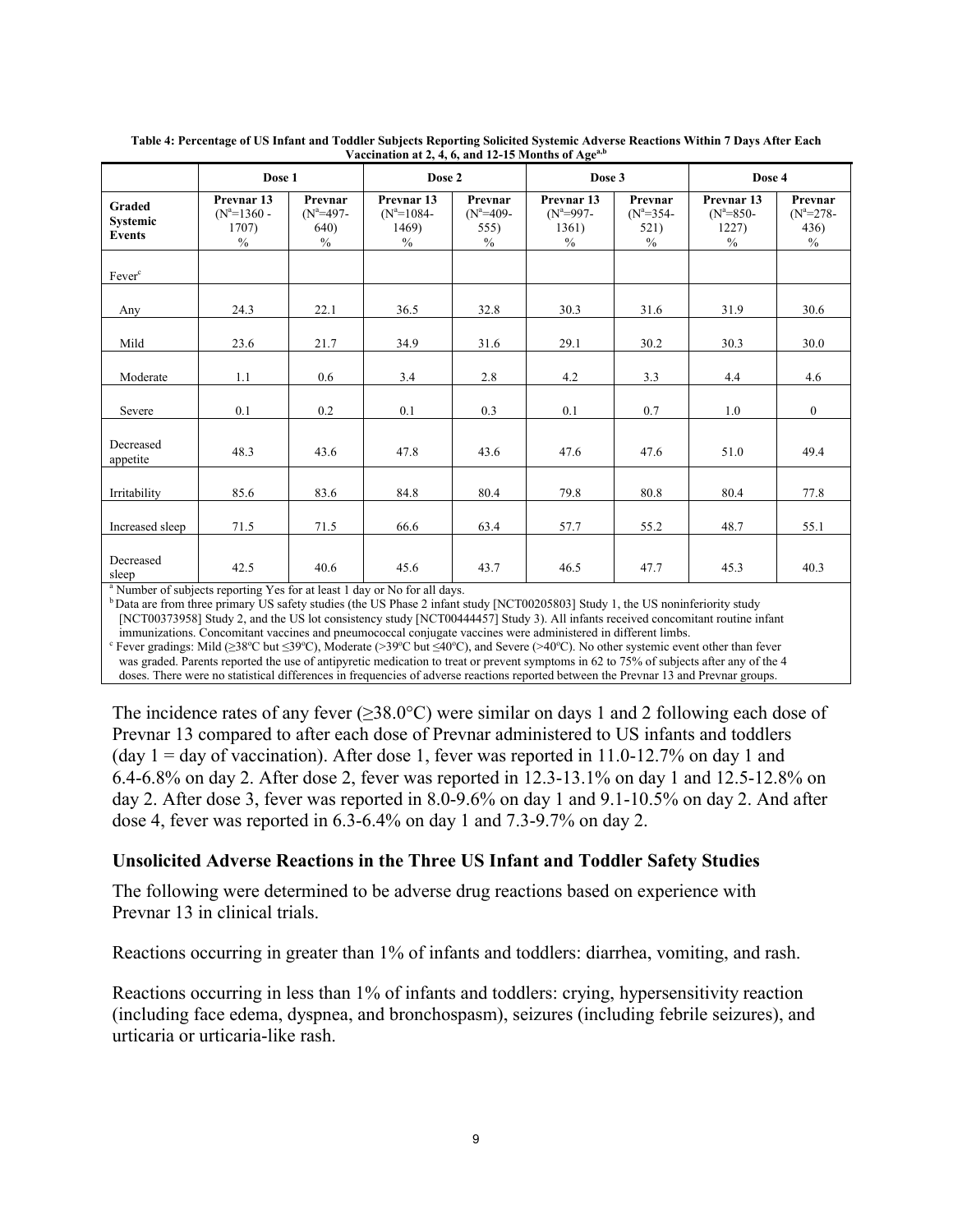# **Safety Assessments in the Catch-Up Studies in Infants and Children Through 5 Years of Age**

In a catch-up study<sup>4</sup> conducted in Poland (Study 4), 354 children (7 months through 5 years of age) receiving at least one dose of Prevnar 13 were also monitored for safety. All subjects in this study were White and non-Hispanic. Overall, 49.6% of subjects were male infants. The incidence and severity of solicited adverse reactions that occurred within 4 days following each dose of Prevnar 13 administered to pneumococcal-vaccine naïve children 7 months through 5 years of age are shown in Tables 5 and 6.

| Dose 2<br>$N^b = 86 - 87$<br>$\frac{0}{0}$<br>46.0<br>40.2<br>9.3<br>0.0 | Dose 3<br>$N^{b=78-82}$<br>$\%$<br>37.8<br>31.3<br>12.5<br>0.0 | Dose 1<br>$N^b = 108 - 110$<br>$\frac{0}{0}$<br>70.0<br>55.5<br>38.2<br>0.0 | Dose 2<br>$N^b = 98-106$<br>$\frac{0}{0}$<br>54.7<br>44.7<br>25.5<br>0.0 | Dose 1<br>$N^{b}=147-149$<br>$\frac{0}{0}$<br>50.0<br>37.4<br>25.7 |
|--------------------------------------------------------------------------|----------------------------------------------------------------|-----------------------------------------------------------------------------|--------------------------------------------------------------------------|--------------------------------------------------------------------|
|                                                                          |                                                                |                                                                             |                                                                          |                                                                    |
|                                                                          |                                                                |                                                                             |                                                                          |                                                                    |
|                                                                          |                                                                |                                                                             |                                                                          |                                                                    |
|                                                                          |                                                                |                                                                             |                                                                          |                                                                    |
|                                                                          |                                                                |                                                                             |                                                                          |                                                                    |
|                                                                          |                                                                |                                                                             |                                                                          | 0.0                                                                |
|                                                                          |                                                                |                                                                             |                                                                          |                                                                    |
| 32.2                                                                     | 25.0                                                           | 44.5                                                                        | 41.0                                                                     | 36.9                                                               |
| 28.7                                                                     | 20.5                                                           | 36.7                                                                        | 36.2                                                                     | 28.2                                                               |
| 14.0                                                                     | 11.3                                                           | 24.8                                                                        | 12.1                                                                     | 20.3                                                               |
|                                                                          |                                                                |                                                                             |                                                                          | 0.0                                                                |
|                                                                          |                                                                |                                                                             |                                                                          |                                                                    |
|                                                                          |                                                                |                                                                             |                                                                          | 42.3                                                               |
|                                                                          |                                                                |                                                                             |                                                                          | 4.1                                                                |
|                                                                          | 0.0<br>15.1<br>3.5                                             | 0.0<br>15.2<br>6.4                                                          | 0.0<br>33.3<br>0.0                                                       | 0.0<br>43.7<br>4.1                                                 |

| Table 5: Percentage of Subjects 7 Months Through 5 Years of Age Reporting Solicited Local Reactions Within 4 Days After |
|-------------------------------------------------------------------------------------------------------------------------|
| <b>Each Catch-Up Prevnar 13 Vaccination</b> <sup>a</sup>                                                                |

<sup>b</sup>Number of subjects reporting Yes for at least 1 day or No for all days.

 $c$  Diameters were measured in caliper units of whole numbers from 1 to 14 or 14+. One caliper unit = 0.5 cm. Measurements were rounded up to the nearest whole number. Intensity of redness and swelling were then characterized as Mild (0.5-2.0 cm), Moderate (2.5-7.0 cm), or Severe (>7.0 cm).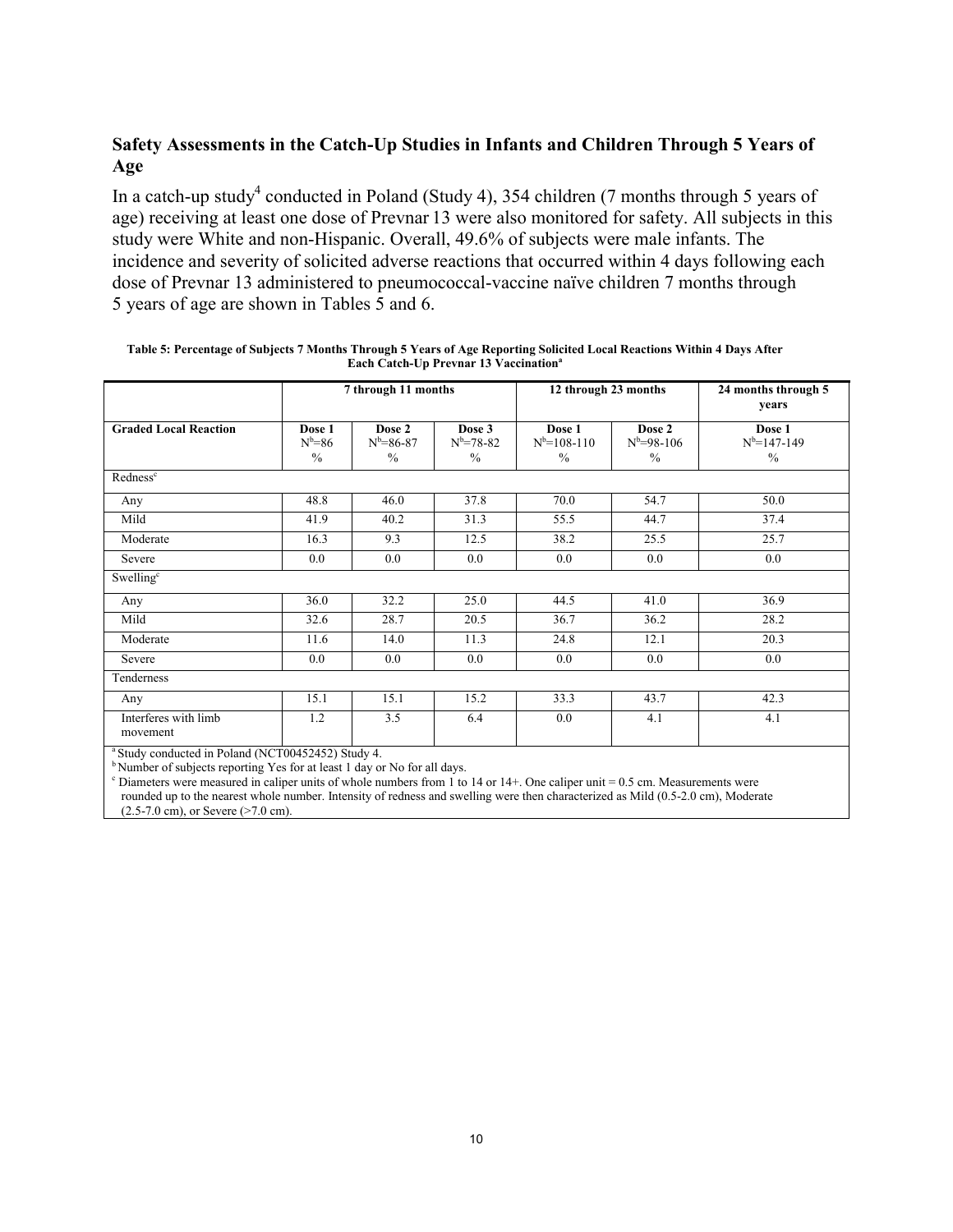|                                                                                                                                                      |                                   | 7 through 11 months               |                                          | 12 through 23 months                   |                                  | 24 months through<br>5 years               |
|------------------------------------------------------------------------------------------------------------------------------------------------------|-----------------------------------|-----------------------------------|------------------------------------------|----------------------------------------|----------------------------------|--------------------------------------------|
| <b>Systemic Reaction</b>                                                                                                                             | Dose 1<br>$N^b = 86 - 87$<br>$\%$ | Dose 2<br>$N^b = 86 - 87$<br>$\%$ | Dose 3<br>$N^{b=78-81}$<br>$\frac{0}{0}$ | Dose 1<br>$N^{b=108}$<br>$\frac{0}{0}$ | Dose 2<br>$N^b = 98-100$<br>$\%$ | Dose 1<br>$N^{b=147-148}$<br>$\frac{0}{0}$ |
| Fever <sup>c</sup>                                                                                                                                   |                                   |                                   |                                          |                                        |                                  |                                            |
| Mild                                                                                                                                                 | 3.4                               | 8.1                               | 5.1                                      | 3.7                                    | 5.1                              | 0.7                                        |
| Moderate                                                                                                                                             | 1.2                               | 2.3                               | 1.3                                      | 0.9                                    | 0.0                              | 0.7                                        |
| Severe                                                                                                                                               | 0.0                               | 0.0                               | 0.0                                      | 0.0                                    | 0.0                              | 0.0                                        |
| Decreased appetite                                                                                                                                   | 19.5                              | 17.2                              | 17.5                                     | 22.2                                   | 25.5                             | 16.3                                       |
| Irritability                                                                                                                                         | 24.1                              | 34.5                              | 24.7                                     | 30.6                                   | 34.0                             | 14.3                                       |
| Increased sleep                                                                                                                                      | 9.2                               | 9.3                               | 2.6                                      | 13.0                                   | 10.1                             | 11.6                                       |
| Decreased sleep                                                                                                                                      | 24.1                              | 18.4                              | 15.0                                     | 19.4                                   | 20.4                             | 6.8                                        |
| <sup>a</sup> Study conducted in Poland (NCT00452452) Study 4.<br><sup>b</sup> Number of subjects reporting Yes for at least 1 day or No for all days |                                   |                                   |                                          |                                        |                                  |                                            |

#### **Table 6: Percentage of Subjects 7 Months Through 5 Years of Age Reporting Solicited Systemic Adverse Reactions Within 4 Days After Each Catch-Up Prevnar 13 Vaccination<sup>a</sup>**

<sup>b</sup>Number of subjects reporting Yes for at least 1 day or No for all days.

Fever gradings: Mild ( $\geq 38^{\circ}$ C but  $\leq 39^{\circ}$ C), Moderate (>39<sup>o</sup>C but  $\leq 40^{\circ}$ C), and Severe (>40<sup>o</sup>C). No other systemic event other than fever was graded.

A US study<sup>5</sup> (Study 5) evaluated the use of Prevnar 13 in children previously immunized with Prevnar. In this open label trial, 596 healthy children 15 through 59 months of age previously vaccinated with at least 3 doses of Prevnar, received 1 or 2 doses of Prevnar 13. Children 15 months through 23 months of age (group 1) received 2 doses, and children 24 months through 59 months of age (group 2) received one dose. Most subjects were White (74.3%), 14.9% were Black or African-American, and 1.2% were Asian; 89.3% of subjects were non-Hispanic and non-Latino and 10.7% were Hispanic or Latino. Overall, 52.2% of subjects were male.

The incidence and severity of solicited adverse reactions that occurred within 7 days following one dose of Prevnar 13 administered to children 15 months through 59 months of age are shown in Tables 7 and 8.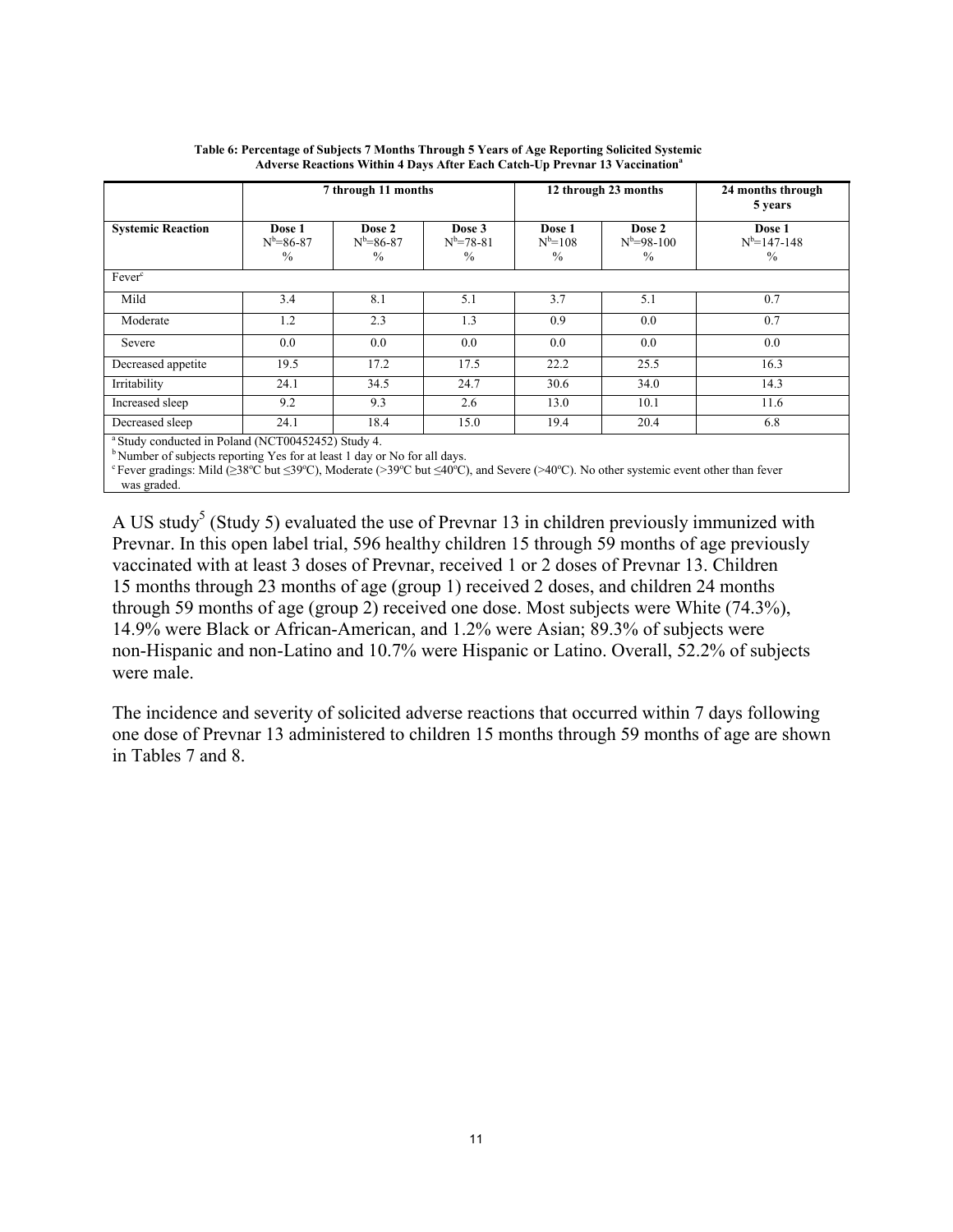#### **[Ta](#page-40-3)ble 7: Percentage of Subjects 15 Months Through 59 Months of Age, Previously Vaccinated With 3 or 4 Prior Infant Doses of Prevnar, Reporting Solicited Local Reactions Within 7 Days After One Supplemental Prevnar 13 Vaccination<sup>a</sup>**

|                                  | 15 months through 23 months <sup>b</sup>                                       | 24 months through 59 months <sup>c</sup>                                                |                                                                                       |
|----------------------------------|--------------------------------------------------------------------------------|-----------------------------------------------------------------------------------------|---------------------------------------------------------------------------------------|
| <b>Graded Local Reaction</b>     | 1 dose Prevnar 13<br>3 prior Prevnar doses<br>$N^d = 67 - 72$<br>$\frac{0}{0}$ | 1 dose Prevnar 13<br><b>4 prior Prevnar doses</b><br>$N^d = 154 - 184$<br>$\frac{0}{0}$ | 1 dose Prevnar 13<br>3 or 4 prior Prevnar doses<br>$N^d = 209 - 238$<br>$\frac{0}{0}$ |
| Redness <sup>e</sup>             |                                                                                |                                                                                         |                                                                                       |
| Any                              | 26.4                                                                           | 28.2                                                                                    | 35.4                                                                                  |
| Mild                             | 18.8                                                                           | 24.3                                                                                    | 31.1                                                                                  |
| Moderate                         | 11.4                                                                           | 7.5                                                                                     | 12.1                                                                                  |
| Severe                           | 1.5                                                                            | 0.0                                                                                     | 0.0                                                                                   |
| Swelling <sup>e</sup>            |                                                                                |                                                                                         |                                                                                       |
| Any                              | 23.9                                                                           | 19.6                                                                                    | 20.7                                                                                  |
| Mild                             | 18.6                                                                           | 16.4                                                                                    | 17.2                                                                                  |
| Moderate                         | 8.8                                                                            | 8.1                                                                                     | 7.5                                                                                   |
| Severe                           | 0.0                                                                            | 0.0                                                                                     | 0.0                                                                                   |
| Tenderness                       |                                                                                |                                                                                         |                                                                                       |
| Any                              | 48.6                                                                           | 47.3                                                                                    | 62.6                                                                                  |
| Interferes with limb<br>movement | 5.9                                                                            | 6.4                                                                                     | 10.7                                                                                  |

<sup>a</sup> Study conducted in US NCT00761631 (Study 5).

b Dose 2 data not shown.

 $c$  The data for this age group are only represented as a single result as 95% of children received 4 doses of Prevnar prior to enrollment.

<sup>d</sup> Number of subjects reporting Yes for at least 1 day or No for all days. <sup>e</sup> Diameters were measured in caliper units of whole numbers from 1 to 14 or 14+. One caliper unit = 0.5 cm. Measurements were

rounded up to the nearest whole number. Intensity of redness and swelling were then characterized as Mild (0.5-2.0 cm), Moderate  $(2.5-7.0 \text{ cm})$ , or Severe ( $>7.0 \text{ cm}$ ).

#### **Table 8: Percentage of Subjects 15 Months Through 59 Months of Age, Previously Vaccinated With 3 or 4 Prior Infant Prevnar Doses, Reporting Solicited Systemic Adverse Reactions Within 7 Days After One Supplemental Prevnar 13 Vaccination<sup>a</sup>**

|                                                                                                                                                                                   |                                                                                                                                                                           | 15 through 23 months $b$ | 24 months through 59 months $\text{c}$                                                |  |  |
|-----------------------------------------------------------------------------------------------------------------------------------------------------------------------------------|---------------------------------------------------------------------------------------------------------------------------------------------------------------------------|--------------------------|---------------------------------------------------------------------------------------|--|--|
| Systemic<br><b>Reaction</b>                                                                                                                                                       | 1 dose Prevnar 13<br>1 dose Prevnar 13<br>3 prior Prevnar doses<br><b>4 prior Prevnar doses</b><br>$N^d = 66 - 75$<br>$N^d = 154 - 189$<br>$\frac{0}{0}$<br>$\frac{0}{0}$ |                          | 1 dose Prevnar 13<br>3 or 4 prior Prevnar doses<br>$N^d = 209 - 236$<br>$\frac{0}{0}$ |  |  |
| Fever <sup>e</sup>                                                                                                                                                                |                                                                                                                                                                           |                          |                                                                                       |  |  |
| Any                                                                                                                                                                               | 19.1                                                                                                                                                                      | 19.9                     | 8.1                                                                                   |  |  |
| Mild                                                                                                                                                                              | 16.2                                                                                                                                                                      | 17.4                     | 7.6                                                                                   |  |  |
| Moderate                                                                                                                                                                          | 6.1                                                                                                                                                                       | 3.9                      | 1.9                                                                                   |  |  |
| Severe                                                                                                                                                                            | 0.0                                                                                                                                                                       | 0.0                      | 0.5                                                                                   |  |  |
| Decreased appetite                                                                                                                                                                | 44.4                                                                                                                                                                      | 39.3                     | 28.1                                                                                  |  |  |
| Irritability                                                                                                                                                                      | 73.3                                                                                                                                                                      | 65.1                     | 45.8                                                                                  |  |  |
| Increased sleep                                                                                                                                                                   | 35.2                                                                                                                                                                      | 35.3                     | 18.8                                                                                  |  |  |
| Decreased sleep<br>$\alpha \sim 1$ , $\alpha$ , $\alpha$ , $\alpha$ , $\alpha$ , $\alpha$ , $\alpha$ , $\alpha$ , $\alpha$ , $\alpha$ , $\alpha$ , $\alpha$ , $\alpha$ , $\alpha$ | 25.0                                                                                                                                                                      | 29.7                     | 14.8                                                                                  |  |  |

<sup>a</sup> Study conducted in US NCT00761631 (Study 5).

**b** Dose 2 data not shown.

<sup>c</sup> The data for this age group are only represented as a single result as 95% of children received 4 doses of Prevnar prior to enrollment.

<sup>d</sup> Number of subjects reporting Yes for at least 1 day or No for all days.

<sup>e</sup> Fever gradings: Mild (≥38<sup>o</sup>C but ≤39<sup>o</sup>C), Moderate (>39<sup>o</sup>C but ≤40<sup>o</sup>C), and Severe (>40<sup>o</sup>C). No other systemic event other than fever was graded.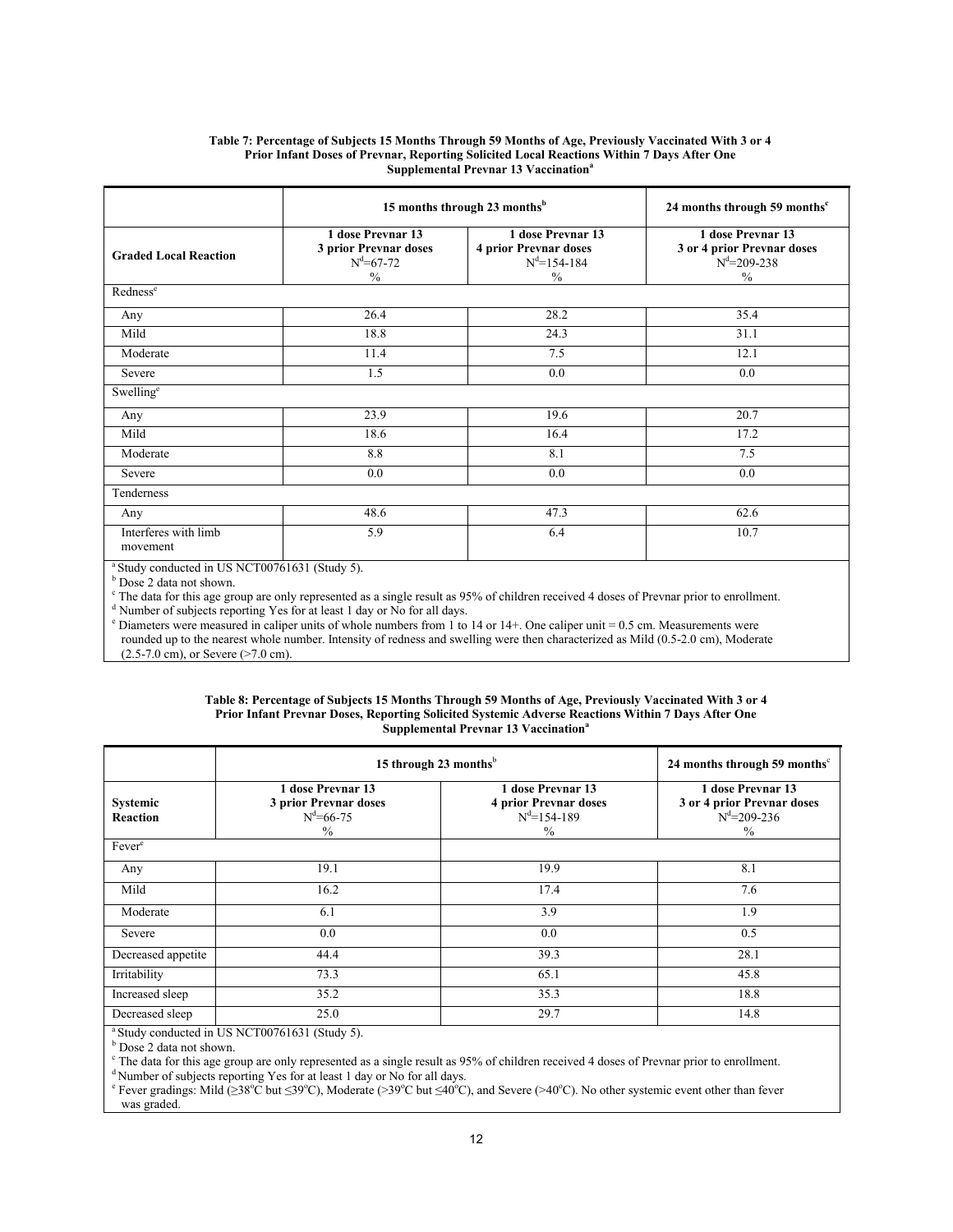### **Clinical Trials Experience With Prevnar 13 in Children 5 Through 17 Years of Age**

In a US study<sup>5</sup> (Study 5), the safety of Prevnar 13 was evaluated in children 5 through 9 years of age previously immunized with at least one dose of Prevnar, and in children 10 through 17 years of age with no prior pneumococcal vaccination. In this open label trial, 592 children, including those with asthma, received a single dose of Prevnar 13. The percentage of children 5 through 9 years of age who received 3 and 4 prior doses of Prevnar was 29.1% and 54.5% respectively.

Most subjects were White (72.8%), 21.8% were Black or African-American, and 1.5% were Asian; 91.4% of subjects were non-Hispanic and non-Latino and 8.6% were Hispanic or Latino. Overall, 51.2% of subjects were male.

The incidence and severity of solicited adverse reactions that occurred within 7 days following one dose of Prevnar 13 administered to children 5 through 17 years of age are shown in Tables 9 and 10.

|                          |                | <b>Vaccine Group (as Administered)</b> |               |                                     |         |               |  |  |  |  |
|--------------------------|----------------|----------------------------------------|---------------|-------------------------------------|---------|---------------|--|--|--|--|
| <b>Local Reaction</b>    |                | Prevnar 13<br>(5 Through 9 Years)      |               | Prevnar 13<br>(10 Through 17 Years) |         |               |  |  |  |  |
|                          | N <sub>b</sub> | $n^{c}$                                | $\frac{0}{0}$ | $N^b$                               | $n^{c}$ | $\frac{6}{9}$ |  |  |  |  |
| Redness                  |                |                                        |               |                                     |         |               |  |  |  |  |
| Any                      | 233            | 100                                    | 42.9          | 232                                 | 70      | 30.2          |  |  |  |  |
| Mid <sup>d</sup>         | 226            | 63                                     | 27.9          | 226                                 | 48      | 21.2          |  |  |  |  |
| Moderate <sup>d</sup>    | 218            | 48                                     | 22.0          | 221                                 | 31      | 14.0          |  |  |  |  |
| Severe <sup>d</sup>      | 212            | 7                                      | 3.3           | 213                                 | 4       | 1.9           |  |  |  |  |
| Swelling                 |                |                                        |               |                                     |         |               |  |  |  |  |
| Any                      | 226            | 85                                     | 37.6          | 233                                 | 86      | 36.9          |  |  |  |  |
| $Mild^d$                 | 220            | 48                                     | 21.8          | 221                                 | 50      | 22.6          |  |  |  |  |
| Moderate <sup>d</sup>    | 219            | 48                                     | 21.9          | 226                                 | 48      | 21.2          |  |  |  |  |
| Severe <sup>d</sup>      | 211            | 7                                      | 3.3           | 214                                 | 4       | 1.9           |  |  |  |  |
| Tenderness               |                |                                        |               |                                     |         |               |  |  |  |  |
| Any                      | 265            | 230                                    | 86.8          | 283                                 | 252     | 89.0          |  |  |  |  |
| Significant <sup>e</sup> | 221            | 43                                     | 19.5          | 242                                 | 106     | 43.8          |  |  |  |  |

| Table 9: Percentage of Subjects 5 Through 17 Years of Age, Reporting Solicited Local Reactions Within |
|-------------------------------------------------------------------------------------------------------|
| 7 Days After Prevnar 13 Vaccination <sup>a</sup>                                                      |

Study conducted in US NCT00761631 (Study 5).

 $N$  = number of subjects reporting Yes for at least 1 day or No for all days.

 $c_n$  = Number of subjects reporting the specific characteristic.

Mild,  $0.5 - 2.0$  cm; moderate,  $2.5 - 7.0$  cm; severe,  $>7.0$  cm.

 $\epsilon$  Significant = present and interfered with limb movement.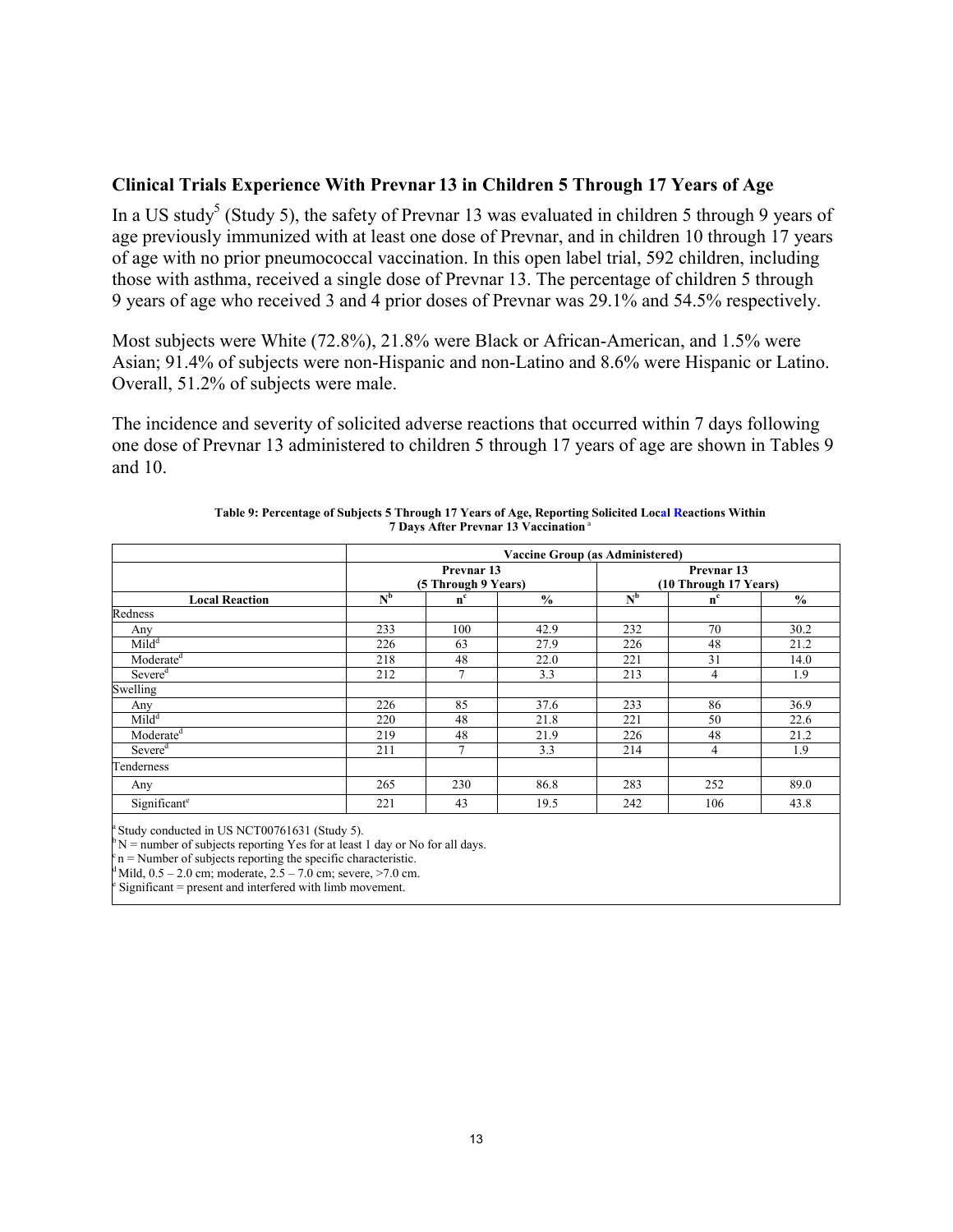| <b>Vaccine Group (as Administered)</b>                                                   |         |               |                           |            |               |  |
|------------------------------------------------------------------------------------------|---------|---------------|---------------------------|------------|---------------|--|
| Prevnar 13                                                                               |         |               |                           | Prevnar 13 |               |  |
|                                                                                          |         |               | (10 Through 17 Years)     |            |               |  |
| N <sup>b</sup>                                                                           | $n^{c}$ | $\frac{6}{9}$ | $\mathbf{N}^{\mathbf{b}}$ | $n^{c}$    | $\frac{0}{0}$ |  |
| 214                                                                                      | 13      | 6.1           | 214                       | 12         | 5.6           |  |
| 212                                                                                      | 9       | 4.2           | 214                       | 11         | 5.1           |  |
| 212                                                                                      |         | 2.4           | 212                       |            | 0.5           |  |
| 210                                                                                      |         | 0.5           | 212                       |            | 0.5           |  |
| 227                                                                                      | 52      | 22.9          | 223                       | 51         | 22.9          |  |
| 234                                                                                      | 73      | 31.2          | 234                       | 59         | 25.2          |  |
| 226                                                                                      | 48      | 21.2          | 229                       | 61         | 26.6          |  |
| 212                                                                                      | 12      | 5.7           | 224                       | 42         | 18.8          |  |
| 213                                                                                      | 4       | 1.9           | 214                       | 3          | 1.4           |  |
| <sup>a</sup> Study conducted in US NCT00761631 (Study 5).                                |         |               |                           |            |               |  |
| $\mathbb{P} N$ = number of subjects reporting Yes for at least 1 day or No for all days. |         |               |                           |            |               |  |
|                                                                                          |         |               | (5 Through 9 Years)       |            |               |  |

**Table 10: Percentage of Subjects 5 Through 17 Years of Age, Reporting Solicited Systemic Adverse Reactions Within 7 Days After Prevnar 13 Vaccination<sup>a</sup>**

 $c$  n = Number of subjects reporting the event.

<sup>d</sup> Fever gradings: Mild (≥38°C but ≤39°C), Moderate (>39°C but ≤40°C), and Severe (>40°C). No other systemic event other than fever was graded. Parents reported the use of antipyretic medication to treat or prevent symptoms in 45.1% and 33.1% of subjects 5 through 9 years of age and 10 through 17 years of age, respectively.

# **6.2 Clinical Trials Experience With Prevnar 13 in Adults ≥18 Years of Age**

The safety of Prevnar 13 was assessed in 7 clinical studies (Studies  $6-12$ ) <sup>6-12</sup> conducted in the US and Europe which included 91,593 adults (48,806 received Prevnar 13) ranging in age from 18 through 101 years.

The 48,806 Prevnar 13 recipients included 899 adults who were aged 18 through 49 years, 2,616 adults who were aged 50 through 64 years, 45,291 adults aged 65 years and older. Of the 48,806 Prevnar 13 recipients, 46,890 adults had not previously received Pneumovax® 23 (pneumococcal polysaccharide vaccine [23-valent], PPSV23) ("PPSV23 unvaccinated") and 1,916 adults were previously vaccinated ("PPSV23 previously vaccinated") with PPSV23 at least 3 years prior to enrollment.

# **Safety and Immunogenicity Studies**

Safety and immunogenicity of Prevnar 13 is supported by 6 clinical studies. Study  $6<sup>6</sup>$  evaluated the safety and immunogenicity of Prevnar 13 in adults 18 through 64 years of age who had not received a previous dose of pneumococcal vaccine. Adults 18 through 59 years of age received a single dose of Prevnar 13, and adults 60 through 64 years of age received a single dose of Prevnar 13 or PPSV23.

Study 7 was randomized and compared the safety and immunogenicity of Prevnar 13 with PPSV23 as a single dose in adults  $\geq$ 70 years vaccinated with PPSV23 ( $\geq$ 5 years prior to enrollment).<sup>7</sup> Study 8 was randomized and evaluated the safety and immunogenicity of Prevnar 13 and PPSV23 in different sequential order in PPSV23 naive adults aged 60 through 64 years<sup>8</sup>.

One clinical safety study<sup>9</sup> (Study 9) of Prevnar 13, conducted in PPSV23 previously vaccinated (≥3 years prior to enrollment) adults aged ≥68 years was a single arm study. Two studies, one in the US<sup>10</sup> (Study 10) in adults aged 50 through 59 years and the other in Europe<sup>11</sup> (Study 11) in adults aged ≥65 years, evaluated the concomitant administration of Prevnar 13 with inactivated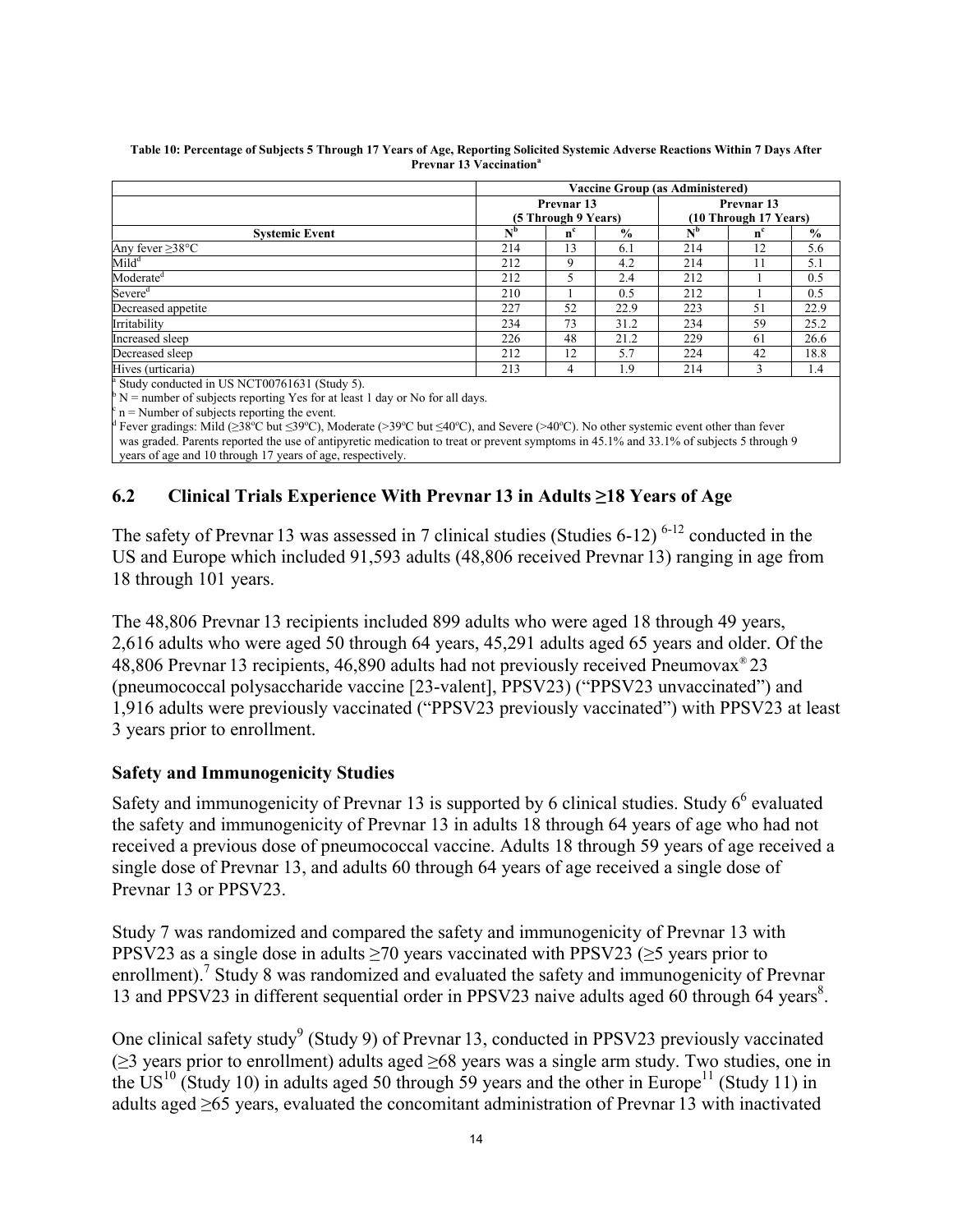influenza vaccine, trivalent (Fluarix**®** , A/H1N1, A/H3N2, and B, Fall 2007/Spring 2008: IIV3) in these two age groups in PPSV23 unvaccinated adults.

The total safety population in the 6 safety and immunogenicity studies was 7,097. In 5 of the 6 safety and immunogenicity studies, more females than males were enrolled (50.2% - 61.8%). Across the 6 studies the racial distribution included: >85% White; 0.2%-10.7% Black or African American; 0%-1.7% Asian; <1% Native Hawaiian or other Pacific Islander; ≤1%, American Indian or Alaskan Native. Ethnicity data were not collected in Study 11; in the 5 other studies 0.6%-4.8% were Hispanic or Latino.

In five studies,  $6-8,10,11$  subjects with pre-existing underlying diseases were enrolled if the medical condition was stable (did not require a change in therapy or hospitalization for worsening disease for 12 weeks before receipt of study vaccine) except in Study 9 where subjects were enrolled if the medical condition was stable for 6 or more weeks before receipt of study vaccine.

In the 6 safety and immunogenicity studies,  $6-11$  subjects were excluded from study participation due to prior receipt of diphtheria toxoid-containing vaccines within 6 months of study vaccine. However, the time of prior receipt of a diphtheria toxoid-containing vaccine was not recorded.

Solicited adverse reactions for Prevnar 13 in the safety and immunogenicity studies were monitored by subjects recording local adverse reactions and systemic reactions daily using an electronic diary for 14 consecutive days following vaccination. Unsolicited serious and non-serious adverse events were collected for one month after each vaccination. In addition, serious adverse events were collected for an additional 5 months after each vaccination (at the 6-month follow-up phone contact) in all studies except Study 11.

Following licensure of Prevnar 13 in adults  $\geq$ 50 years of age, a randomized, double-blind, placebo-controlled US study (Study 13) was conducted to evaluate concomitant administration of Prevnar 13 with inactivated influenza vaccine, quadrivalent (Fluzone**®** Quadrivalent, A/H1N1, A/H3N2, B/Brisbane, and B/Massachusetts, Fall 2014/Spring 2015: IIV4) in PPSV23 previously vaccinated adults ≥50 years of age. Unsolicited serious and non-serious adverse events were collected as described above for Studies 6-10.

# **Efficacy Study**

Study  $12^{12}$  was a randomized double-blind placebo-controlled study conducted in the Netherlands in community-dwelling adults aged 65 years and older with no prior pneumococcal vaccination history. A total of 84,496 subjects received either a single dose of Prevnar 13 (42,240) or placebo (42,256) in a 1:1 randomization. Among the 84,496 subjects, 58,072 (68.7%) were ≥65 to <75 years of age, 23,481 (27.8%) were ≥75 and <85 years of age, and 2,943 (3.5%) were ≥85 years of age. In the total safety population, more males (55.9%) were enrolled than females. The racial distribution was 98.5% White, 0.3% Black, 0.7% Asian, 0.5% Other, with <0.1% having missing data.

Adults with immunocompromising conditions or receiving immunosuppressive therapy and adults residing in a long-term care facility or requiring semiskilled nursing care were excluded.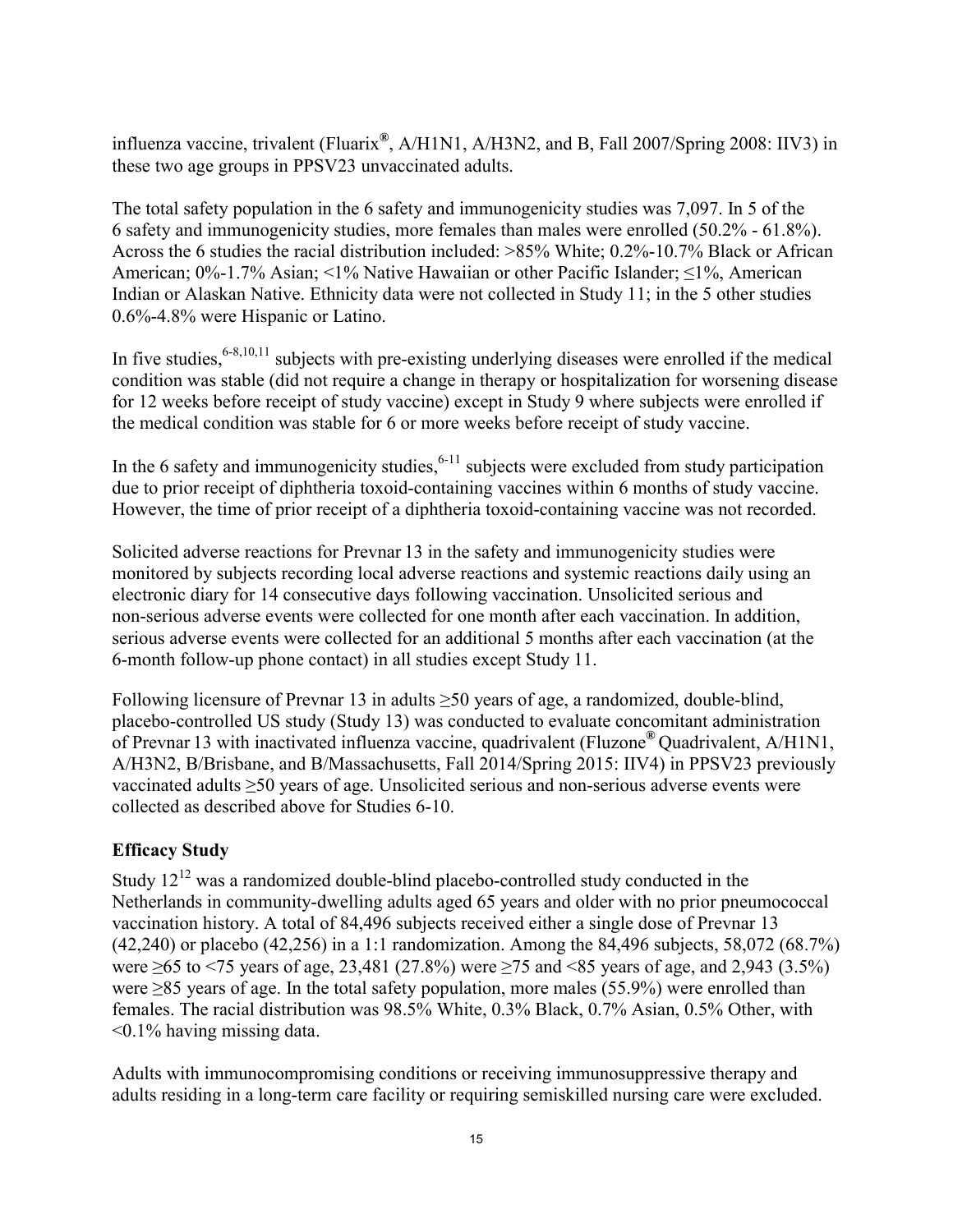Adults with pre-existing medical conditions, as well as subjects with a history of smoking were eligible for enrollment. In the safety population, 42.3% of subjects had pre-existing medical conditions including heart disease (25.4%), lung disease or asthma (15.1%) and type 1 and type 2 diabetes mellitus (12.5%). Smoking was reported at baseline by 12.3% of the subjects.

For a subset of 2,011 subjects (1,006 Prevnar 13 recipients and 1,005 placebo recipients), solicited adverse reactions were monitored by recording local and systemic events using electronic diaries for 7 days after vaccination; unsolicited adverse events were collected for 28 days after vaccination, and serious adverse events were collected for 6 months after vaccination. For the remaining 41,231 Prevnar 13 and 41,250 placebo vaccinated subjects, serious adverse events were collected for 28 days after vaccination.

# **Serious Adverse Events in Adult Clinical Studies**

# **Safety and Immunogenicity Studies**

Across the 6 safety and immunogenicity studies,  $6-11$  serious adverse events within 1 month of vaccination were reported after an initial study dose in 0.2%-1.4% of 5,057 subjects vaccinated with Prevnar 13, and in 0.4%-1.7% of 1,124 subjects vaccinated after an initial study dose of PPSV23. From 1 month to 6 months after an initial study dose, serious adverse events were reported in 0.2%-5.8% of subjects vaccinated during the studies with Prevnar 13 and in 2.4%- 5.5% of subjects vaccinated with PPSV23. One case of erythema multiforme occurred 34 days after receipt of a second dose of Prevnar 13.

Twelve of 5,667 (0.21%) Prevnar 13 recipients and 4 of 1,391 (0.29 %) PPSV23 recipients died. Deaths occurred between Day 3 and Day 309 after study vaccination with Prevnar 13 or PPSV23. Two of 12 deaths occurred within 30 days of vaccination and both deaths were in subjects >65 years of age. One death due to cardiac failure occurred 3 days after receiving placebo. This subject had received Prevnar 13 and IIV3 one month earlier. The other death was due to peritonitis 20 days after receiving Prevnar 13. The reported causes of the 10 remaining deaths occurring greater than 30 days after receiving Prevnar 13 were cardiac disorders (4), neoplasms (4), *Mycobacterium avium* complex pulmonary infection (1) and septic shock (1).

# **Efficacy Study**

In Study  $12^{12}$  (subjects 65 years and older), serious adverse events within 1 month of vaccination were reported in 327 of 42,237 (0.8%) Prevnar 13 recipients (352 events) and in 314 of 42,225 (0.7%) placebo recipients (337 events). In the subset of subjects where serious adverse events were monitored for 6 months, 70 of 1,006 (7%) Prevnar 13 vaccinated subjects (90 events) and 60 of 1,005 (6%) placebo vaccinated subjects (69 events) reported serious adverse events.

During the follow-up period (average of 4 years) for case accumulation there were 3,006 deaths (7.1%) in the Prevnar 13 group and 3,005 deaths (7.1%) in the placebo group. There were 10 deaths  $(\leq 0.1\%)$  in the Prevnar 13 group and 10 deaths  $(\leq 0.1\%)$  in the placebo group within 28 days of vaccination. There were 161 deaths (0.4%) in the Prevnar 13 group and 144 deaths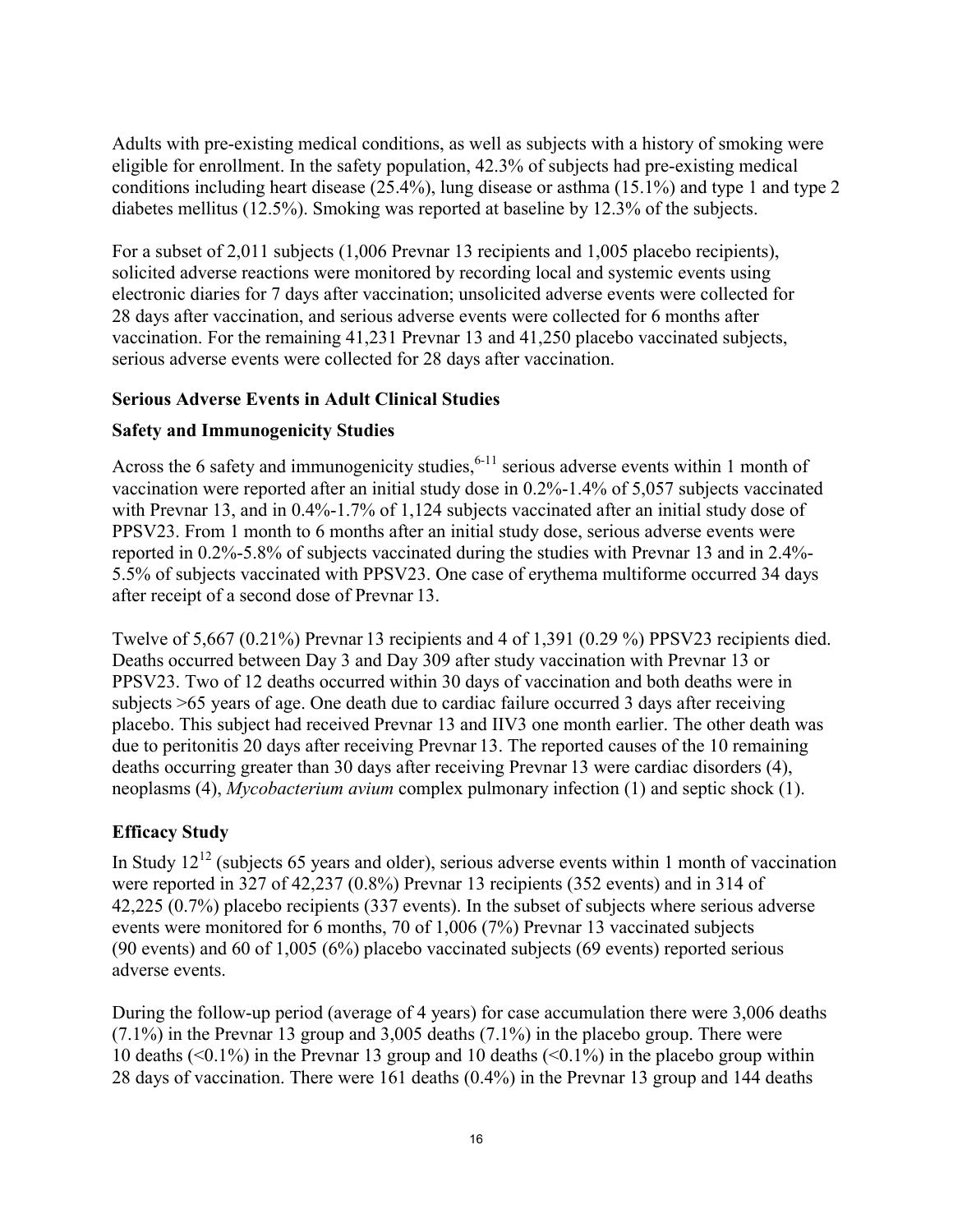(0.3%) in the placebo group within 29 days – 6 months following vaccination. These data do not provide evidence for a causal relationship between deaths and vaccination with Prevnar 13.

### **Solicited Adverse Reactions in Adult Clinical Studies**

The incidence and severity of solicited adverse reactions that occurred within 7 or 14 days following each dose of Prevnar 13, PPSV23, or placebo administered to adults in 5 studies are shown in Tables 11, 12, 13, and 14.

The commonly reported local adverse reactions after Prevnar 13 vaccination in PPSV23 unvaccinated and PPSV23 previously vaccinated adults were redness, swelling and pain at the injection site, or limitation of arm movement (Tables 11 and 12). The commonly reported systemic adverse reactions in PPSV23 unvaccinated and PPSV23 previously vaccinated adults were fatigue, headache, chills, rash, decreased appetite, or muscle pain and joint pain (Tables 13 and 14).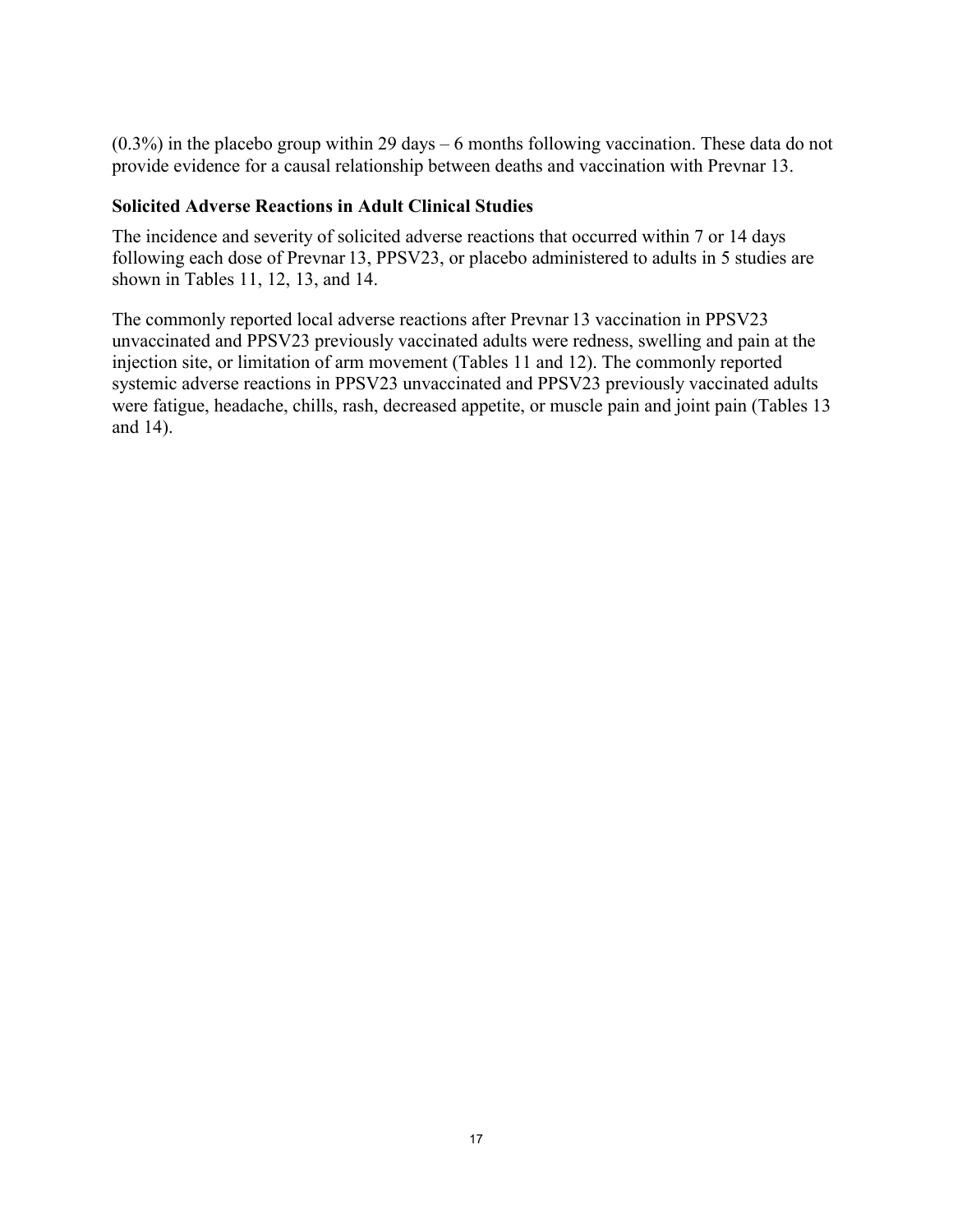|                                               |                                              |                                              | Study 6                                    |                             |                                            | Study 8                     | Study 12                                   |                              |
|-----------------------------------------------|----------------------------------------------|----------------------------------------------|--------------------------------------------|-----------------------------|--------------------------------------------|-----------------------------|--------------------------------------------|------------------------------|
| Age in<br>Years                               | 18-49                                        | 50-59                                        |                                            | 60-64                       | 60-64                                      |                             | $\geq 65$                                  |                              |
| Local<br>Reaction                             | Prevnar 13 <sup>b</sup><br>$N^c = 266 - 787$ | Prevnar 13 <sup>b</sup><br>$N^c = 152 - 322$ | Prevnar <sub>13</sub><br>$N^c = 193 - 331$ | PPSV23<br>$N^c = 190 - 301$ | Prevnar <sub>13</sub><br>$N^c = 270 - 370$ | PPSV23<br>$N^c = 134 - 175$ | Prevnar <sub>13</sub><br>$N^c = 886 - 914$ | Placebo<br>$N^c = 859 - 865$ |
|                                               | $\frac{0}{0}$                                | $\frac{0}{0}$                                | $\frac{0}{0}$                              | $\frac{0}{0}$               | $\frac{0}{0}$                              | $\frac{0}{0}$               | $\frac{0}{0}$                              | $\frac{0}{0}$                |
| Redness <sup>d</sup>                          |                                              |                                              |                                            |                             |                                            |                             |                                            |                              |
| Any                                           | 30.5                                         | 15.8                                         | 20.2                                       | 14.2                        | 12.2                                       | 11.2                        | 4.9 <sup>g</sup>                           | 1.2                          |
| Mild                                          | 26.4                                         | 15.2                                         | 15.9                                       | 11.2                        | 8.3                                        | 9.7                         | $3.7^8$                                    | 0.8                          |
| Moderate                                      | 11.9                                         | 5.0                                          | 8.6                                        | 4.9                         | 6.4                                        | 3.9                         | $1.7^{g}$                                  | 0.3                          |
| Severe                                        | 2.8                                          | 0.7                                          | 1.7                                        | 0.0                         | 1.2                                        | 0.8                         | 0.5                                        | 0.1                          |
| Swelling <sup>d</sup>                         |                                              |                                              |                                            |                             |                                            |                             |                                            |                              |
| Any                                           | 39.4                                         | 21.7                                         | 19.3                                       | 13.1                        | 10.0                                       | 10.4                        | 6.8 <sup>g</sup>                           | 1.2                          |
| Mild                                          | 37.2                                         | 20.6                                         | 15.6                                       | 10.1                        | 8.2                                        | 6.1                         | 5.5 <sup>g</sup>                           | 0.7                          |
| Moderate                                      | 15.1                                         | 4.3                                          | 8.2                                        | 4.4                         | 3.8                                        | 7.6                         | 2.6 <sup>g</sup>                           | 0.6                          |
| Severe                                        | 1.4                                          | 0.0                                          | 0.6                                        | 1.1                         | 0.0                                        | 0.0                         | 0.1                                        | 0.1                          |
| Paine                                         |                                              |                                              |                                            |                             |                                            |                             |                                            |                              |
| Any                                           | 96.7                                         | 88.8                                         | 80.1                                       | 73.4                        | $69.2^8$                                   | 58.3                        | 36.1 <sup>g</sup>                          | 6.1                          |
| Mild                                          | 93.2                                         | 85.9                                         | $78.6^8$                                   | 68.6                        | 66.1 <sup>g</sup>                          | 52.9                        | 32.9 <sup>g</sup>                          | 5.6                          |
| Moderate                                      | 77.1                                         | 39.5                                         | 23.3                                       | 30.0                        | 20.1                                       | 21.7                        | $7.7^{\rm g}$                              | 0.6                          |
| Severe                                        | 16.0                                         | 3.6                                          | 1.7                                        | 8.6 <sup>g</sup>            | 2.3                                        | 0.8                         | 0.3                                        | 0.1                          |
| Limitation<br>of arm<br>movement <sup>f</sup> |                                              |                                              |                                            |                             |                                            |                             |                                            |                              |
| Any                                           | 75.2                                         | 40.7                                         | 28.5                                       | 30.8                        | 23.5                                       | 28.2                        | 14.1 <sup>8</sup>                          | 3.2                          |
| Mild                                          | 71.5                                         | 38.6                                         | 26.9                                       | 29.3                        | 22.7                                       | 26.1                        | $12.4^{8}$                                 | 2.5                          |
| Moderate                                      | 18.5                                         | 2.9                                          | 2.2                                        | 3.8                         | 1.2                                        | 3.1                         | 1.7 <sup>g</sup>                           | 0.5                          |
| Severe                                        | 15.6                                         | 2.9                                          | 1.7                                        | 4.3                         | 1.1                                        | 2.3                         | 1.2                                        | 0.7                          |

#### **Table 11 - Percentage of Subjects With Solicited Local Adverse Reactions Within 7 or 14 Days in PPSV23 Unvaccinated Adults<sup>a</sup>**

<sup>a</sup> Studies conducted in US NCT00427895 (Study 6) and NCT00574548 (Study 8) reported local reactions within 14 days. Study conducted in the Netherlands NCT00744263 (Study 12) reported local reactions within 7 days.

**b** Open label administration of Prevnar 13.

<sup>c</sup> Number of subjects with known values (number of subjects reporting yes for at least one day or no for all days).

<sup>d</sup> Diameters were measured in caliper units of whole numbers from 1 to 21 or 21+. One caliper unit = 0.5 cm. Measurements were rounded up to the nearest whole number. Intensity of redness and swelling were then characterized as  $Mild = 2.5$  to 5.0 cm,  $Moderate = 5.1$  to 10.0 cm, and Severe is >10.0 cm.

 $e^{\theta}$  Mild = awareness of symptom but easily tolerated, Moderate = discomfort enough to cause interference with usual activity, Severe = incapacitating with inability to do usual activity.

 $<sup>f</sup>$  Mild = some limitation of arm movement, Moderate = unable to move arm above head but able to move arm above shoulder, and Severe = unable</sup> to move arm above shoulder.

 $\textdegree$ Statistically significant difference p <0.05. No adjustments for multiplicity.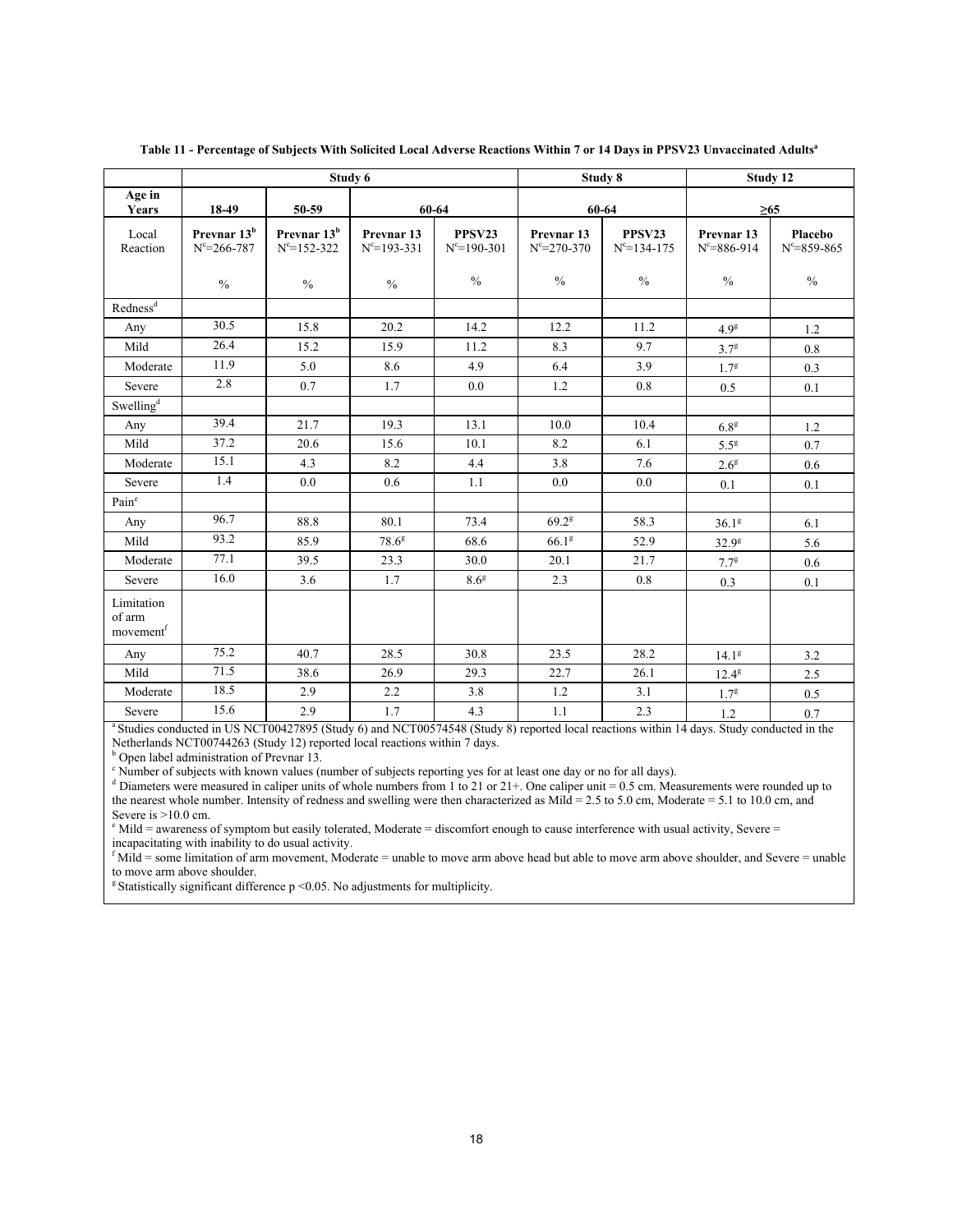|                                         |                                                  | Study 7                                      | Study 9                                              |
|-----------------------------------------|--------------------------------------------------|----------------------------------------------|------------------------------------------------------|
| <b>Age in Years</b>                     |                                                  | $\geq 70$                                    | $\geq 68$                                            |
| <b>Local Reaction</b>                   | Prevnar 13<br>$N^c = 306 - 362$<br>$\frac{0}{0}$ | PPSV23<br>$N^c = 324 - 383$<br>$\frac{0}{0}$ | Prevnar 13 <sup>b</sup><br>$N^c = 664 - 777$<br>$\%$ |
| Redness <sup>d</sup>                    |                                                  |                                              |                                                      |
| Any                                     | 10.8                                             | $22.2^8$                                     | 14.3                                                 |
| Mild                                    | 9.5                                              | 13.5                                         | 12.6                                                 |
| Moderate                                | 4.7                                              | $11.5^g$                                     | 6.5                                                  |
| Severe                                  | 1.7                                              | 4.8 <sup>g</sup>                             | 1.1                                                  |
| Swelling <sup>d</sup>                   |                                                  |                                              |                                                      |
| Any                                     | 10.4                                             | $23.1^{8}$                                   | 12.8                                                 |
| Mild                                    | 8.9                                              | 14.0 <sup>g</sup>                            | 10.9                                                 |
| Moderate                                | 4.0                                              | $13.6^{8}$                                   | 5.5                                                  |
| Severe                                  | 0.0                                              | 4.8 <sup>g</sup>                             | 0.6                                                  |
| Pain <sup>e</sup>                       |                                                  |                                              |                                                      |
| Any                                     | 51.7                                             | 58.5                                         | 51.0                                                 |
| Mild                                    | 50.1                                             | 54.1                                         | 49.4                                                 |
| Moderate                                | 7.5                                              | 23.6 <sup>g</sup>                            | 9.0                                                  |
| Severe                                  | 1.3                                              | 2.3                                          | 0.2                                                  |
| Limitation of arm movement <sup>f</sup> |                                                  |                                              |                                                      |
| Any                                     | 10.5                                             | $27.6^g$                                     | 16.2                                                 |
| Mild                                    | 10.3                                             | $25.2^{\rm g}$                               | 14.8                                                 |
| Moderate                                | 0.3                                              | $2.6^{\circ}$                                | 1.6                                                  |
| Severe                                  | 0.7                                              | 3.0 <sup>g</sup>                             | 1.6                                                  |

#### **Table 12 - Percentage of Subjects With Solicited Local Adverse Reactions in PPSV23 Previously Vaccinated Adults<sup>a</sup>**

<sup>a</sup> Study conducted in US and Sweden NCT00546572 (Study 7) reported local reactions within 14 days. Study conducted in US, Sweden and Germany NCT00500266 (Study 9) reported local reactions within 14 days.

<sup>b</sup> Open label administration of Prevnar 13.

<sup>c</sup> Number of subjects with known values.

d Diameters were measured in caliper units of whole numbers from 1 to 21 or 21+. One caliper unit = 0.5 cm. Measurements were rounded up to the nearest whole number. Intensity of redness and swelling were then characterized as Mild = 2.5 to 5.0 cm, Moderate = 5.1 to 10.0 cm, and Severe is >10.0 cm.

 $\text{e}^{\text{e}}$  Mild = awareness of symptom but easily tolerated, Moderate = discomfort enough to cause interference with usual activity, Severe = incapacitating with inability to do usual activity.

 $<sup>f</sup>$  Mild = some limitation of arm movement, Moderate = unable to move arm above head but able to move arm above shoulder, and Severe =</sup> unable to move arm above shoulder.

 $\textdegree$ Statistically significant difference p <0.05. No adjustments for multiplicity.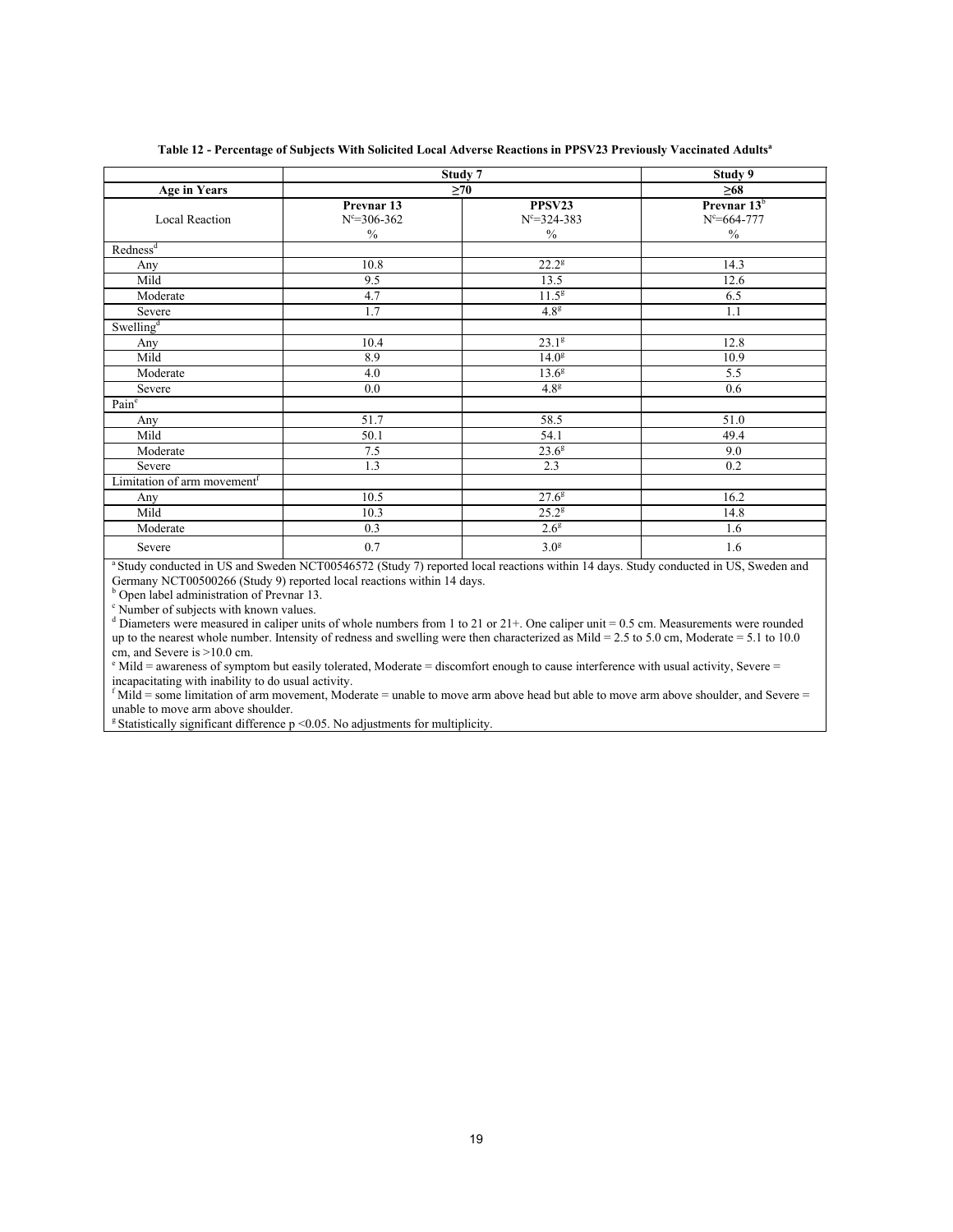|                                          |                         |                         | Study 6               |                   | Study 8           |                   |                       | Study 12          |  |
|------------------------------------------|-------------------------|-------------------------|-----------------------|-------------------|-------------------|-------------------|-----------------------|-------------------|--|
| Age in                                   | 18-49                   | 50-59                   |                       | 60-64             | 60-64             |                   | $\geq 65$             |                   |  |
| Years                                    |                         |                         |                       |                   |                   |                   |                       |                   |  |
|                                          | Prevnar 13 <sup>b</sup> | Prevnar 13 <sup>b</sup> | Prevnar <sub>13</sub> | PPSV23            | Prevnar 13        | PPSV23            | Prevnar <sub>13</sub> | Placebo           |  |
|                                          | $N^c = 221 - 561$       | $N^c = 137 - 248$       | $N^c = 174 - 277$     | $N^c = 176 - 273$ | $N^c = 261 - 328$ | $N^c = 127 - 173$ | $N^c = 881 - 896$     | $N^c = 860 - 878$ |  |
|                                          | $\frac{0}{0}$           | $\frac{0}{0}$           | $\%$                  | $\frac{0}{0}$     | $\frac{0}{0}$     | $\frac{0}{0}$     | $\frac{0}{0}$         | $\%$              |  |
| Systemic                                 |                         |                         |                       |                   |                   |                   |                       |                   |  |
| Event                                    |                         |                         |                       |                   |                   |                   |                       |                   |  |
| Fever                                    |                         |                         |                       |                   |                   |                   |                       |                   |  |
| $\geq 38.0$ <sup>o</sup> C               | 7.2                     | 1.5                     | 4.0                   | 1.1               | 4.2               | 1.6               | 2.9 <sup>d</sup>      | 1.3               |  |
| 38.0°C to<br>38.4°C                      | $\overline{4.2}$        | 1.5                     | 4.0                   | 1.1               | 3.8               | 0.8               | 1.1                   | 0.6               |  |
| $38.5^{\circ}$ C to<br>38.9°C            | 1.9                     | 0.0                     | 0.6                   | 0.0               | 0.8               | 0.0               | 0.6                   | 0.2               |  |
| $39.0^{\circ}$ C to<br>$40.0$ °C         | $\overline{1.4}$        | 0.0                     | 0.0                   | 0.0               | 0.4               | 0.8               | $\overline{0.7}$      | $\overline{0.2}$  |  |
| $>40.0$ °C <sup>e</sup>                  | $\overline{0.5}$        | 0.0                     | 0.0                   | 0.0               | 0.0               | 0.0               | $\overline{0.8}$      | $\overline{0.3}$  |  |
| Fatigue                                  | 80.5                    | 63.3                    | 63.2                  | 61.5              | 50.5              | 49.1              | $18.8^{d}$            | 14.8              |  |
| Headache                                 | 81.4                    | 65.9                    | 54.0                  | 54.4              | 49.7              | 46.1              | 15.9                  | 14.8              |  |
| Chills                                   | 38.1                    | 19.6                    | 23.5                  | 24.1              | 19.9              | 26.9              | 9.4                   | 8.4               |  |
| Rash                                     | 21.3                    | 14.2                    | 16.5                  | 13.0              | 8.6               | 13.4              | $3.3^{d}$             | 0.8               |  |
| Vomiting                                 | 15.0                    | 6.9                     | 3.9                   | 5.4               | 3.1               | 3.1               | 0.3                   | 0.9               |  |
| Decreased<br>appetite                    | 55.6                    | 25.3                    | 21.3                  | 21.7              | 14.7              | 23.0 <sup>d</sup> | 5.3                   | $\overline{3.7}$  |  |
| Generalized<br>new muscle<br>pain        | 82.0                    | 61.8                    | 56.2                  | 57.8              | 46.9              | 51.5              | $18.4^{d}$            | 8.4               |  |
| Generalized<br>aggravated<br>muscle pain | 55.9                    | 39.9                    | 32.6                  | 37.3              | 22.0              | $32.5^d$          | 9.1 <sup>d</sup>      | 4.4               |  |
| Generalized<br>new joint<br>pain         | 41.7                    | 31.5                    | 24.4                  | 30.1              | 15.5              | $23.8^{d}$        | 7.4                   | 5.4               |  |
| Generalized<br>aggravated<br>joint pain  | 28.6                    | 25.6                    | 24.9                  | 21.4              | 14.0              | 21.1              | 5.2                   | 4.2               |  |

**Table 13 - Percentage of Subjects With Solicited Systemic Events in PPSV23 Unvaccinated Adults<sup>a</sup>**

<sup>a</sup> Studies conducted in US NCT00427895 (Study 6) and NCT00574548 (Study 8) reported systemic events within 14 days. Study conducted in the Netherlands NCT00744263 (Study 12) reported systemic events within 7 days.

**b** Open label administration of Prevnar 13.

<sup>c</sup> Number of subjects with known values (number of subjects reporting yes for at least one day or no for all days).

 $^{\rm d}$  Statistically significant difference p <0.05. No adjustments for multiplicity.

exercis >40.0°C were confirmed to be data entry errors and remain in the table for the following: 1 case in the 18- to 49- year-old cohort (Study 6), and 7 cases in the Prevnar 13 group and 3 cases in placebo group (Study 12). For the other cohorts in Study 6 and for Study 8, data entry errors were removed.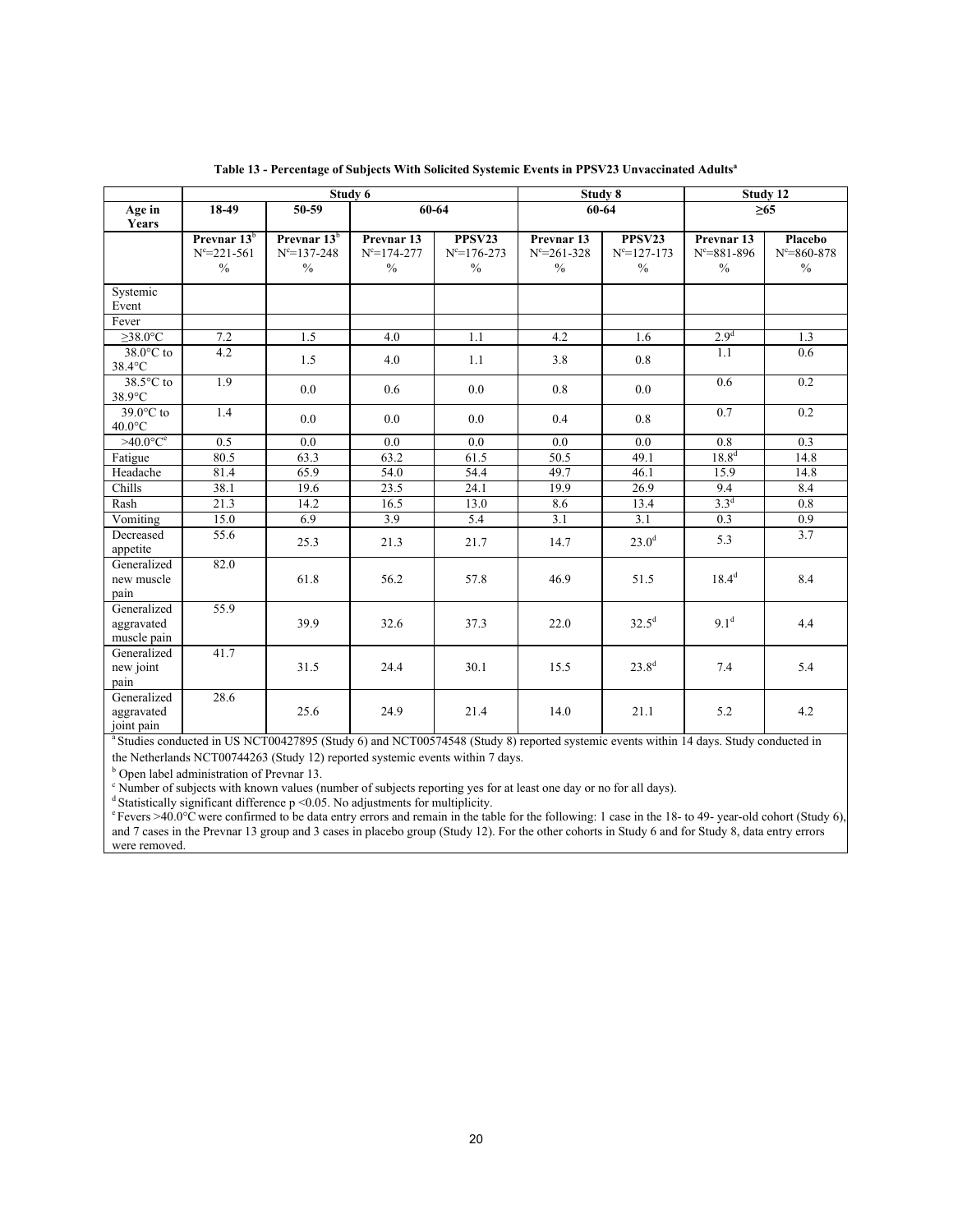|                                                                                                                                                | Study 7               |                   | Study 9           |
|------------------------------------------------------------------------------------------------------------------------------------------------|-----------------------|-------------------|-------------------|
| <b>Age in Years</b>                                                                                                                            |                       | $\geq 70$         | $\geq 68$         |
|                                                                                                                                                | Prevnar <sub>13</sub> | PPSV23            | Prevnar $13b$     |
|                                                                                                                                                | $N^c = 299 - 350$     | $N^c = 303 - 367$ | $N^c = 635 - 733$ |
|                                                                                                                                                | $\frac{0}{0}$         | $\frac{0}{0}$     | $\%$              |
| Systemic Event                                                                                                                                 |                       |                   |                   |
| Fever                                                                                                                                          |                       |                   |                   |
| $\geq 38.0$ °C                                                                                                                                 | 1.0                   | 2.3               | 1.1               |
| 38.0°C to 38.4°C                                                                                                                               | 1.0                   | 2.0               | 0.8               |
| 38.5°C to 38.9°C                                                                                                                               | 0.0                   | 0.0               | 0.0               |
| 39.0°C to 40.0°C                                                                                                                               | 0.0                   | 0.3               | 0.3               |
| $>40.0$ °C                                                                                                                                     | 0.0                   | 0.0               | $0.0\,$           |
| Fatigue                                                                                                                                        | 34.0                  | $43.3^{d}$        | 34.4              |
| Headache                                                                                                                                       | 23.7                  | 26.0              | 26.1              |
| Chills                                                                                                                                         | 7.9                   | 11.2              | 7.5               |
| Rash                                                                                                                                           | 7.3                   | $16.4^d$          | 8.4               |
| Vomiting                                                                                                                                       | 1.7                   | 1.3               | 0.9               |
| Decreased appetite                                                                                                                             | 10.4                  | 11.5              | 11.2              |
| Generalized new muscle pain                                                                                                                    | 36.8                  | 44.7 <sup>d</sup> | 25.3              |
| Generalized aggravated muscle                                                                                                                  | 20.6                  | $27.5^d$          | 12.3              |
| pain                                                                                                                                           |                       |                   |                   |
| Generalized new joint pain                                                                                                                     | 12.6                  | 14.9              | 12.8              |
| Generalized aggravated joint                                                                                                                   | 11.6                  | 16.5              | 9.7               |
| pain                                                                                                                                           |                       |                   |                   |
| <sup>a</sup> Study conducted in US and Sweden NCT00546572 (Study 7) reported systemic events within 14 days. Study conducted in US, Sweden and |                       |                   |                   |

**Table 14 - Percentage of Subjects With Systemic Events in PPSV23 Previously Vaccinated Adults<sup>a</sup>**

Germany NCT00500266 (Study 9) reported systemic events within 14 days.

<sup>b</sup> Open label administration of Prevnar 13.

<sup>c</sup> Number of subjects with known values.

<sup>d</sup> Statistically significant difference p <0.05. No adjustments for multiplicity.

# **Safety Results from Adult Clinical Study of Concomitant Administration of Prevnar 13 and IIV4 (Fluzone Quadrivalent) (Study 13)**

The safety profile of Prevnar 13 when administered concomitantly with seasonal inactivated influenza vaccine, quadrivalent, to PPSV23 previously vaccinated adults ≥50 years of age was generally consistent with the known safety profile of Prevnar 13.

# **6.3 Post-marketing Experience With Prevnar 13 in Infants and Toddlers**

The following adverse events have been reported through passive surveillance since market introduction of Prevnar 13. Because these events are reported voluntarily from a population of uncertain size, it is not always possible to reliably estimate their frequency or establish a causal relationship to the vaccine. The following adverse events were included based on one or more of the following factors: severity, frequency of reporting, or strength of evidence for a causal relationship to Prevnar 13 vaccine.

Administration site conditions: Vaccination-site dermatitis, vaccination-site pruritus, vaccination-site urticaria

Blood and lymphatic system disorders: Lymphadenopathy localized to the region of the injection site

Cardiac disorders: Cyanosis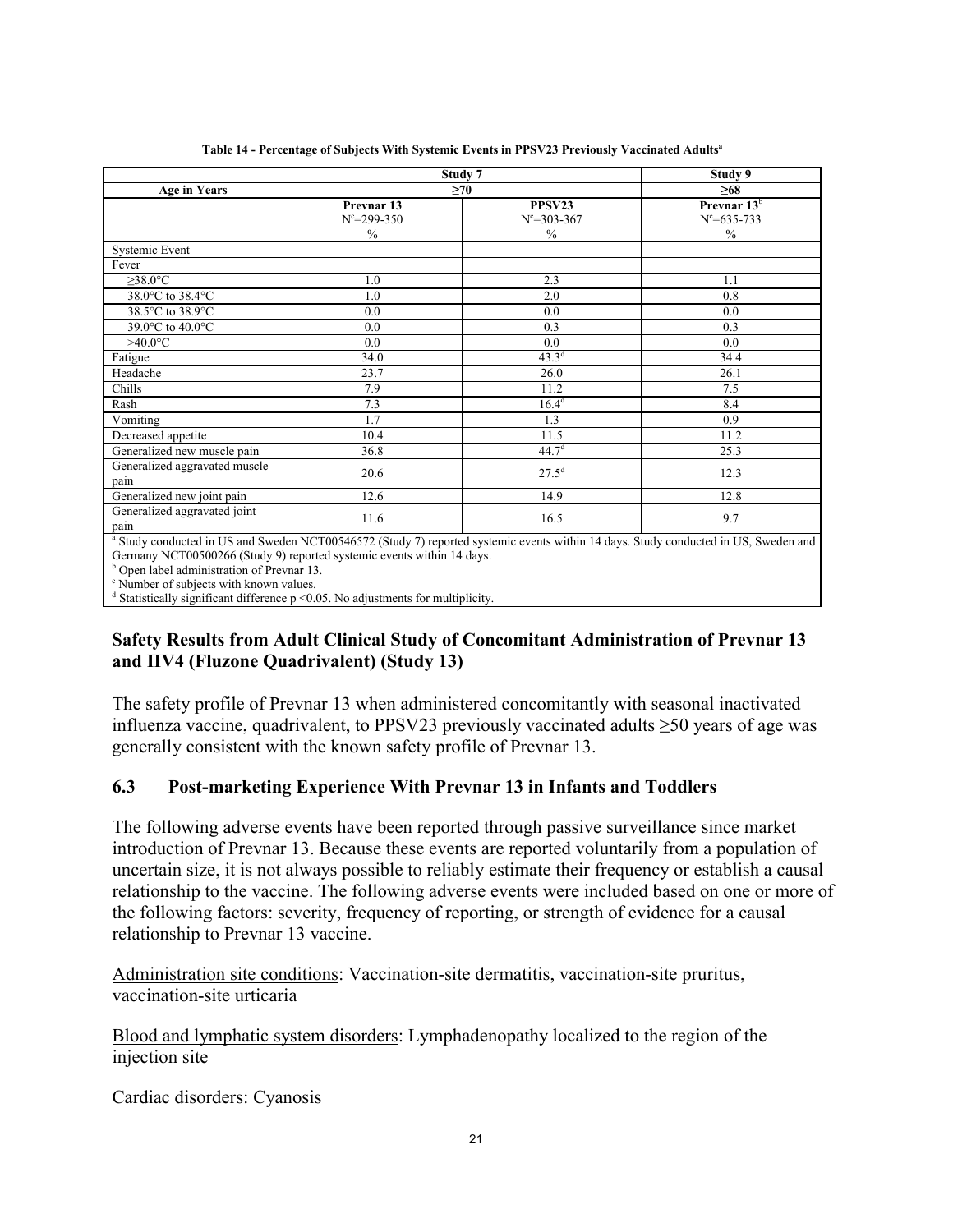Immune system disorders: Anaphylactic/anaphylactoid reaction including shock

Nervous system disorders: Hypotonia

Skin and subcutaneous tissue disorders: Angioneurotic edema, erythema multiforme

Respiratory: Apnea

Vascular disorders: Pallor

# **7 DRUG INTERACTIONS**

## **7.1 Concomitant Immunizations**

In clinical trials with infants and toddlers, Prevnar 13 was administered concomitantly with the following US-licensed vaccines: Pediarix [Diphtheria and Tetanus Toxoids and Acellular Pertussis Adsorbed, Hepatitis B (Recombinant) and Inactivated Poliovirus Vaccine Combined] (DTaP-HBV-IPV) and ActHIB [Haemophilus b Conjugate Vaccine (Tetanus Toxoid Conjugate)] (PRP-T) for the first three doses and with PedvaxHIB [Haemophilus b Conjugate Vaccine (Meningococcal Protein Conjugate)] (PRP-OMP), M-M-R II [Measles, Mumps, Rubella Virus Vaccine Live] (MMR) and Varivax [Varicella Virus Vaccine Live], or ProQuad [Measles, Mumps, Rubella and Varicella Virus Vaccine Live] (MMRV) and VAQTA [Hepatitis A vaccine, Inactivated] (HepA) for dose 4 *[see Clinical Studies (14.2) and Adverse Reactions (6.1)]*.

In children and adolescents, data are insufficient to assess the concomitant administration of Prevnar 13 with Human Papillomavirus Vaccine (HPV), Meningococcal Conjugate Vaccine (MCV4) and Tetanus Toxoid, Reduced Diphtheria Toxoid and Acellular Pertussis Vaccine, Adsorbed (Tdap).

In adults, Prevnar 13 was administered concomitantly with US-licensed inactivated influenza vaccines, trivalent and quadrivalent (Studies 10, 11 and 13)*[see Clinical Studies (14.4) and Adverse Reactions (6.2)].* There are no data on the concomitant administration of Prevnar 13 with diphtheria toxoid-containing vaccines and other vaccines licensed for use in adults 50 years of age and older.

When Prevnar 13 is administered at the same time as another injectable vaccine(s), the vaccines should always be administered with different syringes and given at different injection sites.

Do not mix Prevnar 13 with other vaccines/products in the same syringe.

# **7.2 Immunosuppressive Therapies**

Individuals with impaired immune responsiveness due to the use of immunosuppressive therapy (including irradiation, corticosteroids, antimetabolites, alkylating agents, and cytotoxic agents) may not respond optimally to active immunization.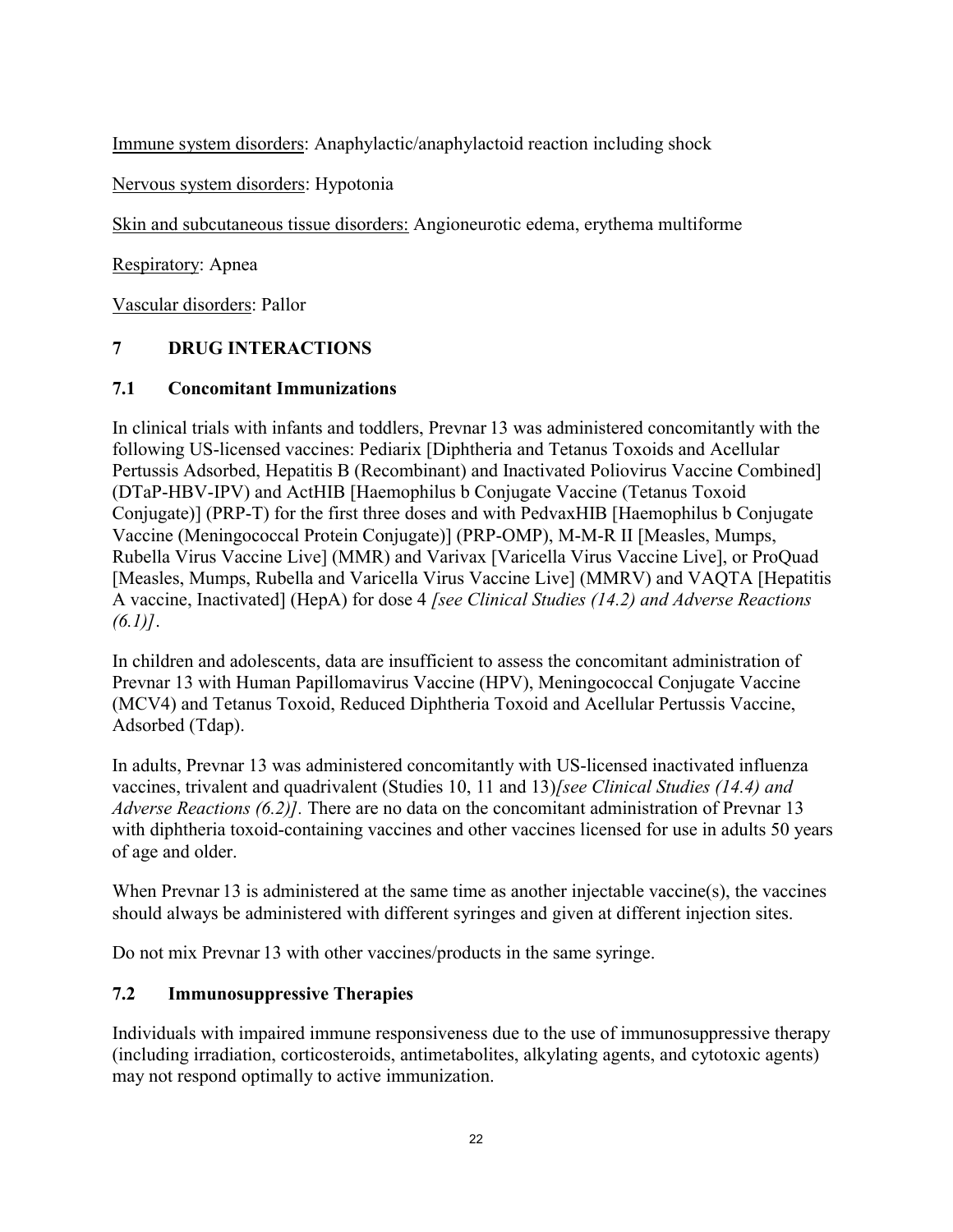# **7.3 Antipyretics**

A post-marketing clinical study conducted in Poland using a non-US vaccination schedule (2, 3, 4, and 12 months of age) evaluated the impact of prophylactic oral acetaminophen on antibody responses to Prevnar 13. The data show that 3 doses of acetaminophen (the first dose administered at the time of each vaccination and the subsequent doses at 6 to 8 hour intervals) reduced the antibody response to some serotypes following the third dose of Prevnar 13, compared with responses among infants who received antipyretics only as needed for treatment. Reduced antibody responses were not observed after the fourth dose of Prevnar 13 when acetaminophen was administered prophylactically.

# **7.4 Prior Vaccination with PPSV23**

Prior receipt of PPSV23 within 1 year results in diminished immune responses to Prevnar 13 compared to PPSV23 naïve individuals *[see Clinical Studies (14.3)].*

# **8 USE IN SPECIFIC POPULATIONS**

# **8.1 Pregnancy**

# Risk Summary

All pregnancies have a risk of birth defect, loss, or other adverse outcomes. In the US general population, the estimated background risk of major birth defects and miscarriage in clinically recognized pregnancies is 2% to 4% and 15% to 20%, respectively. Available data on Prevnar 13 administered to pregnant women are insufficient to inform vaccine-associated risks in pregnancy.

A developmental toxicity study has been performed in female rabbits administered Prevnar 13 prior to mating and during gestation. Each dose was approximately 20 times the human dose. This study revealed no evidence of harm to the fetus due to Prevnar 13 (*see 8.1 Data*).

# Data

# *Animal*

In a developmental toxicity study, female rabbits were administered Prevnar 13 by intramuscular injection twice prior to mating (17 days and 3 days prior to mating) and twice during gestation (gestation days 10 and 24), 0.5 mL/rabbit/occasion (each dose approximately 20 times the human dose). No adverse effects on pre-weaning development were observed. There were no vaccine-related fetal malformations or variations.

# **8.2 Lactation**

# Risk Summary

Data are not available to assess the effects of Prevnar 13 on the breastfed infant or on milk production/excretion. The developmental and health benefits of breastfeeding should be considered along with the mother's clinical need for Prevnar 13 and any potential adverse effects on the breastfed child from Prevnar 13 or from the underlying maternal condition. For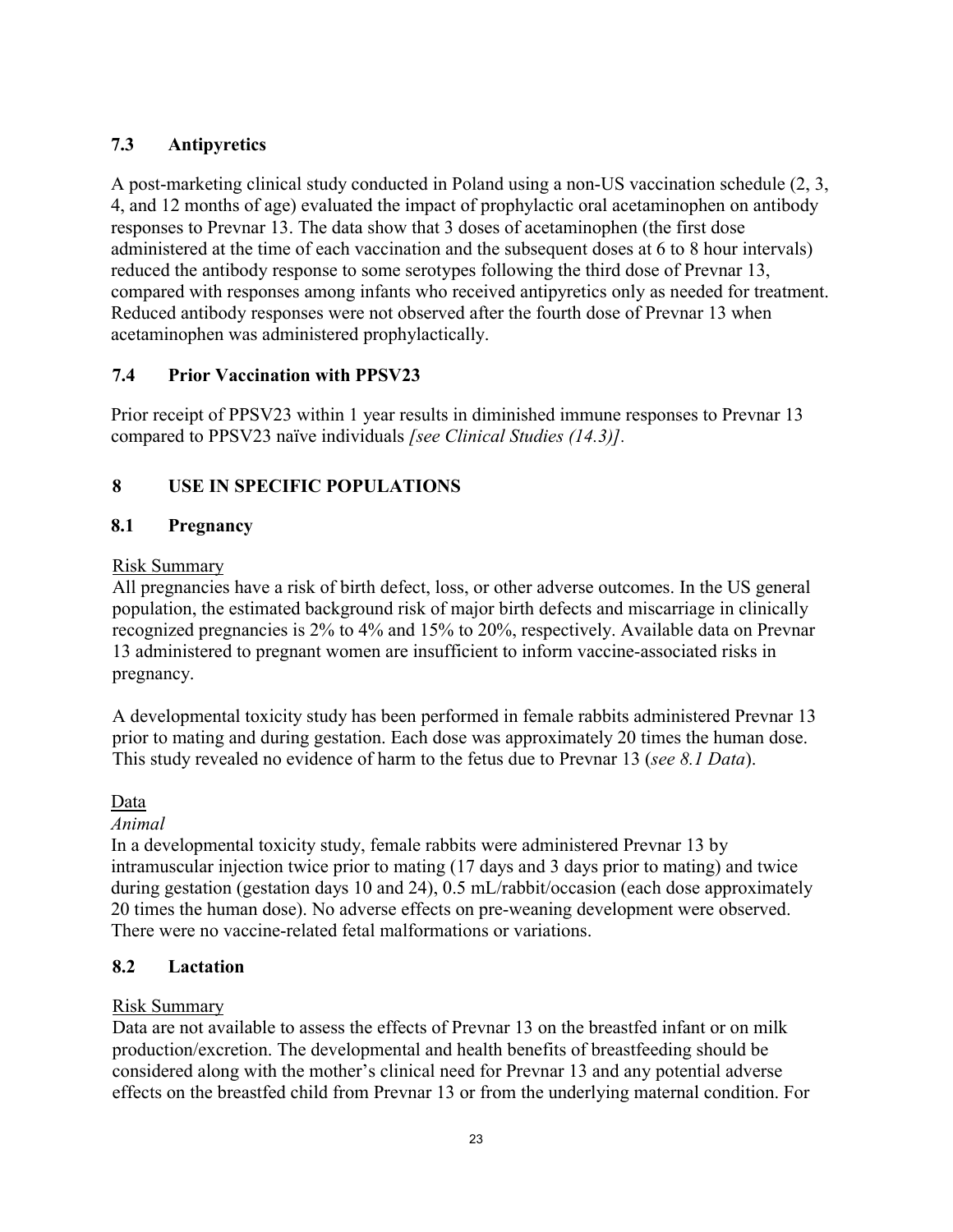preventive vaccines, the underlying maternal condition is susceptibility to disease prevented by the vaccine.

# **8.4 Pediatric Use**

Safety and effectiveness of Prevnar 13 in children below the age of 6 weeks have not been established.

# **8.5 Geriatric Use**

Of the total number of Prevnar 13 recipients aged 50 years and older in clinical studies (N=47,907), 94.5% (45,291 of 47,907 ) were 65 years and older and 30.3 % (14,498 of 47,907) were 75 years and older *[see Clinical Studies (14.1) and (14.3)]*.

# **8.6 High Risk Populations**

Individuals with the diseases or conditions listed below are at increased risk of pneumococcal disease. Immunogenicity and safety data in these populations are limited.

# **Infants Born Prematurely**

Immune responses elicited by Prevnar 13 administered on a US schedule to preterm infants have not been studied. When preterm infants (<37 weeks gestational age, N=100) were administered 4 doses of Prevnar 13 on a non-US schedule, the serotype-specific IgG antibody responses after the third and fourth dose were lower compared to responses among term infants  $(\geq)37$  weeks gestational age, N=100) for some serotypes; the effectiveness of Prevnar 13 in preterm infants cannot be established from this study.

# **Children with Sickle Cell Disease**

In an open-label, single-arm, descriptive study, 2 doses of Prevnar 13 were administered 6 months apart to children ≥6 to <18 years of age with sickle cell disease who previously received PPSV23 at least 6 months prior to enrollment. Children with a prior history of pneumococcal conjugate vaccination were excluded. For all vaccine serotypes, anti-pneumococcal opsonophagocytic activity (OPA) geometric mean antibody titers (GMTs) were higher after the first dose compared to pre-vaccination (N=95-131); OPA GMTs following the first and second dose were comparable. The effectiveness of Prevnar 13 in this specific population has not been established.

# **Individuals with Hematopoietic Stem Cell Transplant**

In an open-label, single-arm, descriptive study, 4 doses of Prevnar 13 were administered to subjects ≥2 years of age (range 2 to 71 years) who had received an allogeneic hematopoietic stem cell transplant 3 to 6 months prior to enrollment. All subjects had a history of stable engraftment (absolute neutrophil count>1000/ $\mu$ L, platelet count >50,000/ $\mu$ L), and did not have uncontrolled graft versus host disease. The first three doses of Prevnar 13 were administered one month apart, followed by a fourth dose of Prevnar 13 six months after the third dose. Sera were obtained approximately one month after each vaccination. Immune responses (IgG GMCs) after the first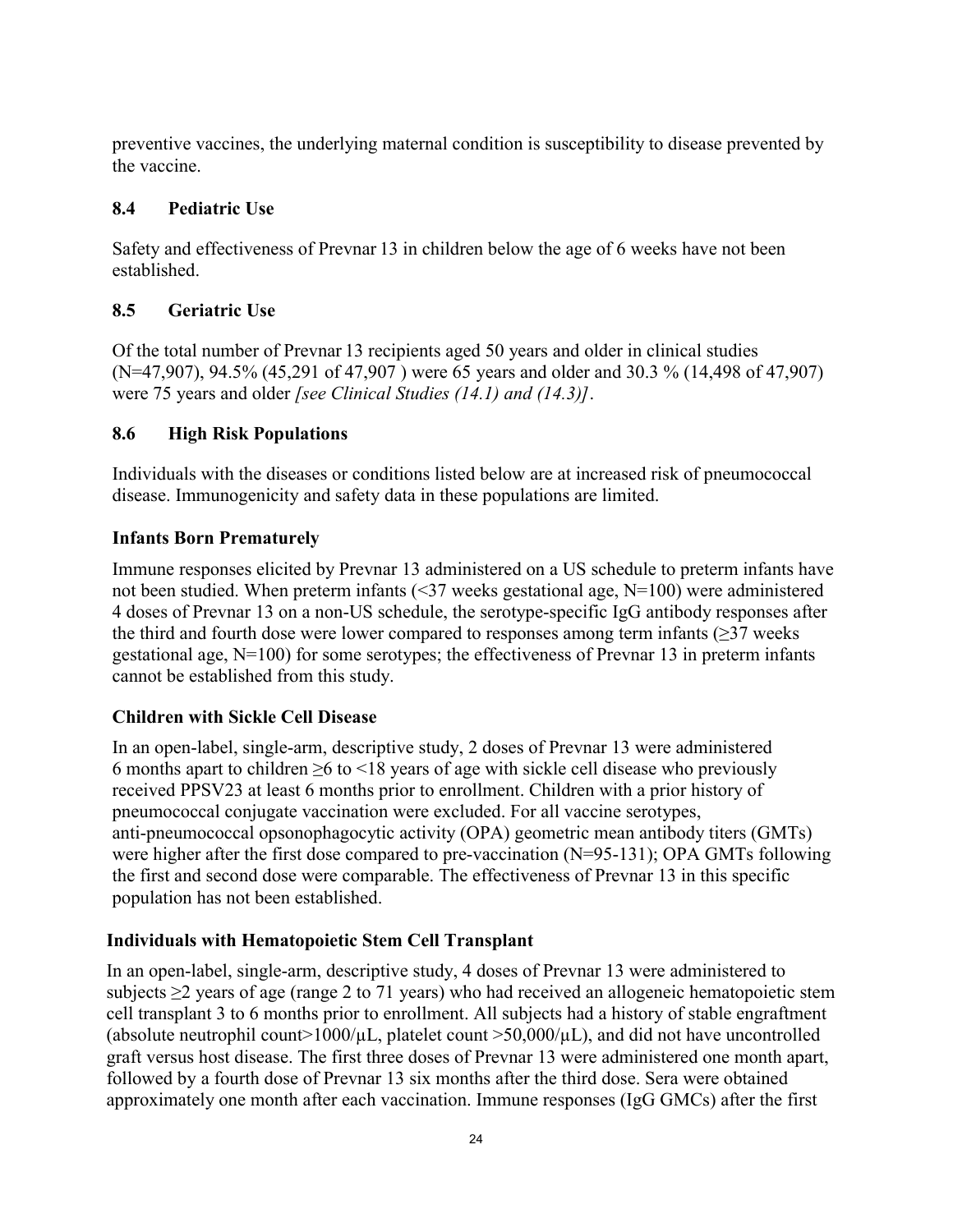dose of Prevnar 13 were numerically higher for all serotypes compared with baseline. In addition, after each subsequent dose of Prevnar 13, IgG GMCs for all serotypes were numerically higher than responses after the previous dose. A post hoc analysis of the immune responses as measured by OPA antibody assay showed the pattern of functional antibody responses to be consistent with IgG responses for each serotype. The effectiveness of Prevnar 13 in this specific population has not been established.

### **Individuals with HIV Infection**

In an open-label, single-arm, descriptive study, 3 doses of Prevnar 13 were administered 6 months apart to HIV-infected adults  $\geq$ 18 years of age (median age 48 years), with CD4 counts ≥200 cells/µL and serum HIV RNA titer <50,000 copies/mL. All subjects had been vaccinated previously with PPSV23 at least 6 months prior to enrollment. For all vaccine serotypes antipneumococcal OPA GMTs were numerically higher after the first dose compared to pre-vaccination (N=227-253); OPA GMTs following the first, second and third dose were generally comparable. The effectiveness of Prevnar 13 in this specific population has not been established.

In an open-label, single-arm, descriptive study, 3 doses of Prevnar 13 were administered 1 month apart to HIV-infected subjects  $\geq$ 6 years of age with CD4 counts  $\geq$ 200 cells/ $\mu$ L, and serum HIV RNA titer <50,000 copies/mL. Subjects had not previously been vaccinated with a pneumococcal vaccine. For all vaccine serotypes anti-pneumococcal OPA GMTs were numerically higher after the first dose compared to pre-vaccination (N=197-257); OPA GMTs following the first, second and third dose were generally comparable. The effectiveness of Prevnar 13 in this specific population has not been established.

### **11 DESCRIPTION**

Prevnar 13, Pneumococcal 13-valent Conjugate Vaccine (Diphtheria CRM197 Protein) is a sterile suspension of saccharides of the capsular antigens of *Streptococcus pneumoniae* serotypes 1, 3, 4, 5, 6A, 6B, 7F, 9V, 14, 18C, 19A, 19F, and 23F, individually linked to non-toxic diphtheria  $CRM<sub>197</sub>$  protein. Each serotype is grown in soy peptone broth. The individual polysaccharides are purified through centrifugation, precipitation, ultrafiltration, and column chromatography. The polysaccharides are chemically activated to make saccharides, which are directly conjugated by reductive amination to the protein carrier  $\text{CRM}_{197}$ , to form the glycoconjugate. CRM<sup>197</sup> is a nontoxic variant of diphtheria toxin isolated from cultures of *Corynebacterium diphtheriae* strain C7 (β197) grown in a casamino acids and yeast extract-based medium or in a chemically-defined medium.  $\text{CRM}_{197}$  is purified through ultrafiltration, ammonium sulfate precipitation, and ion-exchange chromatography. The individual glycoconjugates are purified by ultrafiltration and column chromatography and analyzed for saccharide to protein ratios, molecular size, free saccharide, and free protein.

The individual glycoconjugates are compounded to formulate Prevnar 13. Potency of the formulated vaccine is determined by quantification of each of the saccharide antigens and by the saccharide to protein ratios in the individual glycoconjugates. Each 0.5 mL dose of the vaccine is formulated to contain approximately 2.2 μg of each of *Streptococcus pneumoniae* serotypes 1, 3, 4, 5, 6A, 7F, 9V, 14, 18C, 19A, 19F, 23F saccharides, 4.4 μg of 6B saccharides, 34 μg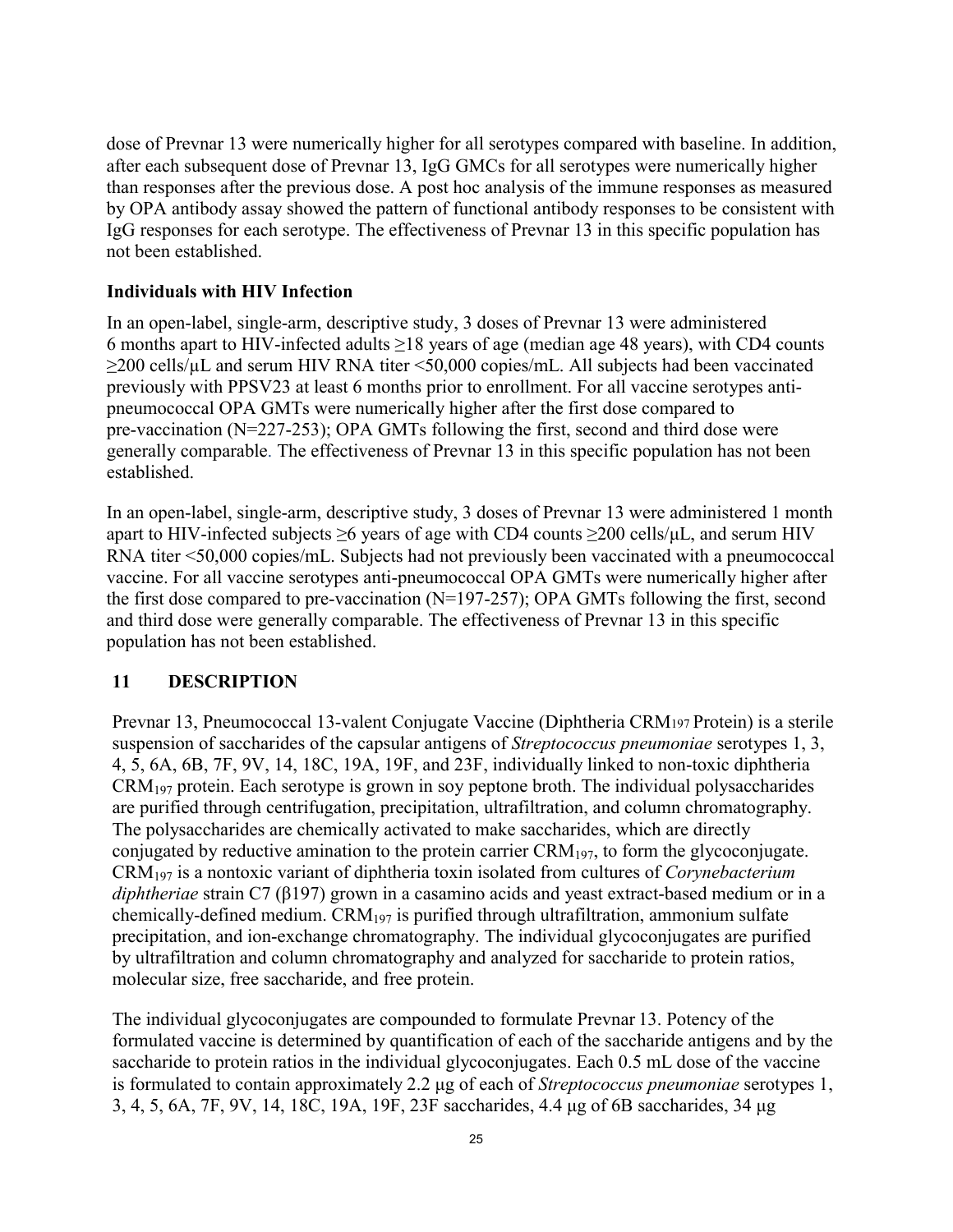CRM197 carrier protein, 100 μg polysorbate 80, 295 μg succinate buffer and 125 μg aluminum as aluminum phosphate adjuvant.

The tip cap and rubber plunger of the prefilled syringe are not made with natural rubber latex.

# **12 CLINICAL PHARMACOLOGY**

# **12.1 Mechanism of Action**

Prevnar 13, comprised of pneumococcal polysaccharides conjugated to a carrier protein (CRM197), elicits a T-cell dependent immune response. Protein carrier-specific T-cells provide the signals needed for maturation of the B-cell response.

Nonclinical and clinical data support opsonophagocytic activity, as measured by opsonophagocytic activity (OPA) antibody assay, as a contributor to protection against pneumococcal disease. The OPA antibody assay provides an in vitro measurement of the ability of serum antibodies to eliminate pneumococci by promoting complement-mediated phagocytosis and is believed to reflect relevant in vivo mechanisms of protection against pneumococcal disease. OPA antibody titers are expressed as the reciprocal of the highest serum dilution that reduces survival of the pneumococci by at least 50%.

In infants that have received Prevnar 13, opsonophagocytic activity correlates well with serotype specific anti-capsular polysaccharide IgG levels as measured by ELISA. A serum anti-capsular polysaccharide antibody concentration of 0.35 µg/mL as measured by ELISA one month after the third dose as a single antibody reference concentration was used to estimate the effectiveness of Prevnar 13 against invasive pneumococcal disease (IPD) in infants and children. The assay used for this determination is a standardized ELISA involving pre-absorption of the test sera with pneumococcal C-polysaccharide and serotype 22F polysaccharide to reduce nonspecific background reactivity. The single antibody reference value was based on pooled efficacy estimates from three placebo-controlled IPD efficacy trials with either Prevnar or the investigational 9-valent  $\text{CRM}_{197}$  conjugate pneumococcal polysaccharide vaccine. This reference concentration is only applicable on a population basis and cannot be used to predict protection against IPD on an individual basis. Functional antibodies elicited by the vaccine (as measured by a dribble opsonophagocytic activity [dOPA] antibody assay) were also evaluated in infants.

In adults, an antipolysaccharide binding antibody IgG level to predict protection against invasive pneumococcal disease or non-bacteremic pneumonia has not been defined. Noninferiority trials for Prevnar 13 were designed to show that functional OPA antibody responses (as measured by a microcolony OPA [mcOPA] antibody assay) for the Prevnar 13 serotypes are noninferior and for some serotypes superior to the common serotypes in the currently licensed pneumococcal polysaccharide vaccine (PPSV23). OPA antibody titers measured in the mcOPA antibody assay cannot be compared directly to titers measured in the dOPA antibody assay.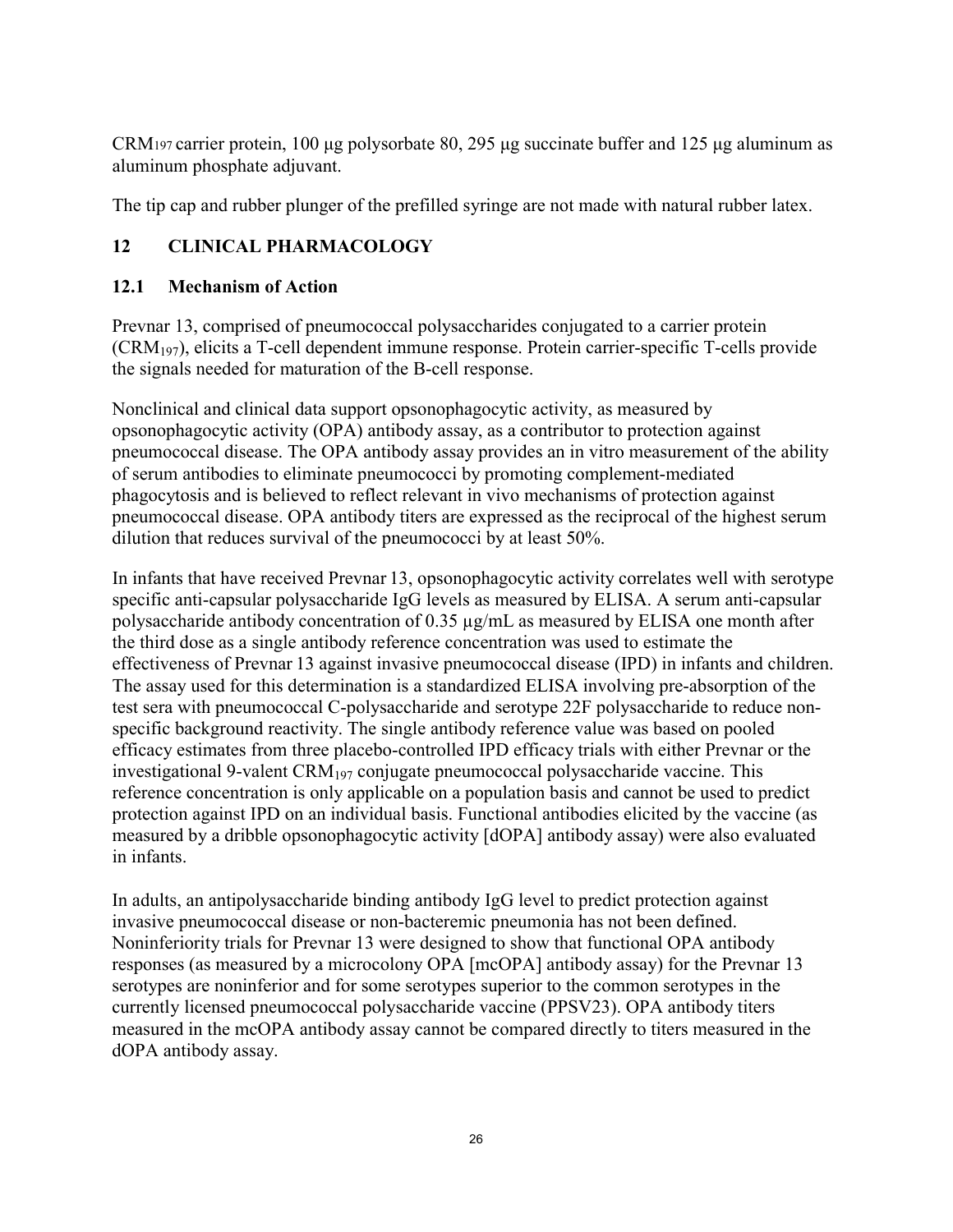# **13 NONCLINICAL TOXICOLOGY**

## **13.1 Carcinogenesis, Mutagenesis, Impairment of Fertility**

Prevnar 13 has not been evaluated for the potential to cause carcinogenicity, genotoxicity, or impairment of male fertility. In a study in rabbits, no vaccine-related effects were found regarding reproductive performance including female fertility *[see Use in Specific Populations (*8.1*)]*.

# **14 CLINICAL STUDIES**

## **14.1 Efficacy Data**

### **Prevnar Efficacy Data**

## **Invasive Pneumococcal Disease (IPD)**

Prevnar (Pneumococcal 7-valent Conjugate Vaccine [Diphtheria CRM`197 Protein]) was licensed in the US for infants and children in 2000, following a randomized, double-blind clinical trial in a multiethnic population at Northern California Kaiser Permanente (NCKP) from October 1995 through August 20, 1998, in which 37,816 infants were randomized to receive either Prevnar or a control vaccine (an investigational meningococcal group C conjugate vaccine [MnCC]) at 2, 4, 6, and 12-15 months of age. In this study, the efficacy of Prevnar against invasive disease due to *S. pneumoniae* in cases accrued during this period was 100% in both the per-protocol and intent-to-treat analyses (95% confidence interval [CI]: 75.4%, 100% and 81.7%, 100%, respectively). Data accumulated through an extended follow-up period to April 20, 1999, resulted in similar efficacy estimates of 97.4% in the per-protocol analysis and 93.9% in the intent-to-treat analysis (95% CI: 82.7%, 99.9% and 79.6%, 98.5%, respectively).

# **Acute Otitis Media (AOM)**

The efficacy of Prevnar against otitis media was assessed in two clinical trials: a trial in Finnish infants at the National Public Health Institute and the efficacy trial in US infants at Northern California Kaiser Permanente (NCKP).

The Finnish Otitis Media (FinOM) trial was a randomized, double-blind trial in which 1,662 infants were equally randomized to receive either Prevnar or a control vaccine Recombivax HB (Hepatitis B vaccine (Recombinant) [Hep B]) at 2, 4, 6, and 12-15 months of age. In this study, conducted between December 1995 and March 1999, parents of study participants were asked to bring their children to the study clinics if the child had respiratory infections or symptoms suggesting acute otitis media (AOM). If AOM was diagnosed, tympanocentesis was performed, and the middle-ear fluid was cultured. If *S. pneumoniae* was isolated, serotyping was performed; the primary endpoint was efficacy against AOM episodes caused by vaccine serotypes in the per-protocol population. In the NCKP trial, the efficacy of Prevnar against otitis media was assessed from the beginning of the trial in October 1995 through April 1998. The otitis media analysis included 34,146 infants randomized to receive either Prevnar ( $N=17,070$ ), or the control vaccine ( $N=17,076$ ), at 2, 4, 6, and 12-15 months of age. In this trial, no routine tympanocentesis was performed, and no standard definition of otitis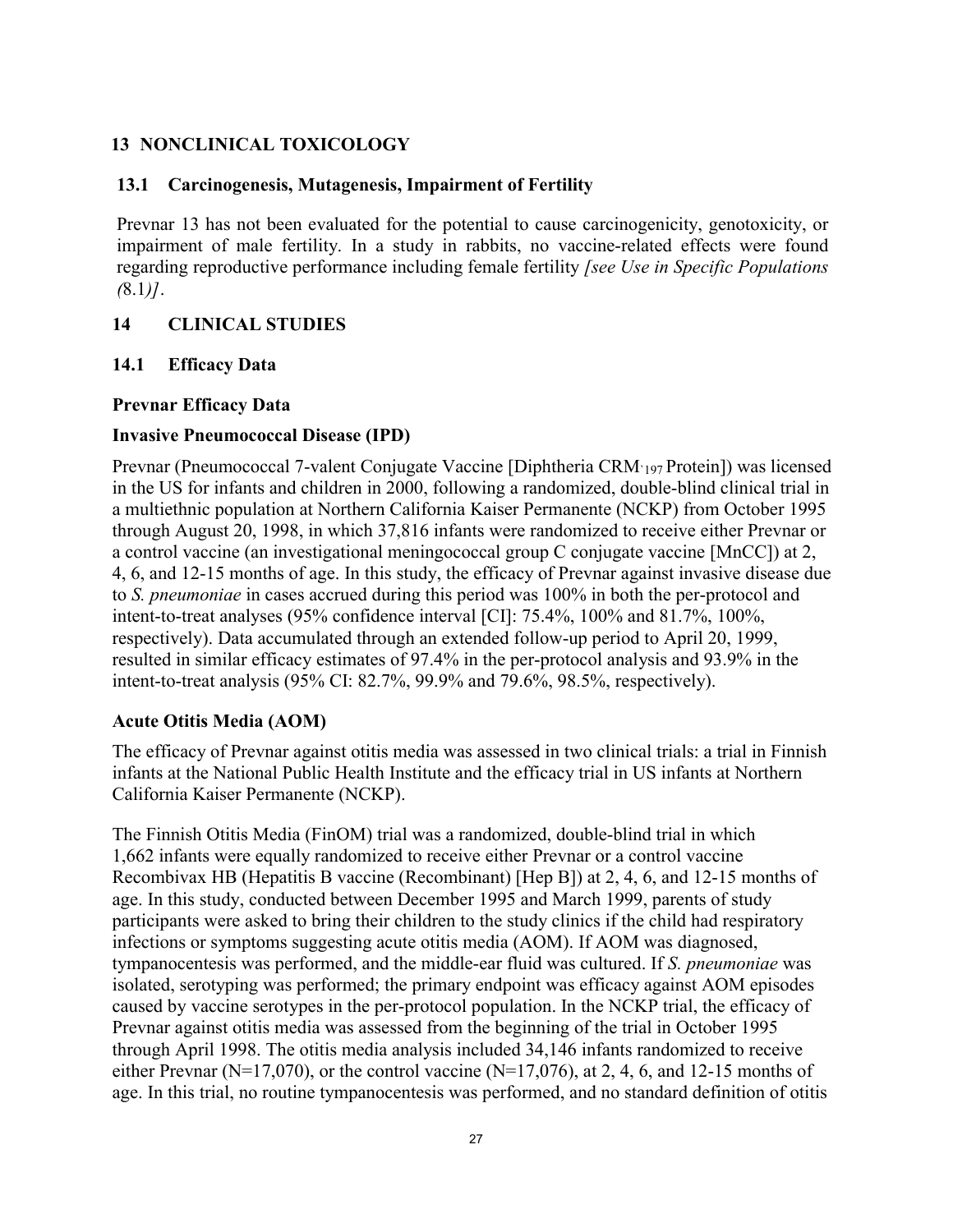media was used by study physicians. The primary otitis media endpoint was efficacy against all otitis media episodes in the per-protocol population.

The vaccine efficacy against AOM episodes due to vaccine serotypes assessed in the Finnish trial, was 57% (95% CI: 44%, 67%) in the per-protocol population and 54% (95% CI: 41%, 64%) in the intent-to-treat population. The vaccine efficacy against AOM episodes due to vaccine-related serotypes (6A, 9N, 18B, 19A, 23A), also assessed in the Finnish trial, was 51% (95% CI: 27, 67) in the per-protocol population and 44% (95% CI: 20, 62) in the intent-to-treat population. There was a nonsignificant increase in AOM episodes caused by serotypes unrelated to the vaccine in the per-protocol population, compared to children who received the control vaccine, suggesting that children who received Prevnar appeared to be at increased risk of otitis media due to pneumococcal serotypes not represented in the vaccine. However, vaccination with Prevnar reduced pneumococcal otitis media episodes overall. In the NCKP trial, in which the endpoint was all otitis media episodes regardless of etiology, vaccine efficacy was 7% (95% CI: 4%, 10%) and 6% (95% CI: 4%, 9%), respectively, in the per-protocol and intent-to-treat analyses. Several other otitis media endpoints were also assessed in the two trials.

Recurrent AOM, defined as 3 episodes in 6 months or 4 episodes in 12 months, was reduced by 9% in both the per-protocol and intent-to-treat populations (95% CI: 3%, 15% in per-protocol and 95% CI: 4%, 14% in intent-to-treat) in the NCKP trial; a similar trend was observed in the Finnish trial. The NCKP trial also demonstrated a 20% reduction (95% CI: 2, 35) in the placement of tympanostomy tubes in the per-protocol population and a 21% reduction (95% CI: 4, 34) in the intent-to-treat population. Data from the NCKP trial accumulated through an extended follow-up period to April 20, 1999, in which a total of 37,866 children were included (18,925 in Prevnar group and 18,941 in MnCC control group), resulted in similar otitis media efficacy estimates for all endpoints.

# **Prevnar 13 Adult Efficacy Data**

The efficacy of Prevnar 13 against vaccine-type (VT) pneumococcal community-acquired pneumonia (CAP) and IPD was assessed in a randomized, double-blind, placebo-controlled study conducted over  $\sim$  4 years in the Netherlands<sup>12</sup> (Study 12). A total of 84,496 subjects 65 years and older received a single dose of either Prevnar 13 or placebo in a 1:1 randomization; 42,240 subjects were vaccinated with Prevnar 13 and 42,256 subjects were vaccinated with placebo.

The primary objective was to demonstrate the efficacy of Prevnar 13 in the prevention of a first episode of confirmed VT-CAP (defined as presence of  $\geq$ 2 specified clinical criteria; chest X-ray consistent with CAP as determined by a central committee of radiologists; and positive VTspecific Urinary Antigen Detection assay (UAD) or isolation of VT S. pneumoniae from blood or other sterile site). The secondary objectives were to demonstrate the efficacy of Prevnar 13 in the prevention of a first episode of 1) confirmed nonbacteremic/noninvasive (NB/NI) VT-CAP (an episode of VT-CAP for which the blood culture result and any other sterile site culture results were negative for S. pneumoniae) and 2) VT-IPD (the presence of *S. pneumoniae* in a sterile site).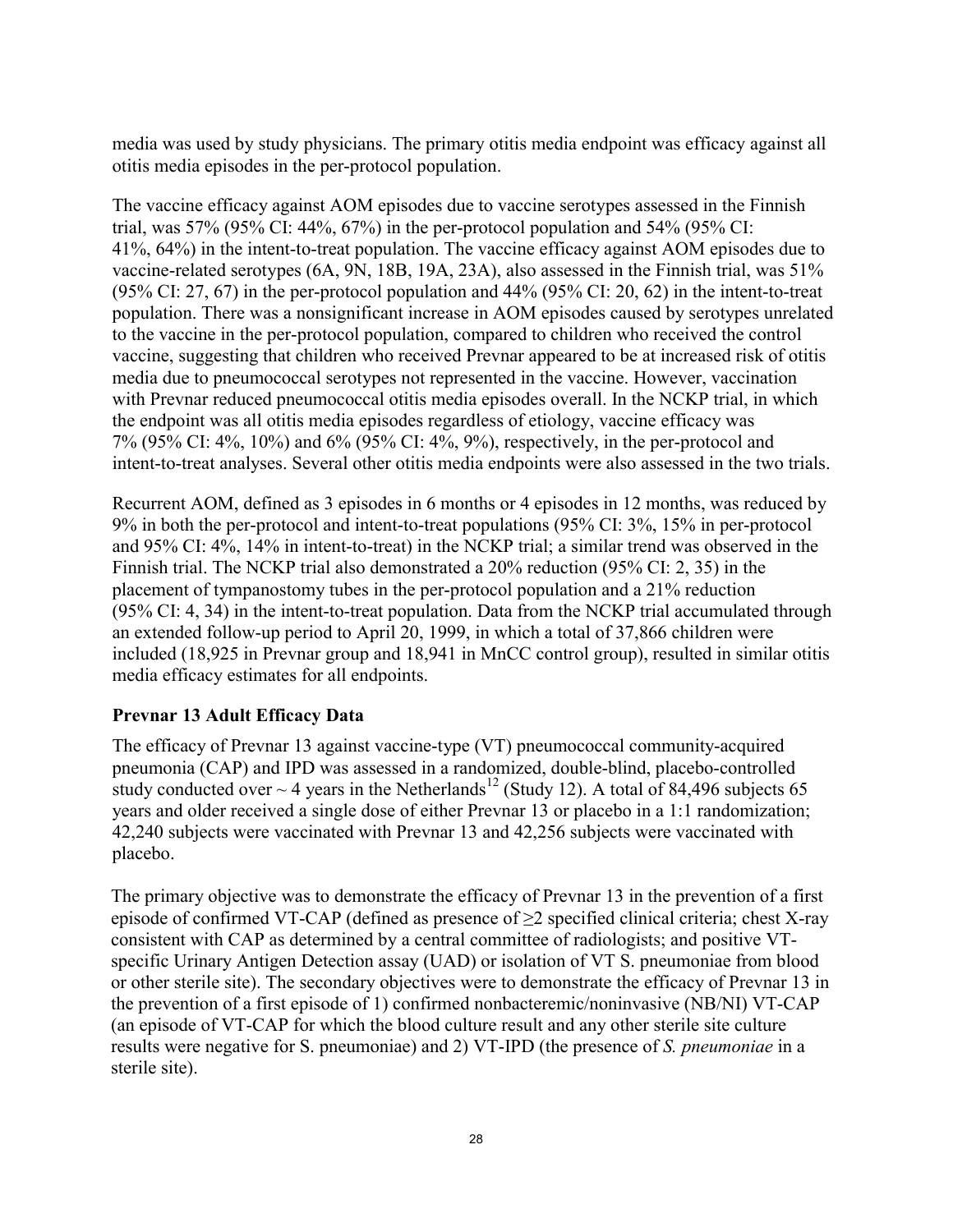Surveillance for suspected pneumonia and IPD began immediately after vaccination and continued through identification of a prespecified number of cases. Subjects who had a CAP or IPD episode with symptom onset less than 14 days after vaccination were excluded from all analyses.

The median duration of follow-up per subject was 3.93 years. Prevnar 13 demonstrated statistically significant vaccine efficacy (VE) in preventing first episodes of VT pneumococcal CAP, nonbacteremic/noninvasive (NB/NI) VT pneumococcal CAP, and VT-IPD (Table 15).

|                                                                                                                                                                                                        |                             | <b>Vaccine Group</b>  |             |           |                       |
|--------------------------------------------------------------------------------------------------------------------------------------------------------------------------------------------------------|-----------------------------|-----------------------|-------------|-----------|-----------------------|
|                                                                                                                                                                                                        |                             | Prevnar <sub>13</sub> | Placebo     |           |                       |
|                                                                                                                                                                                                        |                             | $N=42240$             | $N = 42256$ |           |                       |
| <b>Efficacy Endpoint</b>                                                                                                                                                                               | Total Number<br>of Episodes | $\mathbf n$           | n           | VE<br>(%) | $(95.2\% \text{ CI})$ |
| <b>Primary endpoint:</b><br>First case of confirmed VT pneumococcal CAP                                                                                                                                | 139                         | 49                    | 90          | 45.6      | (21.8, 62.5)          |
| Secondary endpoint:<br>First episode of confirmed NB/NI VT<br>pneumococcal CAP                                                                                                                         | 93                          | 33                    | 60          | 45        | (14.2, 65.3)          |
| Secondary endpoint:<br>First episode of VT-IPD                                                                                                                                                         | 35                          | 7                     | 28          | 75        | (41.1, 90.9)          |
| Abbreviations: CAP = community-acquired pneumonia; CI = confidence interval; NB/NI = nonbacteremic/noninvasive; IPD = invasive<br>pneumococcal disease; $VE = vaccine$ efficacy; $VT = vaccine-type$ . |                             |                       |             |           |                       |

**Table 15 - Vaccine Efficacy for the Primary and Secondary Efficacy Endpoints – Per-Protocol Population**

# **14.2 Prevnar 13 Clinical Trials in Children 6 Weeks Through 17 Years of Age Infants and Children 6 Weeks Through 17 Months of Age**

Prevnar 13 effectiveness against invasive pneumococcal disease was inferred from comparative studies to a US-licensed 7-valent pneumococcal conjugate vaccine, Prevnar, in which Prevnar 13 elicited antipolysaccharide binding and functional OPA antibodies, as measured by ELISA and dOPA assays, respectively. These studies were designed to evaluate immunologic noninferiority of Prevnar 13 to Prevnar.

Clinical trials have been conducted in the US using a 2, 4, 6, and 12-15 month schedule.

The US noninferiority study<sup>2</sup> (Study 2) was a randomized, double-blind, active-controlled trial in which 2 month-old infants were randomly assigned to receive either Prevnar 13 or Prevnar in a 1:1 ratio. The two vaccine groups were well balanced with respect to race, ethnicity, and age and weight at enrollment. Most subjects were White (69.1%), 19.6% were Black or African-American, and 2.4% were Asian; 82.1% of subjects were non-Hispanic and non-Latino and 17.3% were Hispanic or Latino. Overall, 54.0% of subjects were male infants.

In Study 2, immune responses were compared in subjects receiving either Prevnar 13 or Prevnar using a set of noninferiority criteria. Co-primary endpoints included the percentage of subjects with serum pneumococcal anti-capsular polysaccharide IgG  $\geq$ 0.35 μg/mL measured one month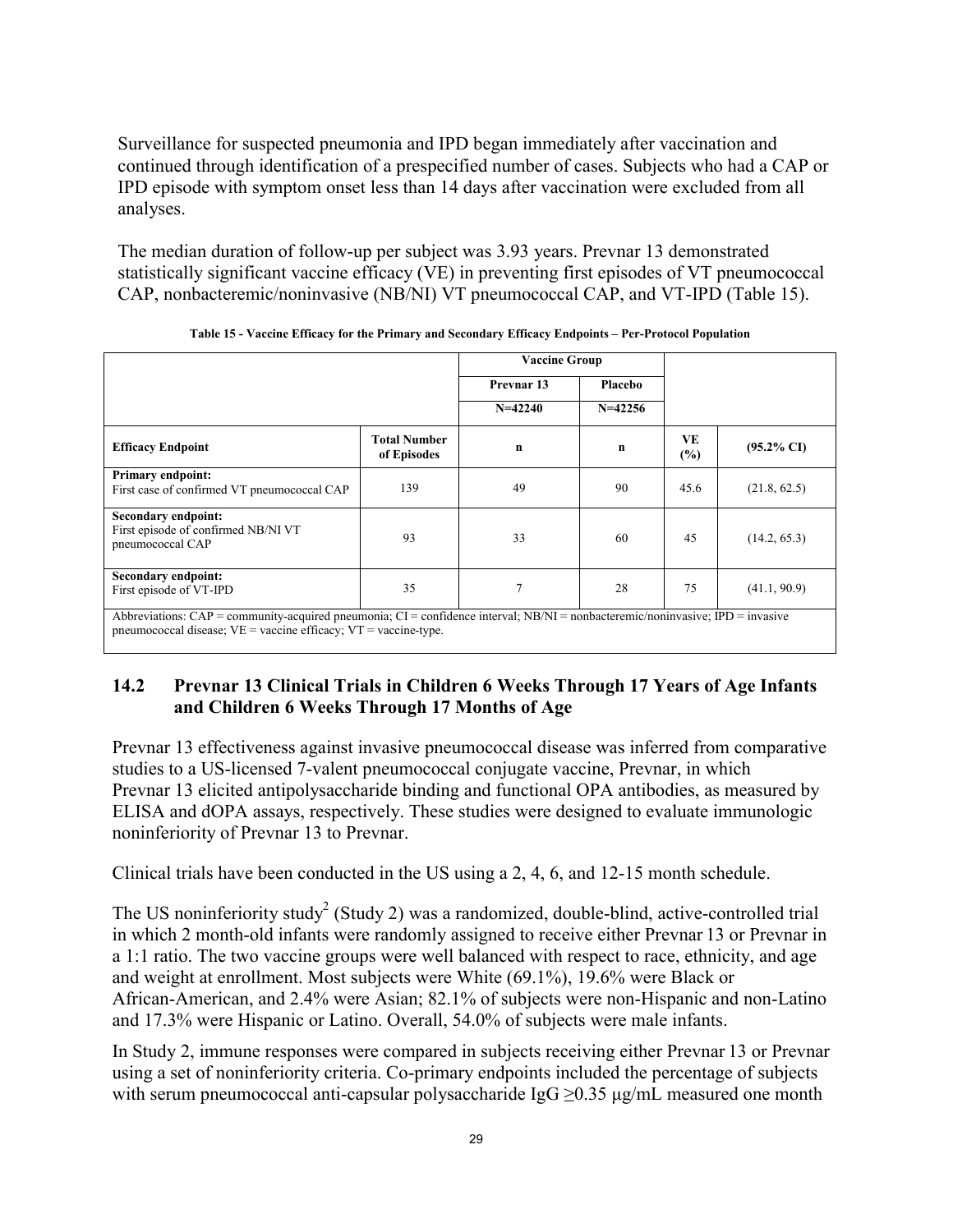after the third dose and serum pneumococcal anti-capsular polysaccharide IgG geometric mean concentrations (GMCs) one month after the fourth dose. The assay used for this determination was a standardized ELISA involving pre-absorption of the test sera with pneumococcal C-polysaccharide and serotype 22F polysaccharide to reduce non-specific background reactivity. Responses to the 7 common serotypes in Prevnar 13 and Prevnar recipients were compared directly. Responses to the 6 additional serotypes in Prevnar 13 recipients were each compared to the lowest response observed among the Prevnar serotypes in Prevnar recipients.

#### **Pneumococcal Immune Responses Following Three Doses**

In Study 2, the noninferiority criterion for the proportion of subjects with pneumococcal anti-capsular polysaccharide IgG antibody concentrations ≥0.35 μg/mL one month after the third dose was met for 10 of the 13 serotypes. The exceptions were serotypes 6B, 9V, and 3. Although the response to serotypes 6B and 9V did not meet the pre-specified noninferiority criterion, the differences were marginal.

The percentage of infants achieving pneumococcal anti-capsular polysaccharide IgG antibody concentrations  $>0.35$  μg/mL one month after the third dose is shown below (Table 16).

| Serotype                           | Prevnar 13           | Prevnar                           | Difference in % responders  |
|------------------------------------|----------------------|-----------------------------------|-----------------------------|
|                                    | $N = 249 - 252$      | $N = 250 - 252$                   | $(95\% \text{ CI})$         |
|                                    | $(95\% \text{ C}I)$  | $(95\% \text{ CI})$               |                             |
|                                    |                      | Prevnar Serotypes                 |                             |
| 4                                  | (90.9, 96.9)<br>94.4 | (95.4, 99.4)<br>98.0              | $(-7.3, -0.1)$<br>$-3.6$    |
| 6B                                 | (82.5, 91.1)<br>87.3 | 92.8<br>(88.9, 95.7)              | $(-10.9, -0.1)$<br>$-5.5$   |
| 9V                                 | (86.2, 93.8)<br>90.5 | 98.4<br>(96.0, 99.6)              | $-7.9$<br>$(-12.4, -4.0)$   |
| 14                                 | 97.6<br>(94.9, 99.1) | 97.2<br>(94.4, 98.9)              | $(-2.7, 3.5)$<br>0.4        |
| 18C                                | 96.8<br>(93.8, 98.6) | 98.4<br>(96.0, 99.6)              | $(-4.7, 1.2)$<br>$-1.6$     |
| 19F                                | (95.4, 99.4)<br>98.0 | (99.4, 99.1)<br>97.6              | 0.4<br>$(-2.4, 3.4)$        |
| 23F                                | (86.2, 93.8)<br>90.5 | (90.4, 96.6)<br>94.0              | $-3.6$<br>$(-8.5, 1.2)$     |
|                                    |                      | Additional Serotypes <sup>e</sup> |                             |
|                                    | 95.6<br>(92.3, 97.8) | e                                 | 2.8<br>$(-1.3, 7.2)$        |
| 3                                  | (57.1, 69.4)<br>63.5 | e                                 | $-29.3$<br>$(-36.2, -22.4)$ |
| 5                                  | 89.7<br>(85.2, 93.1) | e                                 | $-3.1$<br>$(-8.3, 1.9)$     |
| 6A                                 | (92.8, 98.1)<br>96.0 | e                                 | 3.2<br>$(-0.8, 7.6)$        |
| 7F                                 | (96.0, 99.6)<br>98.4 | e                                 | 5.6<br>(1.9, 9.7)           |
| 19A<br>$\sim$ $\sim$ $\sim$ $\sim$ | (96.0, 99.6)<br>98.4 | e                                 | (1.9, 9.7)<br>5.6           |

**Table 16: Percentage of Subjects With Anti-capsular Antibody Concentration ≥0.35 µg/mL One Month After a Three Dose Series Administered at 2, 4 and 6 Months of Age, Study 2 a,b,c,d**

a Studies conducted in US NCT00373958 (Study 2).

**b** Evaluable Immunogenicity Population.

<sup>c</sup> Noninferiority was met when the lower limit of the 95% CI for the difference between groups (Prevnar 13 minus Prevnar) was greater than -10%.

<sup>d</sup> Antibody measured by a standardized ELISA involving pre-absorption of the test sera with pneumococcal C-polysaccharide and serotype 22F polysaccharide to reduce non-specific background reactivity.

<sup>e</sup>Comparison for the 6 additional serotypes was to the lowest responder of the 7 common serotypes in Prevnar recipients, which for this analysis was serotype 6B (92.8%; 95% CI: 88.9, 95.7).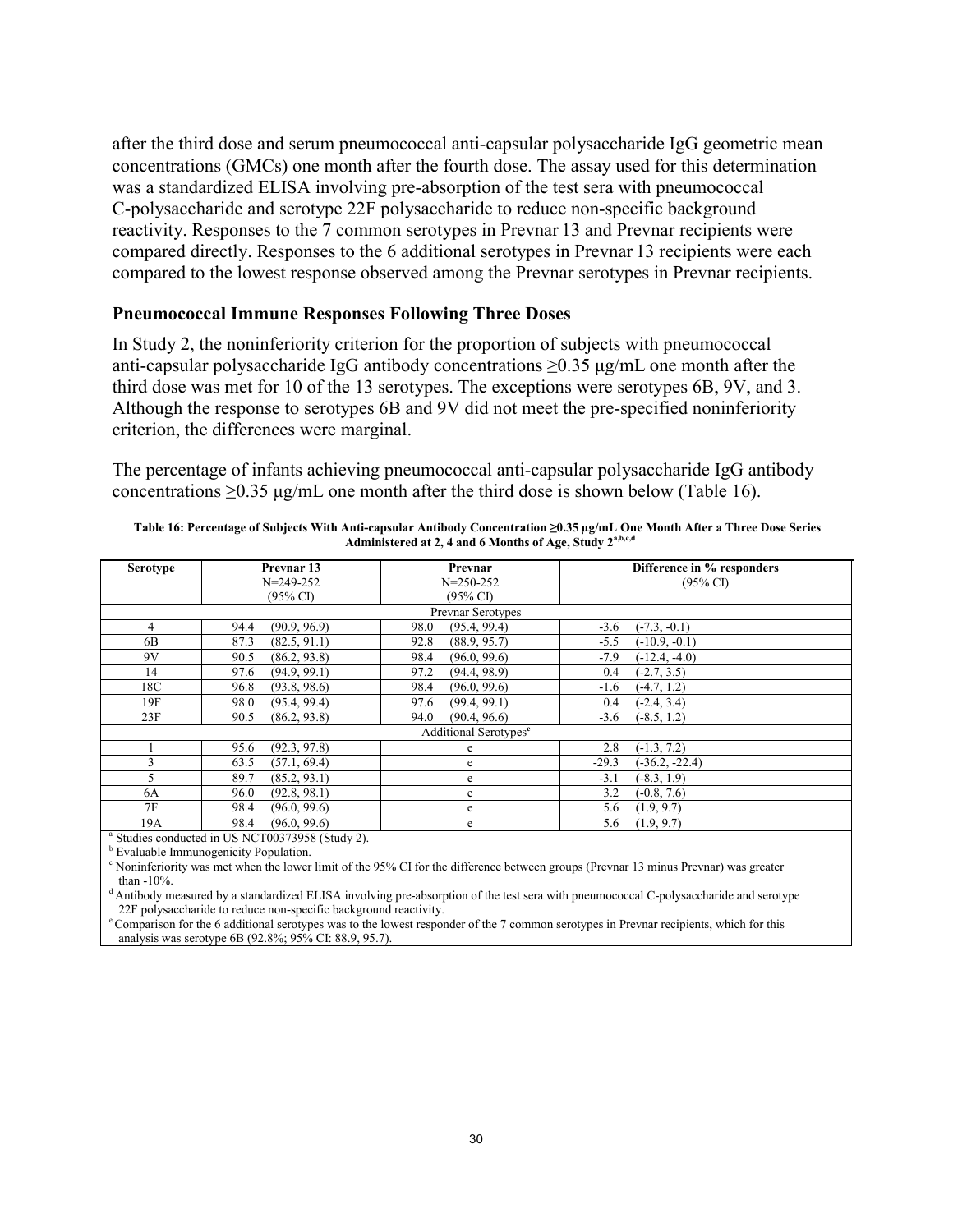Functional dOPA antibody responses were elicited for all 13 serotypes, as shown in Table 17.

| $N=91-94$                   | $N = 89 - 94$                                                           |
|-----------------------------|-------------------------------------------------------------------------|
| $(95\% \text{ C}I)$         | $(95\% \text{ C}I)$                                                     |
|                             |                                                                         |
|                             |                                                                         |
|                             |                                                                         |
| 359                         | (421, 681)                                                              |
| (276, 468)                  | 536                                                                     |
| (817, 1361)                 | (1207, 1899)                                                            |
| 1055                        | 1514                                                                    |
| 4035                        | 3259                                                                    |
| (2933, 5553)                | (2288, 4641)                                                            |
| 1240                        | (1133, 1934)                                                            |
| (935, 1646)                 | 1481                                                                    |
| 276                         | 376                                                                     |
| (210, 361)                  | (292, 484)                                                              |
| (40, 74)                    | 45                                                                      |
| 54                          | (34, 60)                                                                |
| 791                         | 924                                                                     |
| (605, 1034)                 | (709, 1204)                                                             |
| <b>Additional Serotypes</b> |                                                                         |
| (39, 69)                    | (4, 5)                                                                  |
| 52                          | 4                                                                       |
| 121                         | 7                                                                       |
| (92, 158)                   | (5, 9)                                                                  |
| 91                          | (4, 4)                                                                  |
| (67, 123)                   | 4                                                                       |
| 980                         | 100                                                                     |
| (783, 1226)                 | (66, 152)                                                               |
| (7339, 12281)               | 128                                                                     |
| 9494                        | (80, 206)                                                               |
| (105, 220)<br>152           | (5, 9)                                                                  |
|                             | Prevnar Serotypes<br>$^8$ Studies conducted in HS NCT00373958 (Study 2) |

**Table 17: Pneumococcal dOPA Antibody Geometric Mean Titers One Month After a Three Dose Series Administered at 2, 4 and 6 Months of Age, Study 2 a,b,c**

US NCT00373958 (Study 2).

b The dOPA (opsonophagocytic activity) antibody assay measures the ability of immune sera, in conjunction with complement, to

mediate the uptake and killing of *S. pneumoniae* by phagocytic cells.

<sup>c</sup> Evaluable Immunogenicity Population.

#### **Pneumococcal Immune Responses Following Four Doses**

In Study 2, post-dose 4 antibody concentrations were higher for all 13 serotypes than those achieved after the third dose. The noninferiority criterion for pneumococcal anti-capsular polysaccharide GMCs after 4 doses was met for 12 of the 13 pneumococcal serotypes. The noninferiority criterion was not met for the response to serotype 3 (Table 18).

| <b>Serotype</b> | Prevnar 13             | Prevnar                           | <b>GMC Ratio</b>     |
|-----------------|------------------------|-----------------------------------|----------------------|
|                 | $N=232-236$            | $N = 222 - 223$                   | $(95\% \text{ CI})$  |
|                 | $(95\% \text{ C}I)$    | $(95\% \text{ CI})$               |                      |
|                 |                        | <b>Prevnar Serotypes</b>          |                      |
| 4               | (3.28, 4.24)<br>3.73   | (4.91, 6.13)<br>5.49              | (0.57, 0.80)<br>0.68 |
| 6B              | (9.99, 13.30)<br>11.53 | 15.63<br>(13.80, 17.69)           | 0.74<br>(0.61, 0.89) |
| 9V              | (2.34, 2.94)<br>2.62   | 3.63<br>(3.25, 4.05)              | 0.72<br>(0.62, 0.85) |
| 14              | (7.95, 10.45)<br>9.11  | (11.22, 14.41)<br>12.72           | 0.72<br>(0.60, 0.86) |
| 18C             | 3.20<br>(2.82, 3.64)   | 4.70<br>(4.18, 5.28)              | (0.57, 0.81)<br>0.68 |
| 19F             | (5.85, 7.44)<br>6.60   | 5.60<br>(4.87, 6.43)              | (0.98, 1.41)<br>1.18 |
| 23F             | 5.07<br>(4.41, 5.83)   | 7.84<br>(6.91, 8.90)              | 0.65<br>(0.54, 0.78) |
|                 |                        | Additional Serotypes <sup>e</sup> |                      |
|                 | 5.06<br>(4.43, 5.80)   | e                                 | 1.40<br>(1.17, 1.66) |
| 3               | 0.94<br>(0.83, 1.05)   | e                                 | 0.26<br>(0.22, 0.30) |
| 5               | 3.72<br>(3.31, 4.18)   | e                                 | (0.87, 1.20)<br>1.03 |
| 6A              | (7.30, 9.20)<br>8.20   | e                                 | 2.26<br>(1.93, 2.65) |
| 7F              | (5.01, 6.42)<br>5.67   | e                                 | (1.32, 1.85)<br>1.56 |
| 19A<br>30.11    | (7.64, 9.56)<br>8.55   | e                                 | (2.01, 2.76)<br>2.36 |

|  | Table 18: Pneumococcal IgG GMCs (µg/mL) One Month After a Four Dose Series Administered at 2, 4, 6 and 12-15 Months, Study 2 <sup>a,b,c,d</sup> |  |
|--|-------------------------------------------------------------------------------------------------------------------------------------------------|--|
|  |                                                                                                                                                 |  |

Studies conducted in US NCT00373958 (Study 2).

**b** Evaluable Immunogenicity Population.

<sup>c</sup> Noninferiority was declared if the lower limit of the 2-sided 95% CI for Geometric Mean Ratio (Prevnar 13:Prevnar) was greater than 0.5.

<sup>d</sup> Antibody measured by a standardized ELISA involving pre-absorption of the test sera with pneumococcal C-polysaccharide and serotype 22F polysaccharide to reduce non-specific background reactivity.

<sup>e</sup> Comparison for the 6 additional serotypes was to the lowest responder of the 7 common serotypes in Prevnar recipients, which for this analysis was serotype 9V (3.63; 95% CI 3.25, 4.05).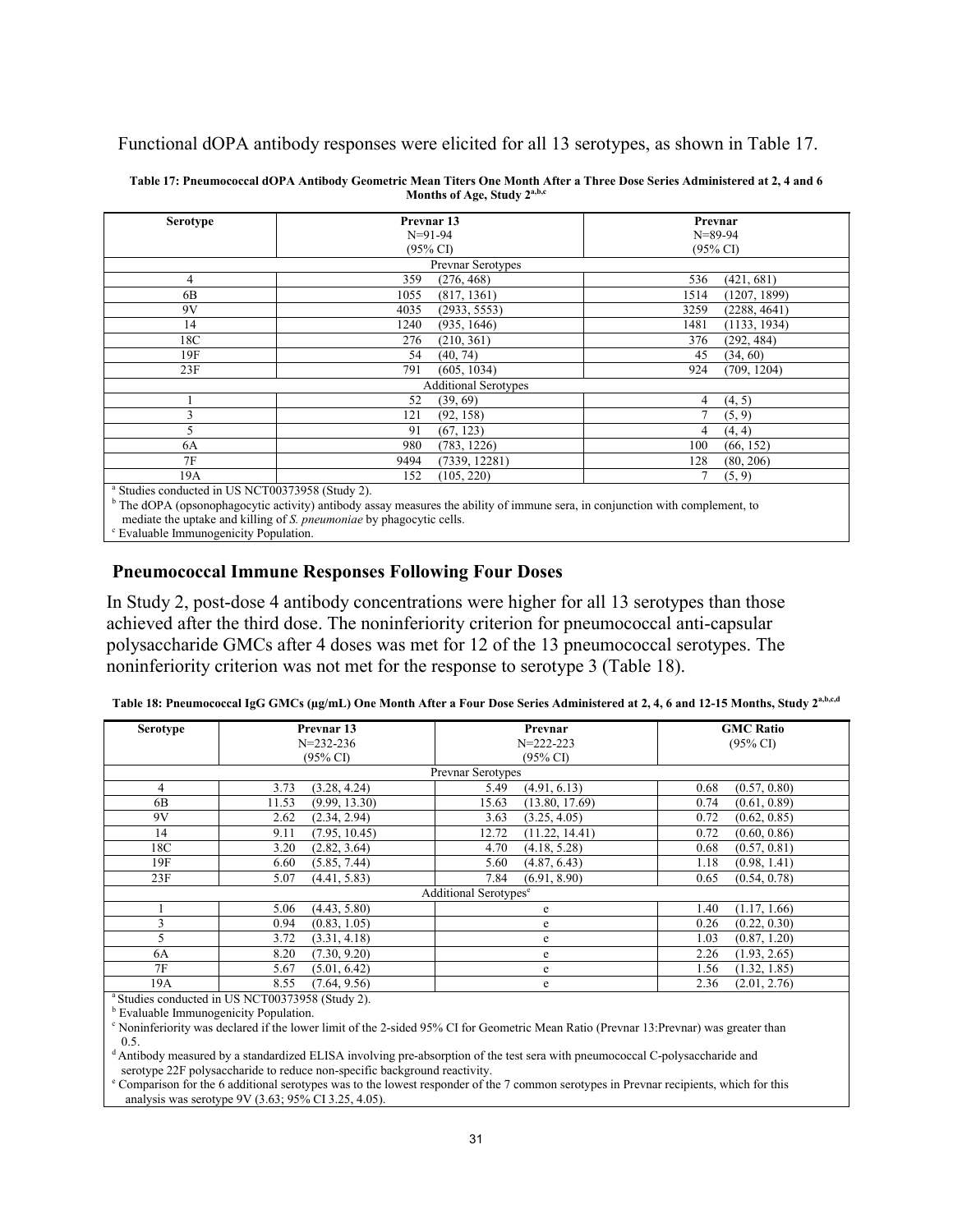Following the fourth dose, the functional dOPA antibody response for each serotype was quantitatively greater than the response following the third dose (see Table 19).

| <b>Serotype</b>                                            |       | Prevnar 13                  |       | Prevnar             |
|------------------------------------------------------------|-------|-----------------------------|-------|---------------------|
|                                                            |       | $N = 88 - 92$               |       | $N=92-96$           |
|                                                            |       | $(95\% \text{ CI})$         |       | $(95\% \text{ CI})$ |
|                                                            |       | Prevnar Serotypes           |       |                     |
| 4                                                          | 1180  | (847, 1643)                 | 1492  | (1114, 1999)        |
| 6 <sub>B</sub>                                             | 3100  | (2337, 4111)                | 4066  | (3243, 5098)        |
| 9V                                                         | 11856 | (8810, 15955)               | 18032 | (14125, 23021)      |
| 14                                                         | 2002  | (1453, 2760)                | 2366  | (1871, 2992)        |
| 18C                                                        | 993   | (754, 1308)                 | 1722  | (1327, 2236)        |
| 19F                                                        | 200   | (144, 276)                  | 167   | (121, 230)          |
| 23F                                                        | 2723  | (1961, 3782)                | 4982  | (3886, 6387)        |
|                                                            |       | <b>Additional Serotypes</b> |       |                     |
|                                                            | 164   | (114, 237)                  | 5.    | (4, 6)              |
| 3                                                          | 380   | (300, 482)                  | 12    | (9, 16)             |
| 5                                                          | 300   | (229, 393)                  | 5.    | (4, 6)              |
| 6A                                                         | 2242  | (1707, 2945)                | 539   | (375, 774)          |
| 7F                                                         | 11629 | (9054, 14938)               | 268   | (164, 436)          |
| 19A                                                        | 1024  | (774, 1355)                 | 29    | (19, 44)            |
| <sup>a</sup> Studies conducted in US NCT00373958 (Study 2) |       |                             |       |                     |

| Table 19: Pneumococcal dOPA Antibody Geometric Mean Titers One Month After the Fourth Dose-Evaluable Toddler Immunogenicity |
|-----------------------------------------------------------------------------------------------------------------------------|
| Population, Study 2 <sup>a,b</sup>                                                                                          |

Studies conducted in US NCT00373958 (Study 2).

<sup>b</sup> The dOPA (opsonophagocytic activity) antibody assay measures the ability of immune sera, in conjunction with complement, to mediate the uptake and killing of *S. pneumoniae* by phagocytic cells.

### **Previously Unvaccinated Older Infants and Children 7 Months Through 5 Years of Age**

In an open-label descriptive study of Prevnar 13 in Poland<sup>4</sup> (Study 4), children 7 months through 11 months of age, 12 months through 23 months of age and 24 months through 5 years of age (prior to the  $6<sup>th</sup>$  birthday) who were naïve to pneumococcal conjugate vaccine, were given 3, 2 or 1 dose of Prevnar 13 respectively, according to the age-appropriate schedules in Table 2. Serum IgG concentrations were measured one month after the final dose in each age group and the data are shown in Table 20.

**Table 20: Pneumococcal Anti-capsular Polysaccharide IgG Antibody Geometric Mean Concentrations (μg/mL) One Month After the Final Prevnar 13 Catch-Up Dose in Pneumococcal Vaccine Naïve Children 7 Months Through 5 Years of Age by Age Group, Study 4 a,b**

| <b>Serotype</b> | 3 doses Prevnar 13<br>7 through 11 months                       | 2 doses Prevnar 13<br>12 through 23 months | 1 dose Prevnar 13<br>24 months through 5 years |  |
|-----------------|-----------------------------------------------------------------|--------------------------------------------|------------------------------------------------|--|
|                 |                                                                 |                                            |                                                |  |
|                 | $N = 83 - 84$                                                   | $N=104-110$                                | $N=135-152$                                    |  |
|                 | $(95\% \text{ C}I)$                                             | $(95\% \text{ CI})$                        | $(95\% \text{ C}I)$                            |  |
|                 | 2.88<br>(2.44, 3.39)                                            | (2.37, 3.16)<br>2.74                       | 1.78<br>(1.52, 2.08)                           |  |
| 3               | 1.94<br>(1.68, 2.24)                                            | (1.60, 2.15)<br>1.86                       | 1.42<br>(1.23, 1.64)                           |  |
| 4               | 3.63<br>(3.11, 4.23)                                            | 4.28<br>(3.78, 4.86)                       | (2.95, 3.85)<br>3.37                           |  |
| 5               | 2.85<br>(2.34, 3.46)                                            | 2.16<br>(1.89, 2.47)                       | 2.33<br>(2.05, 2.64)                           |  |
| 6A              | 3.72<br>(3.12, 4.45)                                            | (2.25, 3.06)<br>2.62                       | 2.96<br>(2.52, 3.47)                           |  |
| 6B              | 4.77<br>(3.90, 5.84)                                            | 3.38<br>(2.81, 4.06)                       | 3.41<br>(2.80, 4.16)                           |  |
| 7F              | 5.30<br>(4.54, 6.18)                                            | 5.99<br>(5.40, 6.65)                       | 4.92<br>(4.26, 5.68)                           |  |
| 9V              | 2.56<br>(2.21, 2.96)                                            | 3.08<br>(2.69, 3.53)                       | 2.67<br>(2.32, 3.07)                           |  |
| 14              | 8.04<br>(6.95, 9.30)                                            | 6.45<br>(5.48, 7.59)                       | 2.24<br>(1.71, 2.93)                           |  |
| 18C             | 2.77<br>(2.39, 3.23)                                            | 3.71<br>(3.29, 4.19)                       | (2.17, 3.03)<br>2.56                           |  |
| 19A             | 4.77<br>(4.28, 5.33)                                            | 4.94<br>(4.31, 5.65)                       | (5.22, 6.97)<br>6.03                           |  |
| 19F             | 2.88<br>(2.35, 3.54)                                            | 3.07<br>(2.68, 3.51)                       | 2.53<br>(2.14, 2.99)                           |  |
| 23F             | 2.16<br>(1.82, 2.55)                                            | 1.98<br>(1.64, 2.39)                       | (1.31, 1.85)<br>1.55                           |  |
|                 | <sup>a</sup> Studies conducted in Poland NCT00452452 (Study 4). |                                            |                                                |  |
|                 | $b$ Onen label administration of Drewner 12                     |                                            |                                                |  |

<sup>b</sup>Open label administration of Prevnar 13.

Note – ClinicalTrials.gov NCT number is as follows: NCT00452452 (Poland).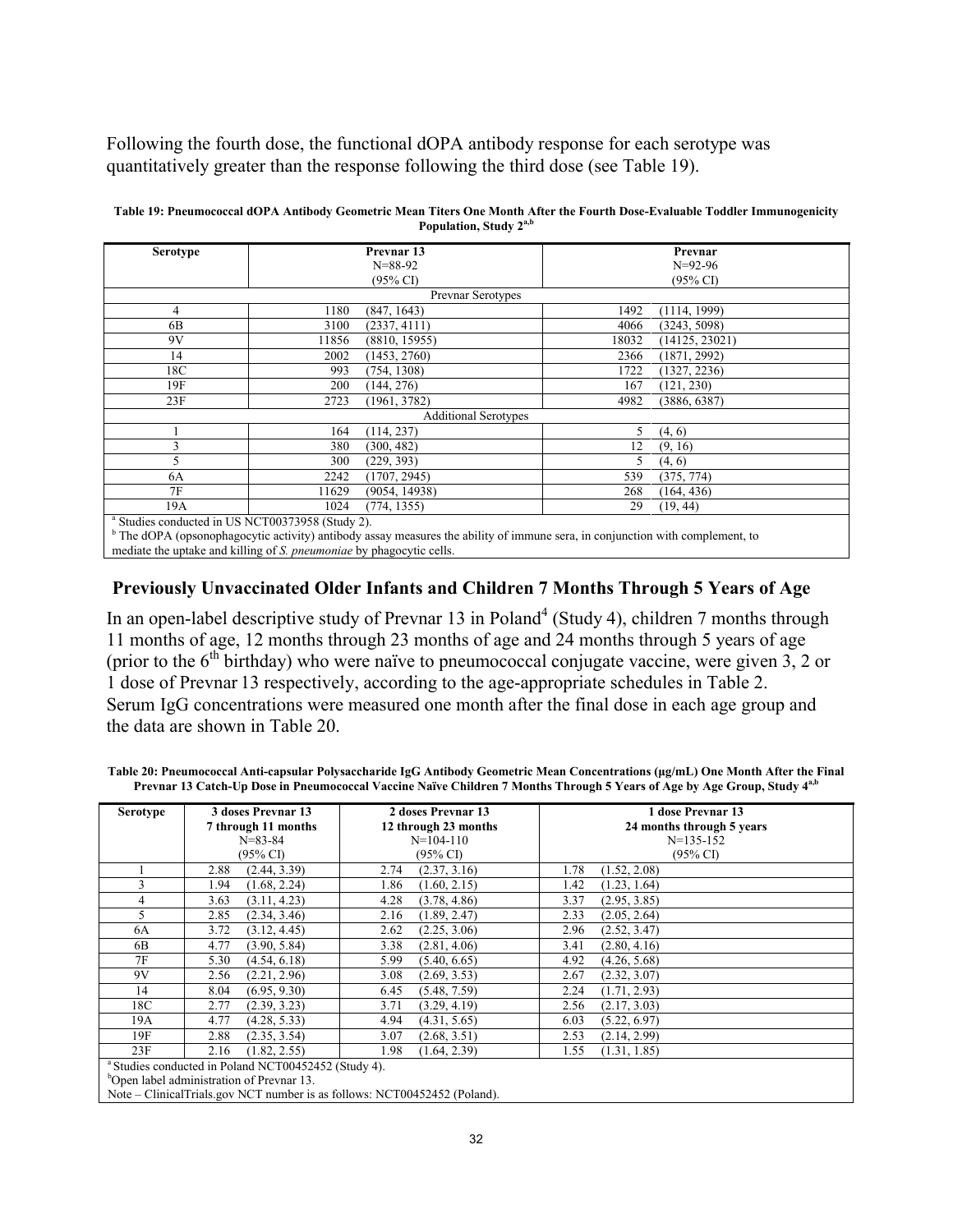### **Children 15 Months Through 59 Months of Age Previously Vaccinated with Prevnar**

In an open-label descriptive study in the  $US^5$  (Study 5), children 15 months through 59 months previously vaccinated with 3 or 4 doses of Prevnar, received 2 doses of Prevnar 13 (children >15 through 23 months of age) or 1 dose of Prevnar 13 (children 24 months through 59 months of age). The data following one dose of Prevnar 13 in children 24 months through 59 months of age are shown in Table 21.

**Table 21: Pneumococcal Anti-capsular Polysaccharide IgG Antibody Geometric Mean Concentrations (μg/mL) One Month After One Prevnar 13 Catch-Up Dose in Children 24 Through 59 Months of Age With 3 or 4 Prior Doses of Prevnar, US Catch-Up Study 5 a,b**

| <b>Serotype</b>                                             | 1 dose Prevnar 13<br>24 months through 59 months<br>$N=173-175$ |
|-------------------------------------------------------------|-----------------------------------------------------------------|
|                                                             | (95% CI)                                                        |
|                                                             | (2.15, 2.75)<br>2.43                                            |
|                                                             | (1.17, 1.61)<br>1.38                                            |
|                                                             | (1.89, 2.41)<br>2.13                                            |
| 6A                                                          | (11.04, 15.21)<br>12.96                                         |
| 7F                                                          | (3.74, 4.77)<br>4.22                                            |
| 19A                                                         | (12.37, 16.25)<br>14.18                                         |
| <sup>a</sup> Studies conducted in US NCT00761631 (Study 5). |                                                                 |
| <sup>b</sup> Open label administration of Prevnar 13.       |                                                                 |

# **Children 5 Through 17 Years of Age**

In a US study<sup>5</sup> (Study 5), a single dose of Prevnar 13 was administered to children 5 through 9 years of age, who were previously vaccinated with at least one dose of Prevnar, and to pneumococcal vaccine-naïve children 10 through 17 years of age.

In children 5 through 9 years of age, serotype-specific IgG concentrations measured 1 month after vaccination were noninferior (i.e., the lower limit of the 2-sided 95% CI for the geometric mean ratio [GMR] of >0.5) to the corresponding IgG concentrations in toddlers (Study 3) 1 month after a fourth pneumococcal vaccination (after the  $4<sup>th</sup>$  dose of Prevnar for the 7 common serotypes and after the  $4<sup>th</sup>$  dose of Prevnar 13 for the 6 additional serotypes) as shown in Tables 22 and 23 respectively.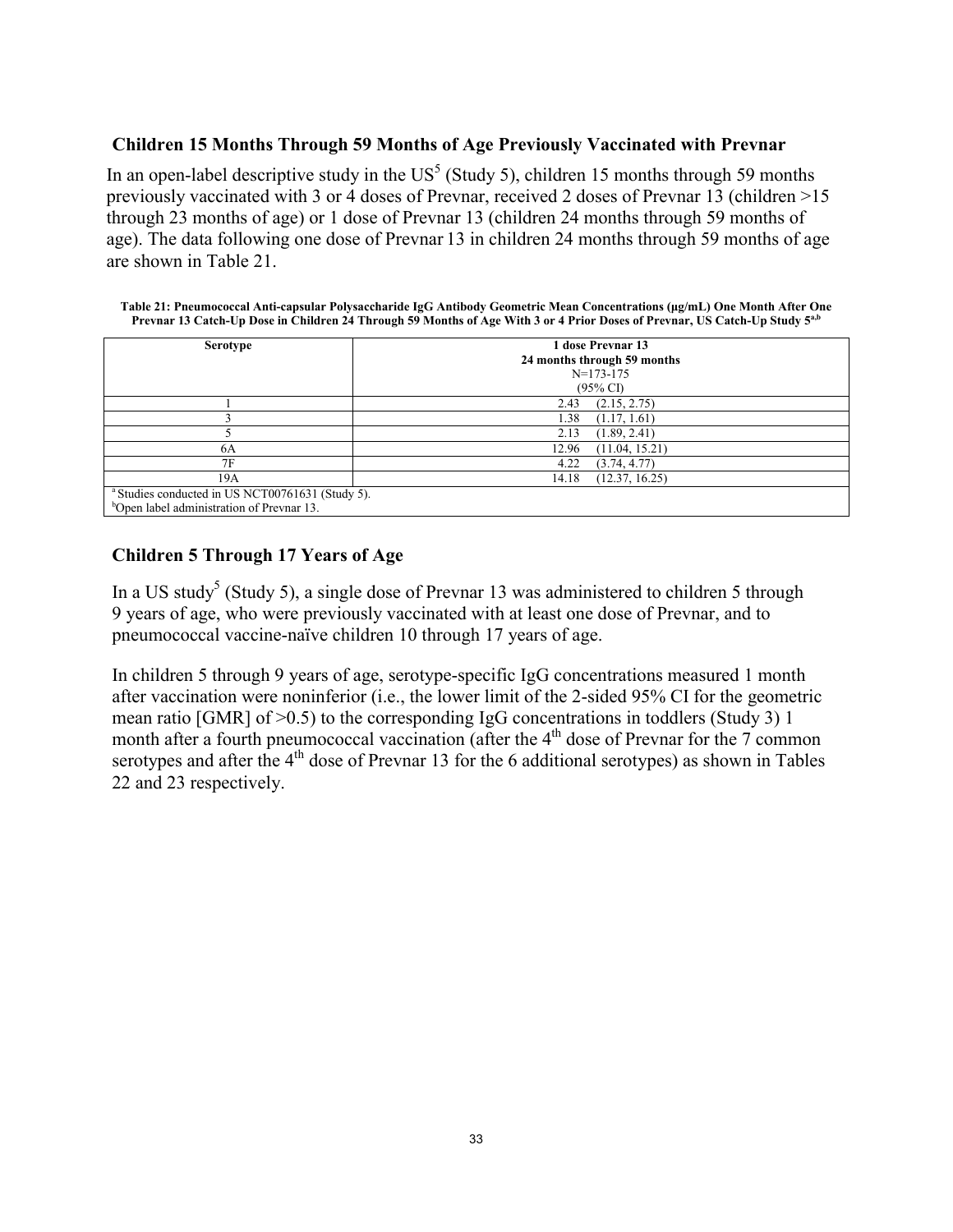|                 |                                              |         | Vaccine Group (as Enrolled/Randomized) |                                                  |                  |                       |                                  |                               |
|-----------------|----------------------------------------------|---------|----------------------------------------|--------------------------------------------------|------------------|-----------------------|----------------------------------|-------------------------------|
|                 | Prevnar 13<br>5 Through 9 Years<br>(Study 5) |         |                                        | Prevnar<br><b>Post-Toddler Dose</b><br>(Study 3) |                  |                       |                                  |                               |
| <b>Serotype</b> | n <sup>b</sup>                               | $GMC^c$ | $(95\% \text{ CI}^d)$                  | n <sup>b</sup>                                   | GMC <sup>c</sup> | $(95\% \text{ CI}^d)$ | <b>GMC</b><br>Ratio <sup>e</sup> | $(95\% \text{ CI}^{\dagger})$ |
| Common          |                                              |         |                                        |                                                  |                  |                       |                                  |                               |
| 4               | 169                                          | 8.45    | (7.24, 9.87)                           | 173                                              | 2.79             | (2.45, 3.18)          | 3.03                             | (2.48, 3.71)                  |
| 6 <sub>B</sub>  | 171                                          | 53.56   | (45.48, 63.07)                         | 173                                              | 9.47             | (8.26, 10.86)         | 5.66                             | (4.57, 6.99)                  |
| 9V              | 171                                          | 9.51    | (8.38, 10.78)                          | 172                                              | 1.97             | (1.77, 2.19)          | 4.83                             | (4.10, 5.70)                  |
| 14              | 169                                          | 29.36   | (24.78, 34.78)                         | 173                                              | 8.19             | (7.31, 9.18)          | 3.58                             | (2.93, 4.39)                  |
| 18C             | 171                                          | 8.23    | (7.13, 9.51)                           | 173                                              | 2.33             | (2.05, 2.65)          | 3.53                             | (2.91, 4.29)                  |
| 19F             | 171                                          | 17.58   | (14.95, 20.67)                         | 173                                              | 3.31             | (2.87, 3.81)          | 5.31                             | (4.29, 6.58)                  |
| 23F             | 169                                          | 11.26   | (9.79, 12.95)                          | 173                                              | 4.49             | (3.86, 5.23)          | 2.51                             | (2.04, 3.08)                  |

#### **Table 22: Pneumococcal IgG GMCs (µg/mL) One Month After Vaccination for 7 Common Serotypes, Prevnar 13 in Children 5 through 9**  Years of Age in Study 5 Relative to Prevnar in Study 3 (Post-toddler)<sup>a,g,h</sup>

<sup>a</sup> Studies conducted in US NCT00761631 (Study 5) and NCT00444457 (Study 3).

 $b$  n = Number of subjects with a determinate antibody concentration for the specified serotype.

<sup>c</sup> Geometric mean concentrations (GMCs) were calculated using all subjects with available data for the specified blood draw. GMC after a 4-dose vaccination series with Prevnar (Study 3, post-toddler).

<sup>d</sup> Confidence intervals (CIs) are back transformations of a confidence interval based on the Student t distribution for the mean logarithm of the concentrations.

<sup>e</sup> Ratio of GMCs: Prevnar 13 (Study 5) to Prevnar (Study 3) reference.

**<sup>f</sup>** CIs for the ratio are back transformations of a confidence interval based on the Student t distribution for the mean difference of the logarithms of the measures [Prevnar 13 (Study 5) – Prevnar (Study 3)].

<sup>g</sup> Evaluable Immunogenicity Population.

h Noninferiority was declared if the lower limit of the 2-sided 95% CI for geometric mean ratio was greater than 0.5.

#### **Table 23: Pneumococcal IgG GMCs (µg/mL) One Month After Vaccination for Additional 6 Serotypes, Prevnar 13 in Children 5 through 9 Years of Age in Study 5 Relative to Prevnar 13 in Study 3 (Post-toddler)<sup>a</sup>**,**g.h**

| Vaccine Group (as Enrolled/Randomized) |                                              |                  |                       |                                                     |                  |                       |                                  |                                |
|----------------------------------------|----------------------------------------------|------------------|-----------------------|-----------------------------------------------------|------------------|-----------------------|----------------------------------|--------------------------------|
|                                        | Prevnar 13<br>5 Through 9 Years<br>(Study 5) |                  |                       | Prevnar 13<br><b>Post-Toddler Dose</b><br>(Study 3) |                  |                       |                                  |                                |
| Serotype                               | n <sub>b</sub>                               | GMC <sup>c</sup> | $(95\% \text{ CI}^d)$ | n <sup>b</sup>                                      | GMC <sup>c</sup> | $(95\% \text{ CI}^d)$ | <b>GMC</b><br>Ratio <sup>e</sup> | $(95\% \text{ CI}^{\text{f}})$ |
|                                        |                                              |                  |                       |                                                     |                  |                       |                                  |                                |
| Additional                             |                                              |                  |                       |                                                     |                  |                       |                                  |                                |
|                                        | 171                                          | 3.57             | (3.05, 4.18)          | 1068                                                | 2.90             | (2.75, 3.05)          | 1.23                             | (1.07, 1.42)                   |
|                                        | 171                                          | 2.38             | (2.07, 2.74)          | 1065                                                | 0.75             | (0.72, 0.79)          | 3.17                             | (2.78, 3.62)                   |
|                                        | 171                                          | 5.52             | (4.82, 6.32)          | 1068                                                | 2.85             | (2.72, 2.98)          | 1.94                             | (1.71, 2.20)                   |
| 6A                                     | 169                                          | 21.51            | (18.15, 25.51)        | 1063                                                | 7.11             | (6.78, 7.46)          | 3.03                             | (2.64, 3.47)                   |
| 7F                                     | 170                                          | 6.24             | (5.49, 7.08)          | 1067                                                | 4.39             | (4.18, 4.61)          | 1.42                             | (1.24, 1.62)                   |
| 19A                                    | 170                                          | 17.18            | (15.01, 19.67)        | 1056                                                | 8.44             | (8.05, 8.86)          | 2.03                             | (1.78, 2.32)                   |

<sup>a</sup> Studies conducted in US NCT00761631 (Study 5) and NCT00444457 (Study 3).

 $h$ <sup>b</sup> n = Number of subjects with a determinate antibody concentration for the specified serotype.

<sup>c</sup> Geometric mean concentrations (GMCs) were calculated using all subjects with available data for the specified blood draw. GMC after a 4-dose vaccination series with Prevnar 13 (Study 3, post-toddler).

<sup>d</sup> Confidence intervals (CIs) are back transformations of a confidence interval based on the Student t distribution for the mean logarithm of the concentrations.

<sup>e</sup> Ratio of GMCs: Prevnar 13 (Study 5) to Prevnar 13 (Study 3).

<sup>f</sup> CIs for the ratio are back transformations of a confidence interval based on the Student t distribution for the mean difference of the logarithms of the measures [Prevnar 13 (Study 5) – Prevnar 13 (Study 3)].

<sup>g</sup> Evaluable Immunogenicity Population.

h Noninferiority was declared if the lower limit of the 2-sided 95% CI for geometric mean ratio was greater than 0.5.

In children 10 through 17 years of age OPA GMTs, as measured by the mcOPA assay, 1 month after vaccination were noninferior (i.e., the lower limit of the 2-sided 95% CI for the GMR of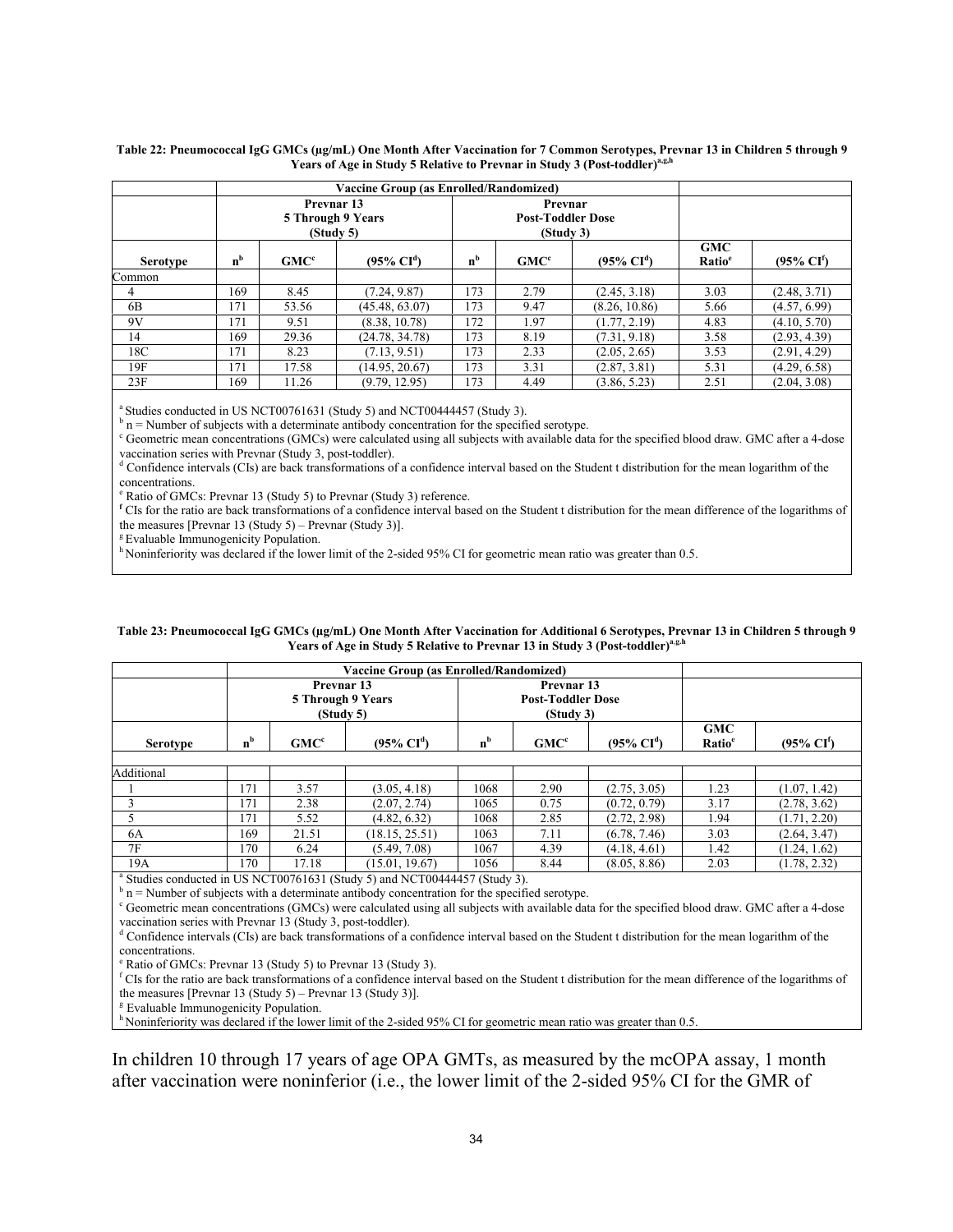### >0.5) to mcOPA GMTs in the 5 through 9 year old group for 12 of 13 serotypes (except for serotype 3), as shown in Table 24.

|                 |                                                |                  | <b>Vaccine Group (as Enrolled)</b> |       |                                              |                       |                                  |                                |
|-----------------|------------------------------------------------|------------------|------------------------------------|-------|----------------------------------------------|-----------------------|----------------------------------|--------------------------------|
|                 | Prevnar <sub>13</sub><br>(10 through 17 Years) |                  |                                    |       | Prevnar <sub>13</sub><br>(5 through 9 Years) |                       |                                  |                                |
| <b>Serotype</b> | n <sup>b</sup>                                 | GMT <sup>c</sup> | $(95\% \text{ CI}^d)$              | $n^b$ | GMT <sup>c</sup>                             | $(95\% \text{ CI}^d)$ | <b>GMT</b><br>Ratio <sup>e</sup> | $(95\% \text{ CI}^{\text{f}})$ |
|                 |                                                |                  |                                    |       |                                              |                       |                                  |                                |
| Common          |                                                |                  |                                    |       |                                              |                       |                                  |                                |
| 4               | 188                                            | 6912             | (6101, 7831)                       | 181   | 4629                                         | (4017, 5334)          | 1.5                              | (1.24, 1.80)                   |
| 6 <sub>B</sub>  | 183                                            | 14224            | 12316, 16427)                      | 178   | 14996                                        | (13164, 17083)        | 0.9                              | (0.78, 1.15)                   |
| 9V              | 186                                            | 4485             | (4001, 5028)                       | 180   | 4733                                         | (4203, 5328)          | 0.9                              | (0.80, 1.12)                   |
| 14              | 187                                            | 6894             | (6028, 7884)                       | 176   | 4759                                         | (4120, 5497)          | 1.4                              | (1.19, 1.76)                   |
| 18C             | 182                                            | 6263             | (5436, 7215)                       | 175   | 8815                                         | (7738, 10041)         | 0.7                              | (0.59, 0.86)                   |
| 19F             | 184                                            | 2280             | (1949, 2668)                       | 178   | 1591                                         | (1336, 1893)          | 1.4                              | (1.14, 1.81)                   |
| 23F             | 187                                            | 3808             | (3355, 4323)                       | 176   | 3245                                         | (2819, 3736)          | 1.2                              | (0.97, 1.42)                   |
|                 |                                                |                  |                                    |       |                                              |                       |                                  |                                |
| Additional      |                                                |                  |                                    |       |                                              |                       |                                  |                                |
|                 | 189                                            | 322              | (275, 378)                         | 179   | 191                                          | (165, 221)            | 1.7                              | (1.36, 2.10)                   |
| 3               | 181                                            | 114              | (101, 130)                         | 178   | 203                                          | (182, 226)            | 0.6                              | (0.48, 0.67)                   |
| 5               | 183                                            | 360              | (298, 436)                         | 178   | 498                                          | (437, 568)            | 0.7                              | (0.57, 0.91)                   |
| 6A              | 182                                            | 9928             | (8457, 11655)                      | 178   | 7514                                         | (6351, 8891)          | 1.3                              | (1.05, 1.67)                   |
| 7F              | 185                                            | 6584             | (5829, 7436)                       | 178   | 10334                                        | (9099, 11737)         | 0.6                              | (0.53, 0.76)                   |
| 19A             | 187                                            | 1276             | (1132, 1439)                       | 180   | 1180                                         | (1048, 1329)          | 1.1                              | (0.91, 1.28)                   |

**Table 24: Comparison of Pneumococcal mcOPA GMTs One Month After Vaccination, Prevnar 13, in Children 10 through 17 Years of Age Relative to Prevnar 13 in Children 5 through 9 Years of Agea,g,h,i**

a Studies conducted in US NCT00761631 (Study 5).

 $b$  n= Number of subjects with a determinate antibody titer for the specified serotype.

<sup>c</sup> Geometric mean titers (GMTs) were calculated using all subjects with available data for the specified blood draw.

<sup>d</sup> Confidence intervals (CIs) are back transformations of a confidence interval based on the Student t distribution for the mean logarithm of the titers.

<sup>e</sup> Ratio of GMTs: Prevnar 13(10 through 17 years of age) to Prevnar 13 (5 through 9 years of age).

<sup>f</sup> CIs for the ratio are back transformations of a confidence interval based on the Student t distribution for the mean difference of the logarithms of the measures [Prevnar 13(10 through 17 years of age) – Prevnar 13(5 through 9 years of age)] Study 5.

<sup>g</sup> Evaluable Immunogenicity Population.

h Noninferiority was declared if the lower limit of the 2-sided 95% CI for geometric mean ratio was greater than 0.5.

<sup>i</sup> Individual mcOPA antibody assay values below the assay LLOQ (lower limit of quantitation) were set at 0.50\*LLOQ for the purpose of

calculating the mcOPA antibody GMT.

### **14.3 Prevnar 13 Immunoge[ni](#page-34-0)city Clinical Trials in Adults**

Six Phase 3 or Phase 4 clinical trials<sup>6-8,10,11,13</sup> were conducted in the US and Europe evaluating the immunogenicity of Prevnar 13 in different adult age groups, in individuals who were either not previously vaccinated with PPSV23 (PPSV23 unvaccinated) or who had received one dose of PPSV23 (PPSV23 previously vaccinated).

<span id="page-34-0"></span>Each study included healthy adults and immunocompetent adults with stable underlying conditions including chronic cardiovascular disease, chronic pulmonary disease, renal disorders, diabetes mellitus, chronic liver disease, and medical risk conditions and behaviors (e.g., alcoholism and smoking) that are known to increase the risk of serious pneumococcal pneumonia and invasive pneumococcal disease. A stable medical condition was defined as a medical condition not requiring significant change in therapy (i.e., change to new therapy category due to worsening disease) or hospitalization for worsening disease 6-12 weeks prior to receipt of the study vaccine.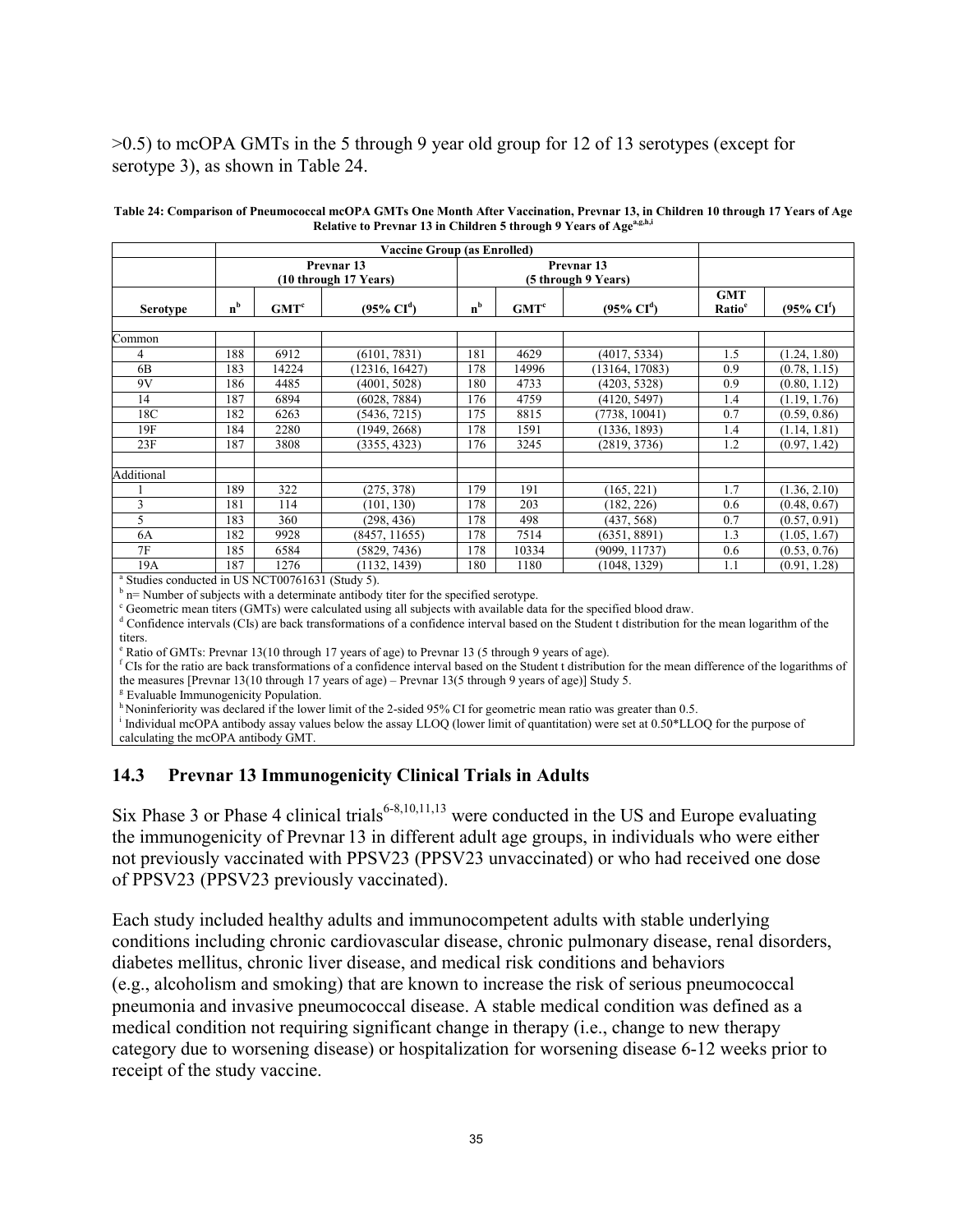Immune responses elicited by Prevnar 13 and PPSV23 were measured by a mcOPA antibody assay for the 13 pneumococcal serotypes contained in Prevnar 13. Serotype-specific mcOPA antibody GMTs measured 1 month after each vaccination were calculated. For the 12 serotypes in common to both vaccines, noninferiority between vaccines was met if the lower limit of the 2-sided 95% confidence interval (CI) of the GMT ratio (Prevnar 13/PPSV23) was greater than 0.5.

The response to the additional serotype 6A, which is contained in Prevnar 13 but not in PPSV23, was assessed by demonstration of a ≥4-fold increase in the anti-6A mcOPA antibody titer above preimmunization levels. A statistically significantly greater response for Prevnar 13 was defined, for the difference in percentages (Prevnar 13 minus PPSV23) of adults achieving a ≥4-fold increase in anti-6A mcOPA antibody titer, as the lower limit of the 2-sided 95% CI greater than zero. For comparison of mcOPA antibody GMTs, a statistically greater response for serotype 6A was defined as the lower limit of the 2-sided 95% CI of the GMT ratio (Prevnar 13/PPSV23) greater than 2.

Of the 6 Phase 3 or Phase 4 clinical trials, 2 noninferiority trials<sup>6,7</sup> were conducted in which the immune responses to Prevnar 13 were compared with the immune responses to PPSV23; one in PPSV23 unvaccinated adults aged 18 through 64 years<sup>6</sup> (Study 6), and one in PPSV23 previously vaccinated adults aged  $\geq$ 70 years<sup>7</sup> (Study 7). A third study compared immune responses to a single dose of Prevnar 13 to the response to Prevnar 13 administered one year after a dose of PPSV23 in adults aged 60 through 64 years who were PPSV23 unvaccinated at enrollment<sup>8</sup> (Study 8). The study also compared immune responses of PPSV23 as a single dose to the responses to PPSV23 administered one year after a dose of Prevnar 13. Two studies assessed the concomitant administration of Prevnar 13 with seasonal inactivated Fluarix (IIV3) in the  $US^{10}$  (Study 10) and Europe<sup>11</sup> (Study 11). One study (Study 13) assessed the concomitant administration of Prevnar 13 with seasonal inactivated Fluzone Quadrivalent (IIV4) in PPSV23 previously vaccinated adults  $\geq 50$  years of age in the US.

Overall across the clinical studies evaluating the immunogenicity of Prevnar 13 in adults, persons 18 through 64 years of age responded at least as well as persons 65 years and older, the age group evaluated in a clinical endpoint efficacy trial.

### **Clinical Trials Conducted in PPSV23 Unvaccinated Adults**

In an active-controlled modified<sup>a</sup> double-blind clinical trial<sup>6</sup> (Study 6) of Prevnar 13 in the US, PPSV23 unvaccinated adults aged 60 through 64 years were randomly assigned (1:1) to receive Prevnar 13 or PPSV23. In addition, adults aged 18 through 49 years and 50 through 59 years were enrolled and received one dose of Prevnar 13 (open-label).

<sup>&</sup>lt;sup>a</sup> Modified double-blind means that the site staff dispensing and administering the vaccine were unblinded, but all other study personnel including the principal investigator and subject were blinded.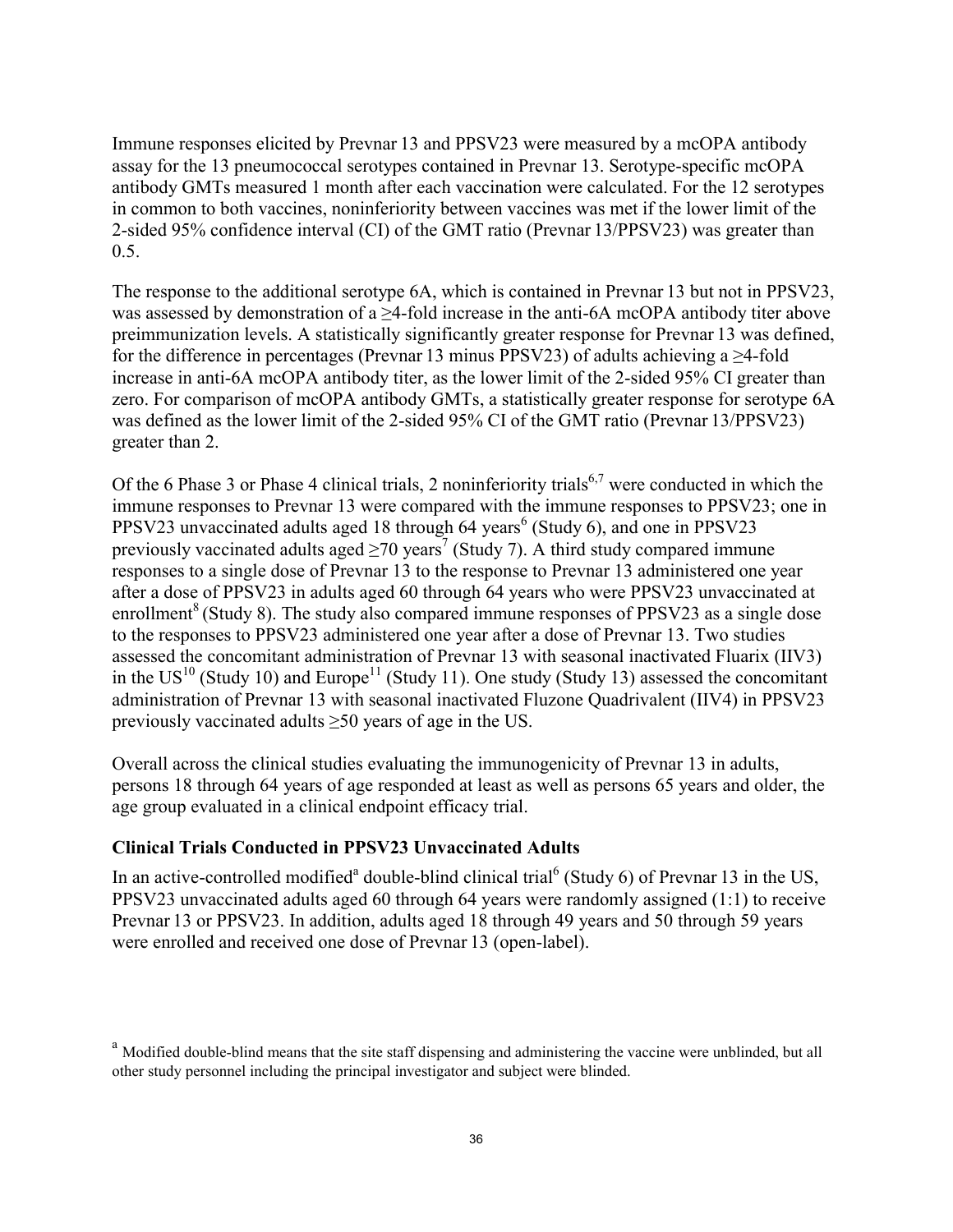In adults aged 60 through 64 years, the mcOPA antibody GMTs elicited by Prevnar 13 were noninferior to those elicited by PPSV23 for the 12 serotypes in common to both vaccines (see Table 24). In addition, the lower limit of the 95% confidence interval for the mcOPA antibody GMT ratio (Prevnar 13/PPSV23) was greater than 1 for 8 of the serotypes in common.

For serotype 6A, which is unique to Prevnar 13, the proportion of subjects with a  $\geq$ 4-fold increase after Prevnar 13 (88.5%) was statistically significantly greater than after PPSV23 (49.3%) in PPSV23-unvaccinated adults aged 60 through 64 years. OPA antibody GMTs for serotype 6A were statistically significantly greater after Prevnar 13 compared with after PPSV23 (see Table 25).

The mcOPA antibody GMTs elicited by Prevnar 13 in adults aged 50 through 59 years were noninferior to the corresponding mcOPA antibody GMTs elicited by Prevnar 13 in adults aged 60 through 64 years for all 13 serotypes (see Table 25).

In adults aged 18 through 49 years, the mcOPA antibody GMTs elicited by Prevnar 13 were noninferior to those elicited by Prevnar 13 in adults aged 60 through 64 years for all 13 serotypes (see Table 25).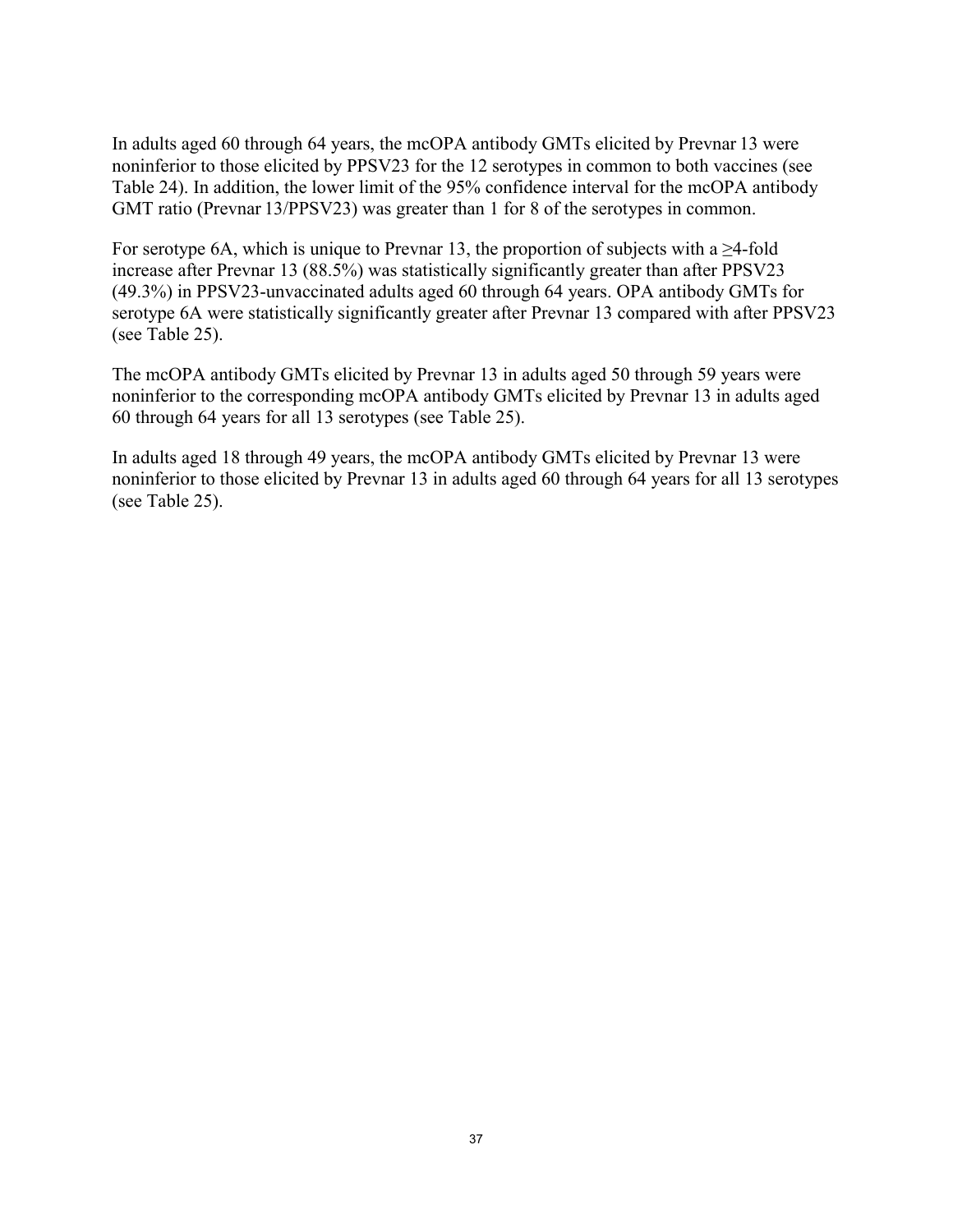|                 | Prevnar <sub>13</sub><br>18-49 Yearsf<br>$N = 836 - 866$ | Prevnar <sub>13</sub><br>$50-59$ Years <sup>f</sup><br>$N = 350 - 384$ | Prevnar 13<br>60-64 Years<br>$N = 359 - 404$ | PPSV23<br><b>60-64 Years</b><br>$N=367-402$ | Prevnar <sub>13</sub><br>to 60-64 Years                  | Prevnar <sub>13</sub><br>18-49 Relative 50-59 Relative to<br>60-64 Years | Prevnar <sub>13</sub><br><b>Relative</b><br>to PPSV23,<br>$60-64$ Years <sup>g</sup> |
|-----------------|----------------------------------------------------------|------------------------------------------------------------------------|----------------------------------------------|---------------------------------------------|----------------------------------------------------------|--------------------------------------------------------------------------|--------------------------------------------------------------------------------------|
| <b>Serotype</b> | <b>GMT</b>                                               | <b>GMT</b>                                                             | <b>GMT</b>                                   | <b>GMT</b>                                  | <b>GMT</b> Ratio<br>$(95\% \text{ CI})$                  | <b>GMT</b> Ratio<br>$(95\% \text{ CI})$                                  | <b>GMT</b> Ratio<br>$(95\% \text{ CI})$                                              |
| 1               | 353                                                      | 211                                                                    | 158                                          | 119                                         | 2.4                                                      | 1.3                                                                      | 1.3                                                                                  |
| 3               | 91                                                       | 94                                                                     | 96                                           | 90                                          | $\frac{(2.03, 2.87)}{1.0}$<br>$\frac{(0.84, 1.13)}{2.3}$ | $\frac{(1.07, 1.65)}{1.0}$<br>$\frac{(0.82, 1.18)}{1.3}$                 | $\frac{(1.07, 1.65)}{1.1}$<br>$\frac{(0.89, 1.29)}{1.5}$                             |
| $\overline{4}$  | 4747                                                     | 2904                                                                   | 2164                                         | 1405                                        | (1.92, 2.76)                                             | (1.06, 1.70)                                                             | (1.18, 2.00)                                                                         |
| 5               | 386                                                      | 322                                                                    | 236                                          | 198                                         | $\overline{1.9}$                                         | 1.4                                                                      | 1.2<br>(0.95, 1.50)                                                                  |
| 6A <sup>h</sup> | 5746                                                     | 4469                                                                   | 2766                                         | 343                                         | $\frac{(1.55, 2.42)}{2.2}$<br>(1.84, 2.67)               | $\frac{(1.08, 1.74)}{1.6}$                                               | $\overline{8.1}$<br>(6.11, 10.67)                                                    |
| 6 <sub>B</sub>  | 9813                                                     | 3350                                                                   | 2212                                         | 998                                         | 4.9                                                      | $\frac{(1.28, 2.03)}{1.5}$                                               | 2.2<br>(1.70, 2.89)                                                                  |
| 7F              | 3249                                                     | 1807                                                                   | 1535                                         | 829                                         | $\frac{(4.13, 5.93)}{2.9}$                               | $\frac{(1.20, 1.91)}{1.2}$                                               | 1.9                                                                                  |
| 9V              | 3339                                                     | 2190                                                                   | 1701                                         | 1012                                        | $\frac{(2.41, 3.49)}{2.9}$<br>$\frac{(2.34, 3.52)}{4.9}$ | $\frac{(0.98, 1.41)}{1.3}$<br>$\frac{(1.08, 1.53)}{1.5}$                 | $\frac{(1.52, 2.26)}{1.7}$<br>$\frac{(1.40, 2.02)}{0.9}$                             |
| 14              | 2983                                                     | 1078                                                                   | 733                                          | 819                                         | (4.01, 5.93)                                             |                                                                          |                                                                                      |
| 18C             | 3989                                                     | 2077                                                                   | 1834                                         | 1074                                        | 2.3<br>(1.91, 2.79)                                      | $\frac{(1.14, 1.89)}{1.1}$                                               | $\frac{(0.69, 1.16)}{1.7}$<br>(1.32, 2.21)                                           |
| 19A             | 1580                                                     | 968                                                                    | 691                                          | 368                                         | 2.3<br>(2.02, 2.66)                                      | $\frac{(0.89, 1.44)}{1.4}$                                               | $\overline{1.9}$<br>(1.53, 2.30)                                                     |
| 19F             | 1533                                                     | 697                                                                    | 622                                          | 636                                         | 3.0<br>(2.44, 3.60)                                      | $\frac{(1.17, 1.68)}{1.1}$                                               | 1.0<br>(0.78, 1.23)                                                                  |
| 23F             | 1570                                                     | 531                                                                    | 404                                          | 87                                          | $\overline{4.2}$<br>(3.31, 5.31)                         | $\frac{(0.89, 1.41)}{1.3}$<br>(0.96, 1.80)                               | $\overline{4.6}$<br>(3.37, 6.38)                                                     |

**Table 25: mcOPA Antibody GMTs in PPSV23-Unvaccinated Adults Aged 18 Through 49 Years or Aged 50 Through 59 Years Given Prevnar 13 and in Adults Aged 60 Through 64 Years Given Prevnar 13 or PPSV23 (Study 6)a,b,c,d,e**

GMT, Geometric Mean Titer.

<sup>a</sup> Study conducted in US NCT00427895 (Study 6).

<sup>b</sup> Noninferiority was defined for the 13 serotypes in adults aged 18 to 49 years, for the 12 common serotypes in adults aged 60 to 64 years and for the 13 serotypes in adults aged 50 to 59 years as the lower limit of the 2-sided 95% CI for GMT ratio greater than 0.5.

<sup>c</sup> mcOPA antibody for the 11 serotypes unique to PPSV23 but not contained in Prevnar 13 were not measured.

<sup>d</sup> Individual mcOPA antibody assay values below the assay LLOQ (lower limit of quantitation) were set at 0.50\*LLOQ for the purpose of calculating the mcOPA antibody GMT.

<sup>e</sup> Evaluable Immunogenicity Population.

<sup>f</sup> Open label administration of Prevnar 13.

<sup>g</sup> For serotype 6A, which is unique to Prevnar 13, a statistically significantly greater response was defined for analysis in cohort 1 as the lower limit of the 2-sided 95% CI for the GMT ratio (Prevnar 13/PPSV23) greater than 2.

<sup>h</sup> 6A is a serotype unique to Prevnar 13 but not contained in PPSV23.

# **Clinical Trials Conducted in PPSV23 Previously Vaccinated Adults**

In a Phase 3 active-controlled, modified double-blind clinical trial<sup>7</sup> (Study 7) of Prevnar 13 in the US and Sweden, PPSV23 previously vaccinated adults aged ≥70 years who had received one dose of PPSV23  $\geq$ 5 years prior were randomly assigned (1:1) to receive either Prevnar 13 or PPSV23.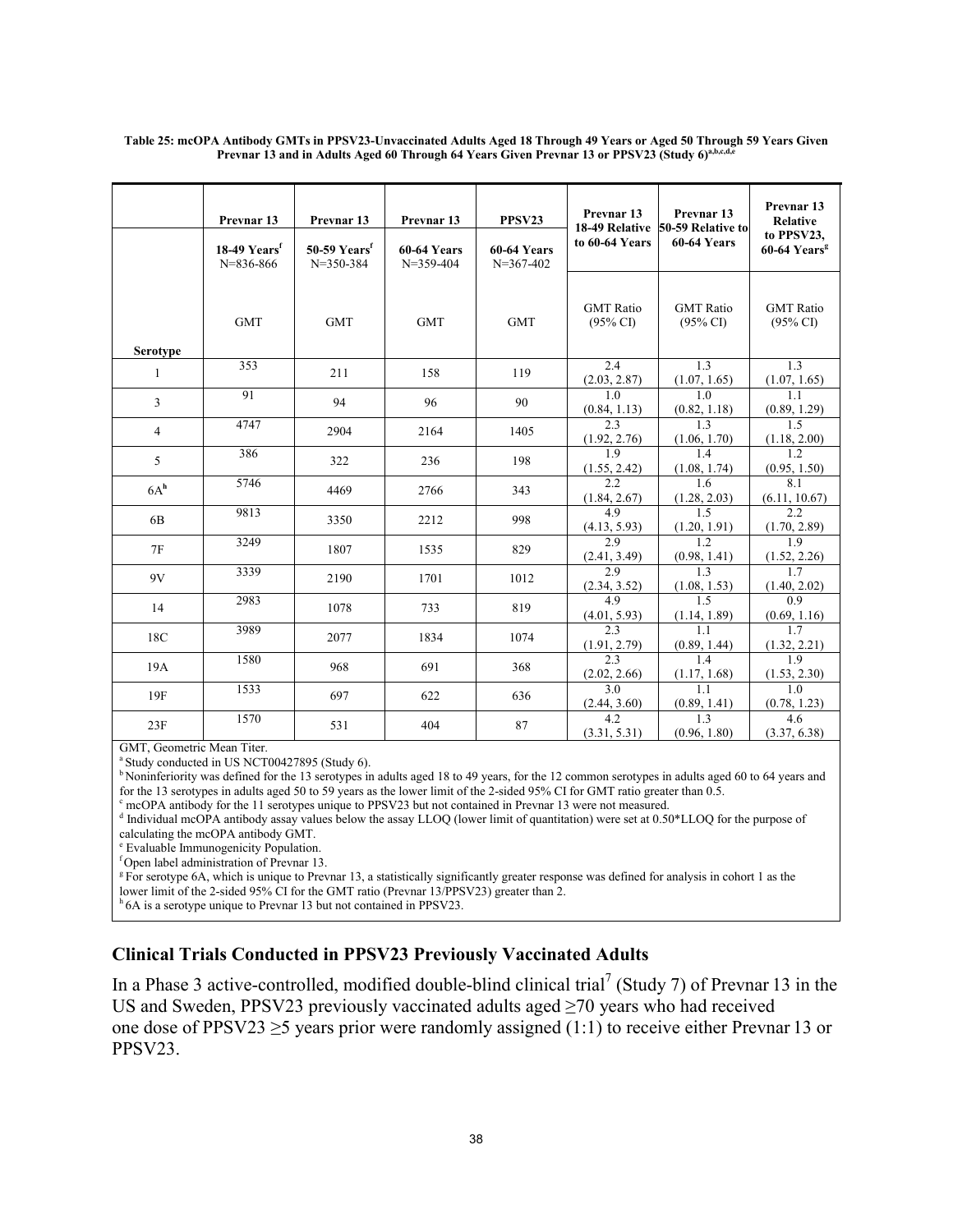The mcOPA antibody GMTs elicited by Prevnar 13 were noninferior to those elicited by PPSV23 for the 12 serotypes in common, when Prevnar 13 or PPSV23 were administered at a minimum of 5 years after a prior dose of PPSV23. In addition, the lower limit of the 95% confidence interval for the mcOPA antibody GMT ratio (Prevnar 13/PPSV23) was greater than 1 for 9 of the serotypes in common.

For serotype 6A, which is unique to Prevnar 13, the proportion of subjects with a  $\geq$ 4-fold increase in mcOPA antibody titers after Prevnar 13 (71.1%) was statistically significantly greater than after PPSV23 (27.3%) in PPSV23 previously vaccinated adults aged  $\geq$ 70 years. mcOPA antibody GMTs for serotype 6A were statistically significantly greater after Prevnar 13 compared with after PPSV23.

This clinical trial demonstrated that in adults aged  $\geq$ 70 years and previously vaccinated with PPSV23 ≥5 years prior, vaccination with Prevnar 13 elicited noninferior immune responses as compared with re-vaccination with PPSV23 (see Table 26).

| <b>Serotype</b> | Prevnar <sub>13</sub><br>$N=400-426$ | PPSV23<br>$N=395-445$ | Prevnar <sub>13</sub><br><b>Relative to PPSV23</b> |                     |  |
|-----------------|--------------------------------------|-----------------------|----------------------------------------------------|---------------------|--|
|                 | <b>GMT</b>                           | <b>GMT</b>            | <b>GMT</b> Ratio                                   | $(95\% \text{ CI})$ |  |
|                 | 93                                   | 66                    | 1.4                                                | (1.14, 1.72)        |  |
|                 | 59                                   | 53                    | 1.1                                                | (0.92, 1.31)        |  |
|                 | 613                                  | 263                   | 2.3                                                | (1.76, 3.10)        |  |
|                 | 100                                  | 61                    | 1.6                                                | (1.35, 2.00)        |  |
| 6A <sup>g</sup> | 1056                                 | 160                   | 6.6                                                | (5.14, 8.49)        |  |
| 6 <sub>B</sub>  | 1450                                 | 565                   | 2.6                                                | (2.00, 3.29)        |  |
| 7F              | 559                                  | 481                   | 1.2                                                | (0.97, 1.39)        |  |
| 9V              | 622                                  | 491                   | 1.3                                                | (1.08, 1.49)        |  |
| 14              | 355                                  | 366                   | 1.0                                                | (0.76, 1.23)        |  |
| 18C             | 972                                  | 573                   | 1.7                                                | (1.33, 2.16)        |  |
| 19A             | 366                                  | 216                   | 1.7                                                | (1.40, 2.07)        |  |
| 19F             | 422                                  | 295                   | 1.4                                                | (1.16, 1.77)        |  |
| 23F             | 177                                  | 53                    | 3.3                                                | (2.49, 4.47)        |  |

**Table 26: mcOPA Antibody GMTs in PPSV23-Previously Vaccinated Adults Aged ≥70 Years Given Prevnar 13 or PPSV23 (Study 7) a,b,c,d,e,f**

GMT, Geometric Mean Titer.

<sup>a</sup> Study conducted in US and Sweden NCT00546572 (Study 7).

<sup>b</sup> For the 12 common serotypes, noninferiority was defined as the lower limit of the 2-sided 95% CI for GMT ratio (Prevnar 13/PPSV23) greater than 0.5.

c For serotype 6A, which is unique to Prevnar 13, a statistically significantly greater response was defined as the lower limit of the 2-sided 95% CI for the GMT ratio (Prevnar 13/PPSV23) greater than 2.

<sup>d</sup> mcOPA antibody for the 11 serotypes unique to PPSV23 but not contained in Prevnar 13 were not measured.

e Individual mcOPA antibody assay values below the assay LLOQ (lower limit of quantitation) were set at 0.50\*LLOQ for the purpose of calculating the mcOPA antibody GMT.

<sup>f</sup> Evaluable Immunogenicity Population.

<sup>g</sup> 6A is a serotype unique to Prevnar 13 but not contained in PPSV23.

## **Clinical Trial of Sequential Vaccination of Prevnar 13 and PPSV23 in PPSV23 Unvaccinated Adults**

In a randomized clinical trial conducted in PPSV23-unvaccinated adults 60 through 64 years of age<sup>8</sup> (Study 8), 223 subjects received PPSV23 followed by Prevnar 13 one year later (PPSV23/Prevnar 13), and 478 received only Prevnar 13. mcOPA antibody titers were measured 1 month after vaccination with Prevnar 13 and are shown in Table 26. mcOPA antibody GMTs in those that received Prevnar 13 one year after PPSV23 were diminished when compared to those who received Prevnar 13 alone. Similarly, in exploratory analyses in PPSV23 previously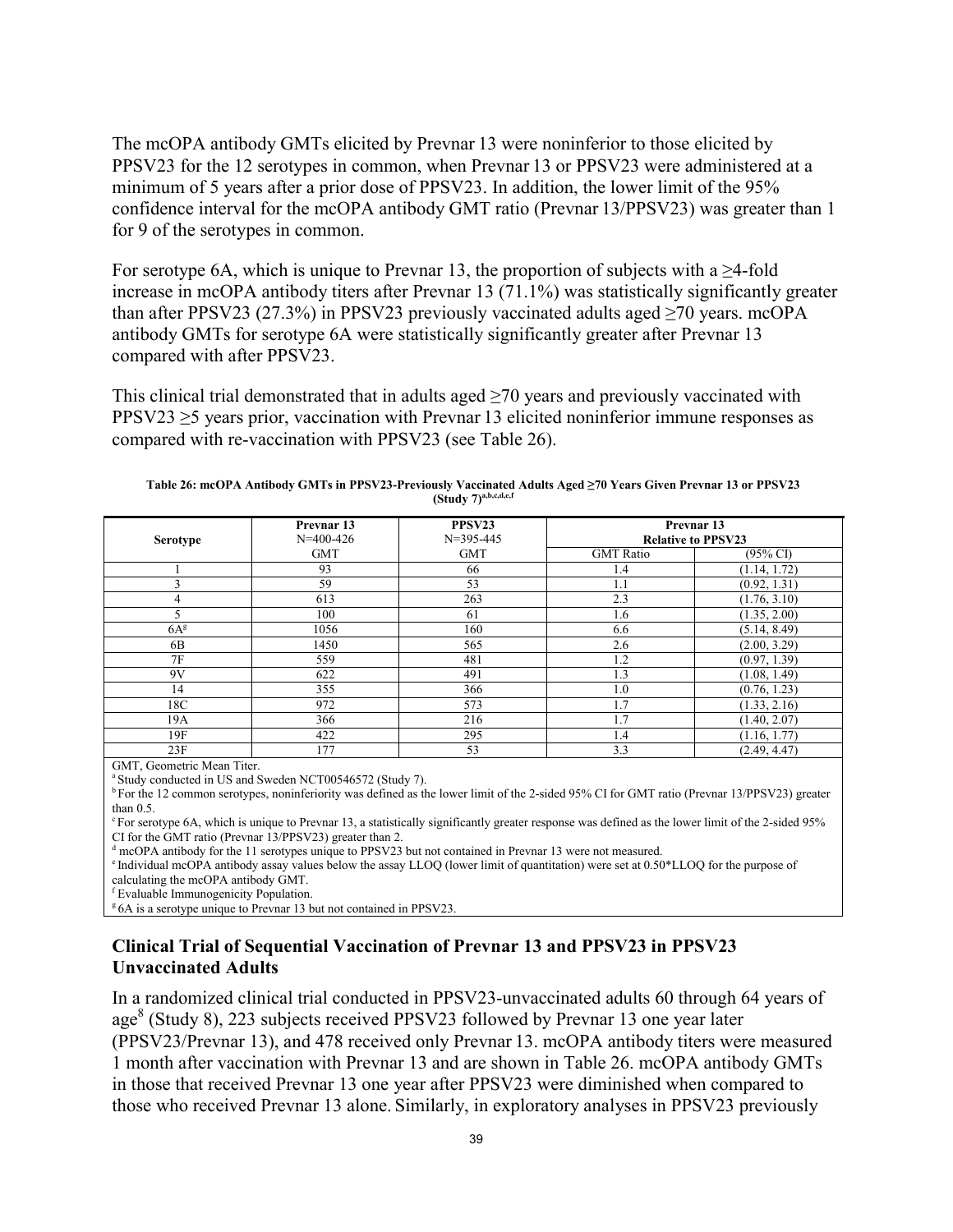vaccinated adults ≥70 years of age in Study 7, diminished mcOPA antibody GMTs were observed in those that received Prevnar 13 one year after PPSV23 when compared to those who received Prevnar 13 alone.

|                 |            | Prevnar 13<br>$N=410-457$ | PPSV23/Prevnar 13<br>$N=180-196$ |                     |  |  |
|-----------------|------------|---------------------------|----------------------------------|---------------------|--|--|
| <b>Serotype</b> | <b>GMT</b> | $(95\% \text{ C}I)$       | <b>GMT</b>                       | $(95\% \text{ CI})$ |  |  |
|                 | 219        | (191, 252)                | 88                               | (72, 109)           |  |  |
|                 | 78         | (69, 88)                  | 54                               | (45, 65)            |  |  |
| 4               | 2590       | (2257, 2973)              | 988                              | (802, 1218)         |  |  |
| $\varsigma$     | 258        | (218, 305)                | 112                              | (90, 139)           |  |  |
| $6A^e$          | 2947       | (2536, 3426)              | 1210                             | (962, 1522)         |  |  |
| 6B              | 2165       | (1845, 2540)              | 832                              | (654, 1059)         |  |  |
| 7F              | 1518       | (1339, 1721)              | 407                              | (342, 485)          |  |  |
| 9V              | 1279       | (1142, 1432)              | 495                              | (426, 575)          |  |  |
| 14              | 790        | (663, 941)                | 515                              | (402, 659)          |  |  |
| 18C             | 1683       | (1437, 1971)              | 650                              | (504, 839)          |  |  |
| 19A             | 717        | (629, 818)                | 299                              | (248, 361)          |  |  |
| 19F             | 812        | (702, 939)                | 360                              | (293, 442)          |  |  |
| 23F             | 384        | (312, 472)                | 142                              | (104, 193)          |  |  |

**Table 27: mcOPA Antibody GMTs for the Prevnar 13 Serotypes in PPSV23 Unvaccinated Adults Aged 60 Through 64 Years Given Prevnar 13 Alone or Prevnar 13 One Year After PPSV23 (Study 8) (PPSV23/Prevnar 13)a,b,c,d**

<sup>a</sup> Study conducted in US NCT00574548 (Study 8).

**b** Evaluable Immunogenicity Population.

 $\degree$  mcOPA antibody for the 11 serotypes unique to PPSV23 but not contained in Prevnar 13 were not measured.

<sup>d</sup> Individual mcOPA antibody assay values below the assay LLOQ (lower limit of quantitation) were set at 0.50\*LLOQ for the purpose of calculating the mcOPA antibody GMT.

e 6A is a serotype unique to Prevnar 13 but not contained in PPSV23.

Also in Study 8, 266 subjects received Prevnar 13 followed by PPSV23 one year later (Prevnar 13/PPSV23). mcOPA antibody GMTs following PPSV23 administered one year after Prevnar 13 (Prevnar 13/PPSV23) were noninferior to those following a single dose of PPSV23 (N=237) for the 12 common serotypes [the lower limit of the 95% CI for the GMT ratio [Prevnar 13/PPSV23 relative to PPSV23] was >0.5] (see Table 27). In Study 6, which was conducted in PPSV23-unvaccinated adults 60 through 64 years of age, 108 subjects received PPSV23 3.5 to 4 years after Prevnar 13 (Prevnar 13/PPSV23) and 414 received a single dose of PPSV23. Higher serotype-specific mcOPA antibody GMT ratios [(Prevnar 13/PPSV23) / PPSV23] were generally observed compared to the one year dosing interval in Study 8.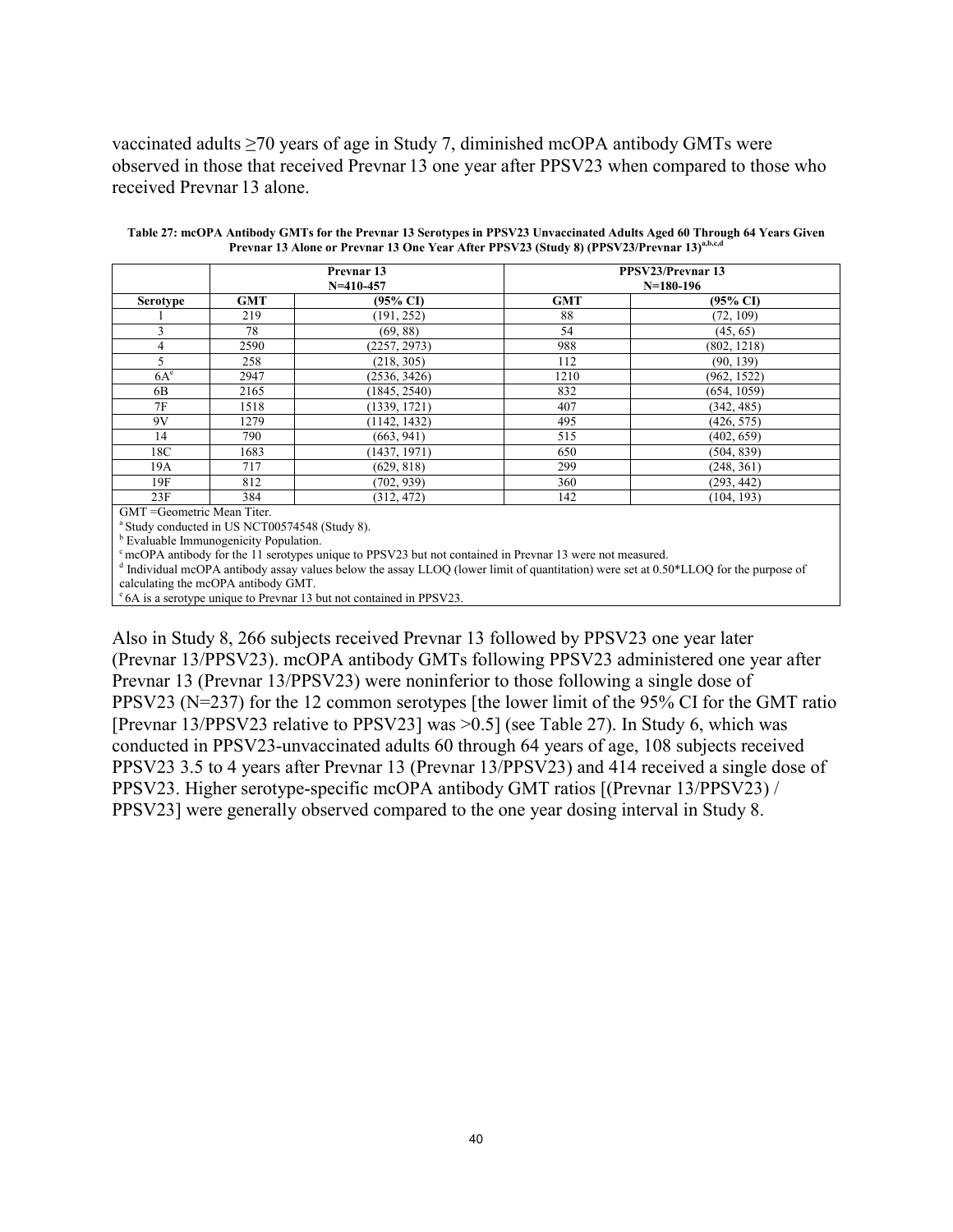|                                    |            | Prevnar 13/PPSV23<br>$N = 216 - 233$ |            | PPSV <sub>23</sub><br>$N=214-229$ | <b>GMT Ratio (Prevnar 13/PPSV23)/</b><br>PPSV <sub>23</sub> |              |
|------------------------------------|------------|--------------------------------------|------------|-----------------------------------|-------------------------------------------------------------|--------------|
| <b>Serotype</b>                    | <b>GMT</b> | 95% CI                               | <b>GMT</b> | 95% CI                            | Ratio                                                       | 95% CI       |
|                                    | 155        | (131, 182)                           | 161        | (131, 198)                        | 1.0                                                         | (0.74, 1.25) |
|                                    | 127        | (111, 145)                           | 83         | (71, 98)                          | 1.5                                                         | (1.23, 1.87) |
| 4                                  | 1409       | (1202, 1651)                         | 1468       | (1139, 1893)                      | 1.0                                                         | (0.71, 1.29) |
|                                    | 220        | (184, 264)                           | 178        | (144, 222)                        | 1.2                                                         | (0.93, 1.64) |
| $6A^e$                             | 1366       | (1122, 1663)                         | 400        | (306, 524)                        | 3.4                                                         | (2.45, 4.77) |
| 6B                                 | 1345       | (1113, 1625)                         | 875        | (689, 1111)                       | 1.5                                                         | (1.14, 2.08) |
| 7F                                 | 748        | (653, 857)                           | 719        | (598, 865)                        | 1.0                                                         | (0.83, 1.31) |
| 9V                                 | 848        | (731, 984)                           | 824        | (694, 977)                        | 1.0                                                         | (0.82, 1.29) |
| 14                                 | 711        | (580, 872)                           | 869        | (677, 1115)                       | 0.8                                                         | (0.59, 1.13) |
| 18C                                | 1115       | (925, 1344)                          | 912        | (707, 1177)                       | 1.2                                                         | (0.89, 1.67) |
| 19A                                | 471        | (408, 543)                           | 390        | (318, 477)                        | 1.2                                                         | (0.94, 1.55) |
| 19F                                | 819        | (697, 963)                           | 626        | (504, 779)                        | 1.3                                                         | (1.00, 1.71) |
| 23F<br>$CMT - Cdomatrio Man Titar$ | 216        | (169, 277)                           | 84         | (62, 114)                         | 2.6                                                         | (1.74, 3.79) |

**Table 28: mcOPA Antibody GMTs for the Prevnar 13 Serotypes in PPSV23-Unvaccinated Adults Aged 60 Through 64 Years Given PPSV23 One Year After Prevnar 13 Relative to PPSV23 Alone (Study 8) a,b,c,d**

GMT =Geometric Mean Titer.

a Study conducted in US NCT00574548 (Study 8).

<sup>b</sup>Evaluable Immunogenicity Population.

<sup>c</sup> mcOPA antibody for the 11 serotypes unique to PPSV23 but not contained in Prevnar 13 were not measured.

<sup>d</sup> Individual mcOPA antibody assay values below the assay LLOQ (lower limit of quantitation) were set at 0.50\*LLOQ for the purpose of calculating the mcOPA antibody GMT.

<sup>e</sup> 6A is a serotype unique to Prevnar 13 but not contained in PPSV23. Anti-6A mcOPA antibody GMTs were descriptive in nature.

## **14.4 Concomitant Vaccine Administration**

### <span id="page-40-2"></span>**Infants and Toddlers**

<span id="page-40-1"></span><span id="page-40-0"></span>The concomitant administration of routine US infant vaccines *[see Drug Interactions (7.1)]* with Prevnar 13 was evaluated in two studies: Study 2 *[see Clinical Studies (14.2)]*, Pneumococcal Immune Responses Following Three Doses<sup>2</sup>, and the US lot consistency study<sup>3</sup> (Study 3). In Study 3, subjects were randomly assigned to receive one of 3 lots of Prevnar 13 or Prevnar in a 2:2:2:1 ratio. The total number of infants vaccinated was  $663^2$  (Study 2) and  $1699^3$  (Study 3). Immune responses to concomitant vaccine antigens were compared in infants receiving Prevnar and Prevnar 13. Responses to diphtheria toxoid, tetanus toxoid, pertussis, polio types 1, 2, and 3, hepatitis B, PRP-T, PRP-OMP, measles, and varicella antigens in Prevnar 13 recipients were similar to those in Prevnar recipients. Based on limited data, responses to mumps and rubella antigens in Prevnar 13 recipients were similar to those in Prevnar recipients.

### <span id="page-40-5"></span><span id="page-40-3"></span>**Adults ≥50 Years of Age**

### Concomitant Administration with QIV

Prevnar 13 was administered to PPSV23 previously vaccinated adults ≥50 years of age concomitantly with a US-licensed inactivated influenza vaccine, quadrivalent (IIV4) (Fluzone Quadrivalent) for the 2014/2015 influenza season (Study 13) *[see Adverse Reactions (6.2) and Drug Interactions (7.1)]*. One study group received Prevnar 13 and IIV4 concurrently, followed approximately one month later by placebo. A second study group received IIV4 and placebo concurrently, followed approximately one month later by Prevnar 13.

<span id="page-40-4"></span>Serotype-specific pneumococcal antibody responses were measured one month after Prevnar 13 vaccination as OPA GMTs. Noninferiority was demonstrated for each pneumococcal serotype if the lower limit of the 2-sided 95% CI for the GMT ratio (Prevnar 13 + IIV4 relative to Prevnar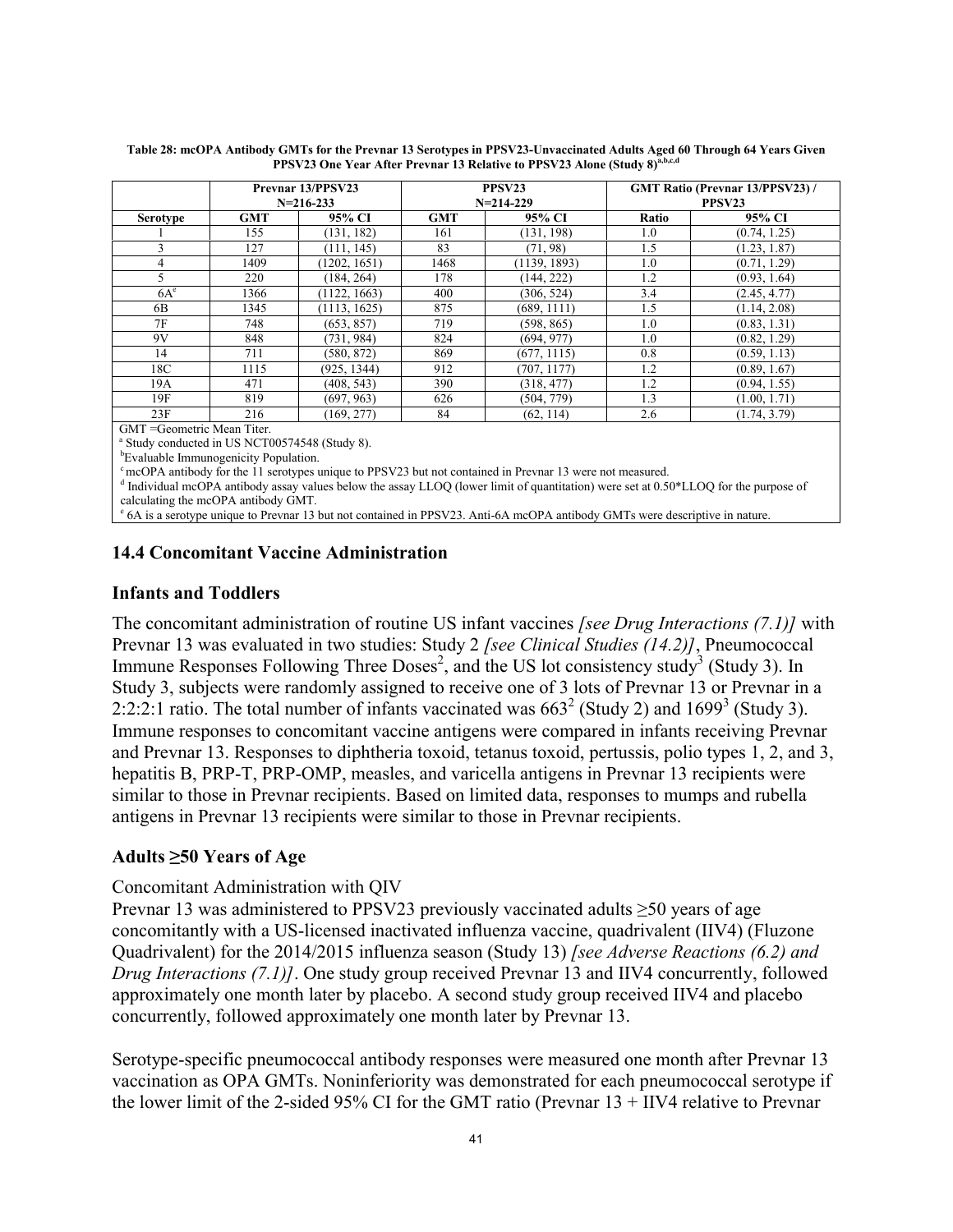13 alone) was >0.5. Although OPA antibody responses to Prevnar 13 generally appeared to be slightly lower when Prevnar 13 was administered concomitantly with IIV4 compared to Prevnar 13 administered alone, noninferiority was demonstrated for all Prevnar 13 pneumococcal serotypes evaluated in Study 13.

Strain-specific influenza antibody responses were measured one month after IIV4 as hemagglutinin inhibition assay (HAI) titers. HAI GMTs were evaluated for each IIV4 strain in Study 13. Noninferiority was demonstrated if the lower limit of the 2-sided 95% CI for the HAI GMT ratio (Prevnar  $13 + IV4$  relative to IIV4 + Placebo) was  $> 0.5$ . Noninferiority was demonstrated for each IIV4 vaccine strain evaluated in Study 13.

Concomitant Administration with TIV

Two randomized, double-blind clinical trials evaluated the immunogenicity of Prevnar 13 given with IIV3 (Fall 2007/ Spring 2008 Fluarix, A/H1N1, A/H3N2, and B strains) in PPSV23 unvaccinated adults aged 50 through 59 years<sup>10</sup> (Study 10, conducted in the US) and in adults  $>65$  years<sup>11</sup> (Study 11, conducted in Europe). Based on analysis of the primary pre-specified comparison of serotype specific anti-capsular polysaccharide IgG GMCs, noninferiority was met for all serotypes in adults 50-59 years of age and for 12 of 13 serotypes in adults ≥65years of age.

# **15 REFERENCES**

ClinicalTrials.gov identifiers for studies included below:

- 1. Study 1 NCT00205803
- 2. Study 2 NCT00373958
- 3. Study 3 NCT00444457
- 4. Study 4 NCT00452452
- 5. Study 5 NCT00761631
- 6. [Study 6 NC](http://www.pfizer.com/)T00427895
- 7. Study 7 NCT00546572
- 8. Study 8 NCT00574548
- 9. Study 9 NCT00500266
- 10. Study 10 NCT00521586
- 11. Study 11 NCT00492557
- 12. Study 12 NCT00744263
- 13. Study 13 NCT02124161